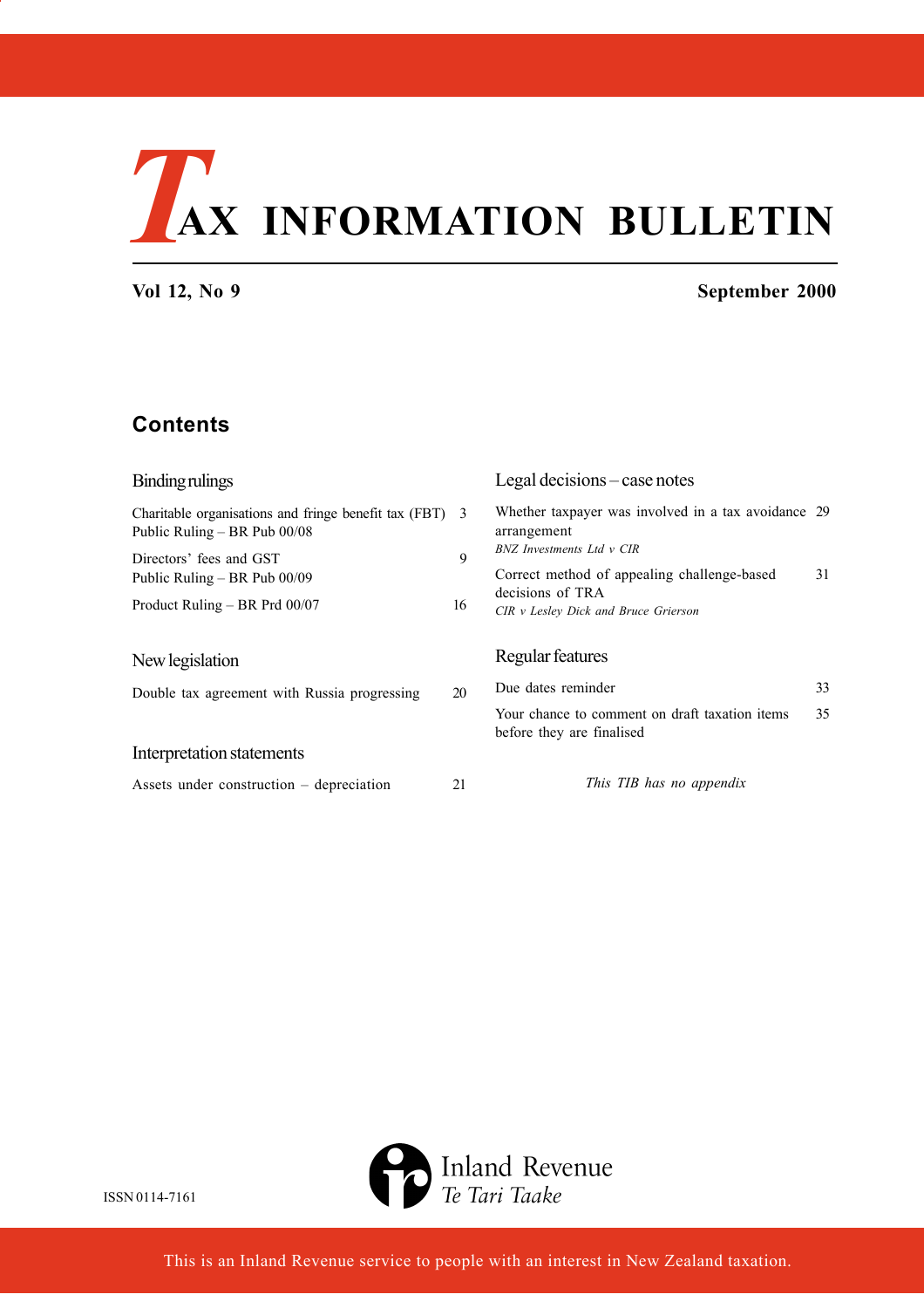# **GET YOUR TIB SOONER BY INTERNET**

This *Tax Information Bulletin* is also available on the internet, in two different formats:

## *Online TIB (HTML format)*

- This is the better format if you want to read the *TIB* onscreen (single column layout).
- Any references to related *TIB* articles or other material on our website are hyperlinked, allowing you to jump straight to the related article. This is particularly useful when there are subsequent updates to an article you're reading, because we'll retrospectively add links to the earlier article.
- Individual *TIB* articles will print satisfactorily, but this is not the better format if you want to print out a whole *TIB*.
- All *TIBs* from January 1997 onwards (Vol 9, No 1) are available in this format.

Online *TIB* articles appear on our website as soon as they're finalised—even before the whole *TIB* for the month is finalised at mid-month.

## *Printable TIB (PDF format)*

- This is the better format if you want to print out the whole *TIB* to use as a paper copy—the printout looks the same as this paper version.
- You'll need Adobe's Acrobat Reader to use this format—available free from their website at:

#### **www.adobe.com**

- Double-column layout means this version is better as a printed copy—it's not as easy to read onscreen.
- All *TIBs* are available in this format.

## *Where to find us*

Our website is at

#### **www.ird.govt.nz**

It has other Inland Revenue information that you may find useful, including any draft binding rulings and interpretation statements that are available, and many of our information booklets.

If you find that you prefer the *TIB* from our website and no longer need a paper copy, please let us know so we can take you off our mailing list. You can email us from our website.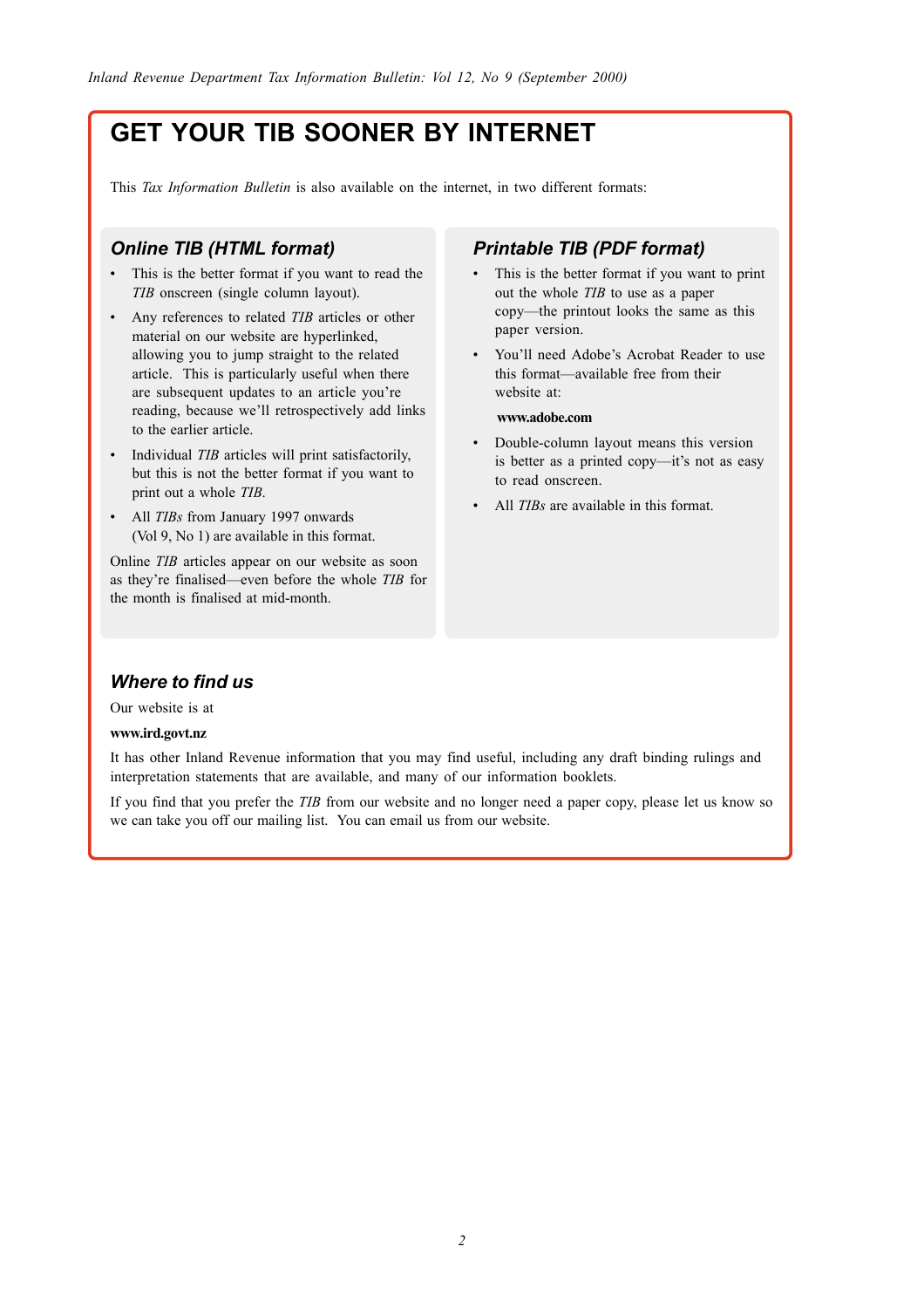# **BINDING RULINGS**

This section of the *TIB* contains binding rulings that the Commissioner of Inland Revenue has issued recently.

The Commissioner can issue binding rulings in certain situations. Inland Revenue is bound to follow such a ruling if a taxpayer to whom the ruling applies calculates tax liability based on it.

For full details of how binding rulings work, see our information booklet *Adjudication & Rulings – a guide to Binding Rulings (IR 715)* or the article on page 1 of *Tax Information Bulletin* Vol 6, No 12 (May 1995) or Vol 7, No 2 (August 1995).

You can download these publications free of charge from our website at **www.ird.govt.nz**

# **CHARITABLE ORGANISATIONS AND FRINGE BENEFIT TAX (FBT)**

## **PUBLIC RULING – BR Pub 00/08**

**Note** (not part of ruling): This ruling is essentially the same as public ruling BR Pub 97/6, published in *Tax Information Bulletin* Vol 9, No 5 (May 1997), but its period of application is from 1 July 1999 to 30 June 2004. For clarification purposes, some minor changes have also been made. BR Pub 97/6 applied to FBT periods commencing after 30 June 1997 and ending before 1 July 1999.

This is a public ruling made under section 91D of the Tax Administration Act 1994.

# **Taxation Law**

All legislative references are to the Income Tax Act 1994, unless otherwise stated.

This Ruling applies in respect of paragraph (m) of section CI<sub>1</sub> of the Act.

## **The Arrangement to which this Ruling applies**

The Arrangement is the provision of a non-monetary benefit by a charitable organisation to an employee of that organisation.

In this Ruling, the term "charitable organisation" has the meaning that it has in the Act for the purposes of the FBT rules. That is, in relation to any quarter or (where FBT is payable on an income year basis under section ND 4) any income year, any society, institution, association, organisation, trust, or fund (not being a local authority, a public authority, or a university) to which, in the quarter or income year, section KC 5(1) applies.

# **How the Taxation Law applies to the Arrangement**

The Taxation Law applies to the Arrangement as follows:

- For the purposes of the proviso to section CI 1(m), a non-monetary benefit which is provided to an employee of a charitable organisation *is not* received by that employee in relation to the carrying on of a business by the charitable organisation if the employee receives the benefit in the course of an activity of the charitable organisation which involves carrying out any of the organisation's charitable, benevolent, philanthropic or cultural purposes, even if income is received by the organisation in the course of carrying out that activity.
	- For the purposes of the proviso to section CI 1(m), a non-monetary benefit which is provided to an employee of a charitable organisation *is* received by that employee in relation to the carrying on of a business by the charitable organisation if the employee receives the benefit in the course of an activity which both:
	- cannot be characterised as carrying out any of the organisation's charitable, benevolent, philanthropic or cultural purposes; and
	- constitutes a profession, a trade, a manufacture, or an undertaking which is carried on for pecuniary profit (even if that profit is to be applied solely for the purposes of the charitable organisation).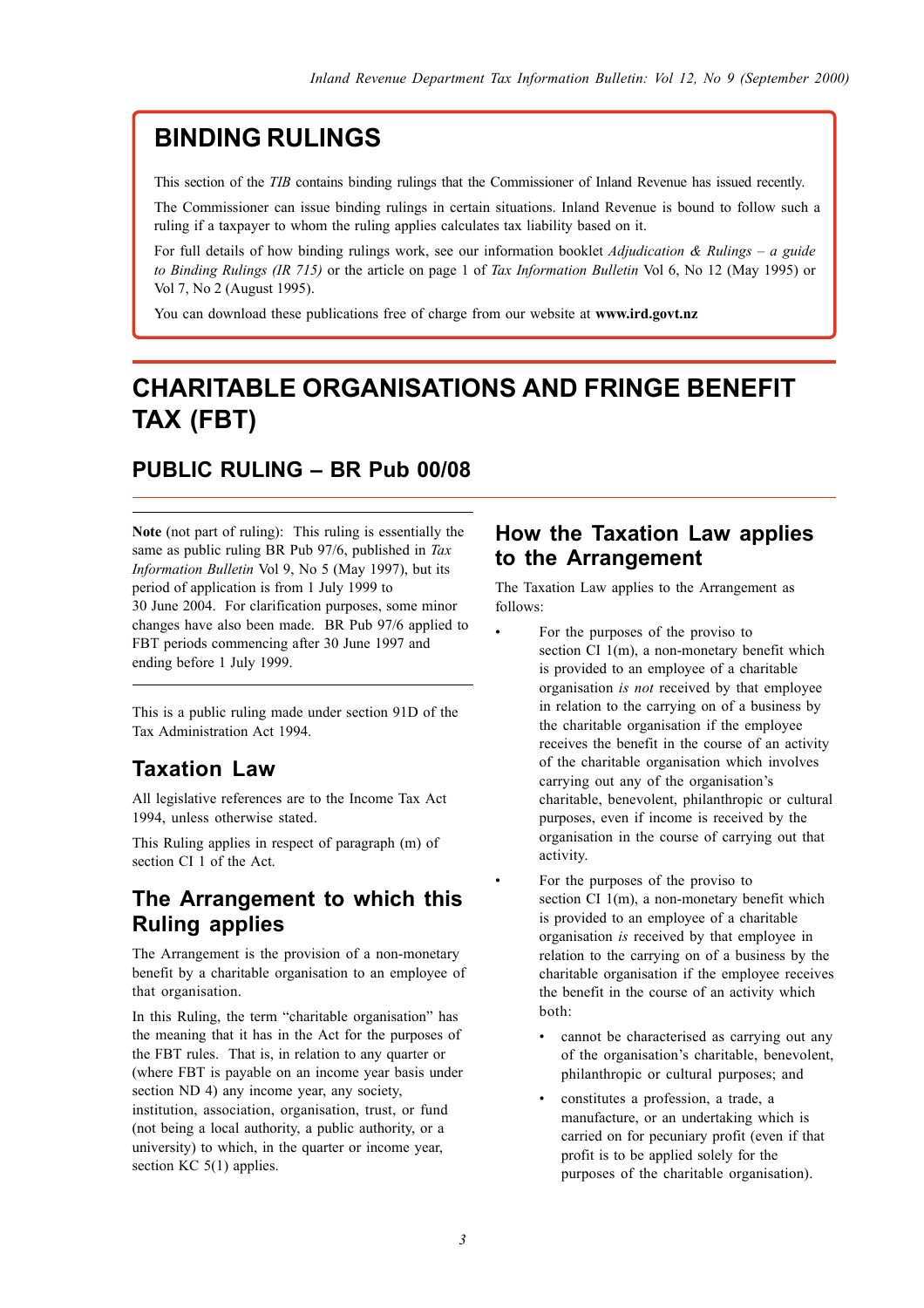## **The period for which this Ruling applies**

This Ruling will apply for the period from 1 July 1999 to 30 June 2004.

This Ruling is signed by me on the 14th day of August 2000.

Martin Smith General Manager (Adjudication & Rulings)

# **COMMENTARY ON PUBLIC RULING BR PUB 00/08**

This commentary is not a legally binding statement, but is intended to provide assistance in understanding and applying the conclusions reached in Public Ruling BR 00/08 ("the Ruling").

## **Background**

The charitable organisation exemption from fringe benefit tax (FBT) does not apply to any benefit that is provided by a charitable organisation to an employee in the course of the employee's employment in a business activity of the charitable organisation.

The issue is whether the FBT exemption applies to benefits provided by charitable organisations that carry on their charitable objects in a business-like manner, and which have a record and expectation of making surpluses of income over expenditure.

## **Legislation**

Section CI 1 defines the term "fringe benefit" for the purposes of the FBT rules. The relevant parts of that section, for the purposes of the Ruling, state:

In the FBT rules, "fringe benefit", in relation to an employee and to any quarter or (where fringe benefit tax is payable on an income year basis under section ND 4) income year, means any benefit that consists of -

- (a) The private use or enjoyment, in relation to the employee ... of a motor vehicle ...
- (b) The availability for the private use or enjoyment of the employee ... of a motor vehicle ...
- (c) Any loan that is owing, by the employee,...
- (d) Any subsidised transport:
- (e) ... any contribution to any sick, accident, or death benefit fund ...
- (f) ... any specified insurance premium or any contribution to any insurance fund of a friendly society:
- (g) Any contribution in relation to an employer of an employee, to any superannuation scheme:
- (h) Any benefit of any other kind whatever,...

being, as the case may be, private use or enjoyment, availability for private use or enjoyment, a loan, subsidised transport, a contribution to a fund referred to in paragraph (e), a specified insurance premium or a contribution to an insurance fund of a friendly society, a contribution to a superannuation scheme, or a benefit that is used, enjoyed, or received, whether directly or indirectly, in relation to, in the course of, or by virtue of the employment of the employee (whether that employment will occur, is occurring, or has occurred) and which is provided or granted by the employer of the employee; but does not include -

- ...
- **(m) Any benefit that, in any quarter or (where fringe benefit tax is payable on an income year basis under section ND 4) any income year, is provided or granted by or on behalf of an employer, being a charitable organisation, to an employee of the employer:**

**Provided that this paragraph shall not apply to any such benefit to the extent that the benefit is used, enjoyed, or received, whether directly or indirectly, primarily and principally in relation to, in the course of, or by virtue of, any employment, in relation to the employee, that consists of any activity or activities performed by the employee in the carrying on, by the employer, of a business**: [Emphasis added]

"Business" is defined in section OB 1 as including any profession, trade, manufacture, or undertaking carried on for pecuniary profit.

"Charitable organisation" is defined for the purposes of the FBT rules as:

... any society, institution, association, organisation, trust, or fund (not being a local authority, a public authority, or a university) to which  $\ldots$  section KC 5(1) applies.

Section KC 5(1) applies to certain named institutions (paragraphs (ae) to (bv)), and, more generally, to:

(aa) A society, institution, association, organisation, or trust which is not carried on for the private pecuniary profit of any individual and the funds of which are, in the opinion of the Commissioner, applied wholly or principally to any charitable, benevolent, philanthropic, or cultural purposes within New Zealand: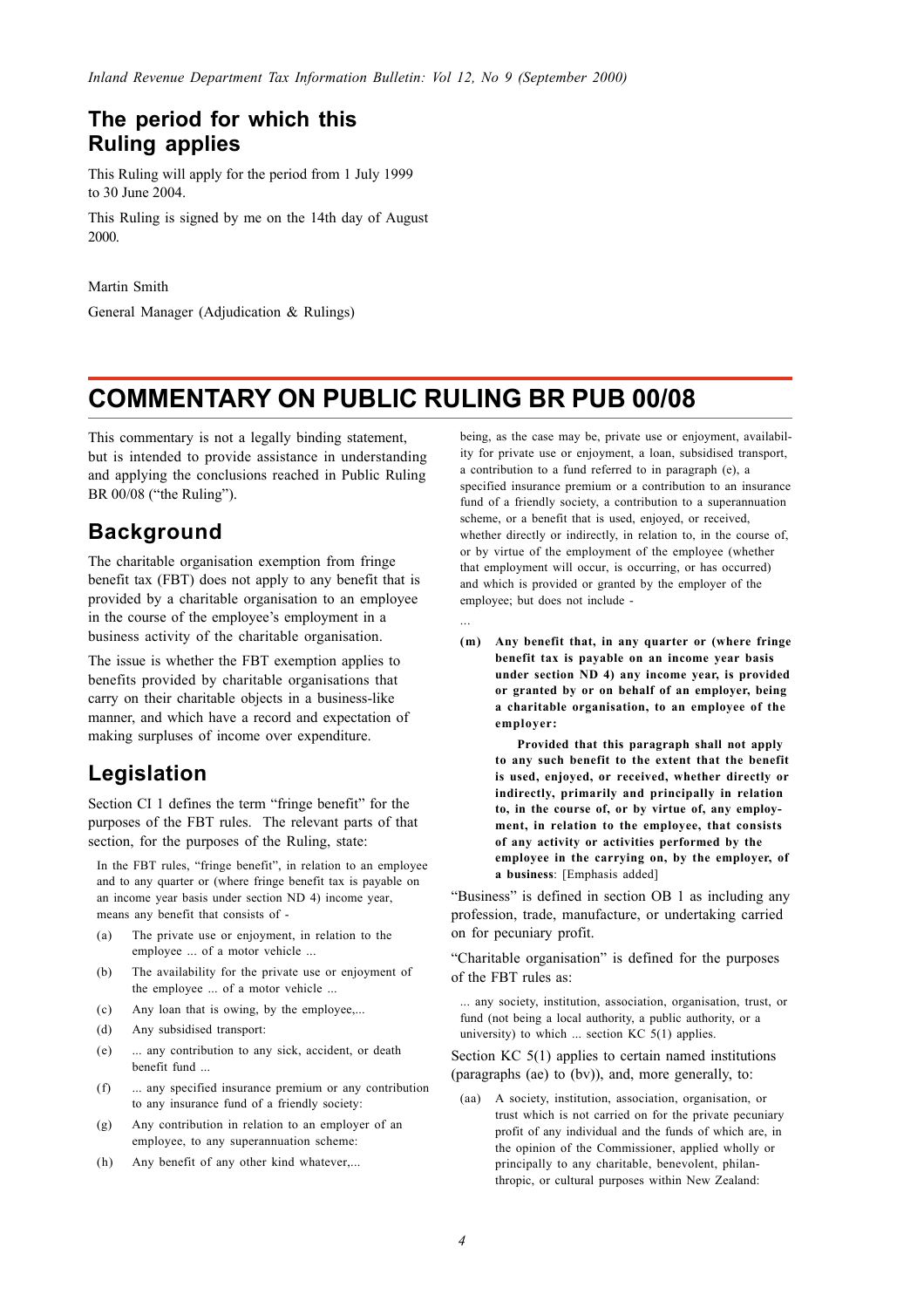- (ab) A public institution maintained exclusively for any one or more of the purposes within New Zealand specified in paragraph (aa):
- (ac) A fund established and maintained exclusively for the purpose of providing money for any one or more of the purposes within New Zealand specified in paragraph (aa), by a society, institution, association, organisation, or trust which is not carried on for the private pecuniary profit of any individual:
- (ad) A public fund established and maintained exclusively for the purpose of providing money for any one or more of the purposes within New Zealand specified in paragraph (aa):

"Charitable purpose" is defined in section OB 1 as including:

... every charitable purpose, whether it relates to the relief of poverty, the advancement of education or religion, or any other matter beneficial to the community:

The Act does not define "benevolent, philanthropic, or cultural purposes".

# **Application of the legislation**

The charitable organisation exemption from FBT contained in paragraph (m) of section CI 1 only applies to the extent that the employee does not receive the benefit in the course of the organisation carrying on a business. The Ruling addresses the issue of when a charitable organisation will and will not be carrying on a business for the purposes of the charitable organisation exemption from FBT.

"Business" is defined in section OB 1 as including "any profession, trade, manufacture, or undertaking **carried on for pecuniary profit**". [Emphasis added]

The Court of Appeal in *Grieve v CIR* (1984) 6 NZTC 61,682 considered that underlying the Act's definition of "business" and the use of the word in the context of a taxation statute, is the fundamental notion of the exercise of an activity in an organised and coherent way that is directed to an end result—the making of pecuniary profits. The Court said that the existence of a business activity is determined on the basis of the nature of the activity and whether the taxpayer has the intention of making a pecuniary profit in carrying out that activity. The Court stated, at page 61,691:

Statements by the taxpayer as to his intentions are of course relevant but actions will often speak louder than words. Amongst the matters which may properly be considered in that inquiry are the nature of the activity, the period over which it is engaged in, the scale of operations and the volume of transactions, the commitment of time, money and effort, the pattern of activity, and the financial results.

Many charitable organisations engage in activities on a continuous and ongoing basis, commit time, money and effort to those activities and conduct a large volume of transactions, and so will have these characteristics of a business.

The issue is therefore whether a charitable organisation that budgets for and has a record of making surpluses of income over expenditure, has the intention of making a profit. If it is carried on for profit, it will be a "business" for the purposes of the Income Tax Act.

English cases have held that the fact that a charity makes a profit does not mean that it is carried on "for profit". In *Trustees of the National Deposit Friendly Society v Skegness UDC* [1958] 2 All ER 601, the House of Lords found that a charity's objects are to advance the charitable purposes for which it is established. If profit-making is not one of its purposes, but is only a means of achieving those purposes, the charity is not carried on "for profit". In *Customs and Excise Commissioners v Bell Concord Educational Trust Ltd* [1989] 2 All ER 217, the Court held that the question of whether or not an organisation is carried on "for profit" must be answered by reference to the objects for which that organisation is established, as contained in its constitution, and not by reference to the budgeting policy of that organisation.

Thus, a charitable organisation that carries on its activities in a business-like manner and which has the intention and record of making surpluses, is not carried on "for profit", unless the organisation's constitution states that one of its purposes is to make a profit. As such organisations are not carried on "for pecuniary profit", they are not carrying on a "business" for the purposes of the Income Tax Act and the FBT exemption.

The Commissioner considers that Parliament did not intend the word "business" in the proviso to paragraph (m) of section CI 1 to include any charitable organisation which operates in a business-like manner and which intends to make surpluses. Such an interpretation would mean that most successful charitable organisations, in carrying on their charitable, benevolent, philanthropic, or cultural purposes, would be carrying on businesses for the purposes of the Income Tax Act and so would be subject to FBT in respect of benefits they provide to their employees. The proviso to the exemption contained in paragraph (m) would apply to most charitable organisations, making them subject to FBT and the exemption from FBT contained in paragraph (m) would generally not apply. Only those charitable organisations that could show that they did not operate in a business-like manner, or did not intend to make surpluses, either in the short or long-term, would not be carrying on a business and would be exempt from FBT. The Commissioner considers that this wide interpretation of the word "business" in the proviso to paragraph (m) of section CI 1 is not correct.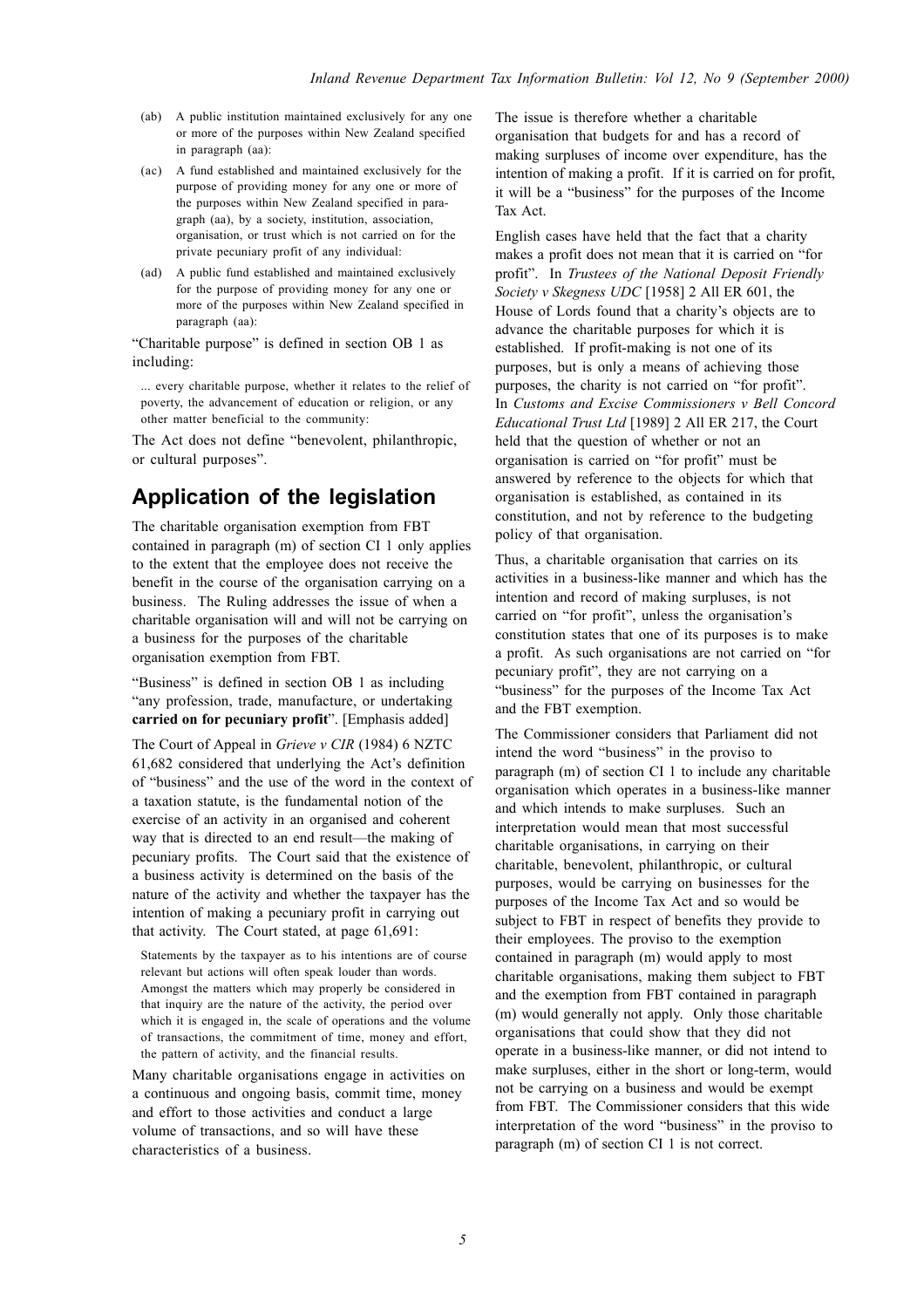Instead, the Commissioner considers that the proviso to paragraph (m) of section CI 1 only applies to business activities which are carried on by charitable organisations but which are not, themselves, charitable, benevolent, philanthropic, or cultural activities. Such business activities may be conducted to assist the achievement of charitable purposes and the income produced by them may be applied to the charitable purpose. However, the business activities that the proviso applies to are not the intrinsically charitable, benevolent, philanthropic, or cultural activities of the organisation.

A distinction between the charitable (running and administering a charity, and providing charitable services) and the non-charitable purposes of a charity was drawn in *Oxfam v City of Birmingham District Council* [1975] 2 All ER 289.

That case concerned section 40 of the United Kingdom General Rate Act 1967 that applied to premises or hereditaments that were occupied by a charity and **wholly or mainly used for charitable purposes**. The House of Lords considered whether Oxfam's gift shops were on premises wholly or mainly used for charitable purposes. The House of Lords found that, although the gift shops were used for purposes that indirectly related to the achievement of the objects of the charity (selling donated goods to raise money for the charity), the premises were not wholly or mainly used for charitable purposes.

In reaching this conclusion, the House of Lords drew a line between the use of premises for purposes which are the charitable purposes of the charity and the use of premises for purposes which, though purposes of the charity, are not charitable purposes. Lord Cross said (at page 293):

The wording of s 40(1) of the 1967 Act shows that the Legislature did not consider that the mere fact that a hereditament in question is occupied by a charity justifies any relief from rates. That is only justified if the hereditament is being used for the 'charitable purposes' of the charity. So the first question which arises is: what are the 'charitable purposes' of a charity as distinct from its other purposes? The answer must be, I think, those purposes or objects the pursuit of which make it a charity - that is to say in this case the relief of poverty, suffering and distress.

*Oxfam* identifies the fact that a charitable organisation can carry out both charitable and non-charitable activities. However, not all of the "non-charitable" activities carried on by a charitable organisation will constitute business activities. Only benefits provided to employees of a charitable organisation in relation to the carrying on of a business by or on behalf of the organisation will be subject to FBT.

The distinction between an organisation carrying out the functions for which the organisation was established and an organisation carrying on a business was examined in *Port Chalmers Waterfront Workers Union v CIR; New Zealand Waterfront Workers Union v CIR* (1995) 17 NZTC 12,059 (High Court); *CIR v Port Chalmers Waterfront Workers Union* (1996) 17 NZTC 12,523 (Court of Appeal). That case concerned section 61(23) of the Income Tax Act 1976. Section 61(23) (section CB 4(1)(a) of the Income Tax Act 1994) provides an exemption from income tax for the income of a friendly society, except so far as that income is derived from **business** carried on beyond the circle of its membership.

In *Port Chalmers,* the High Court drew a distinction between a friendly society carrying on a business as a trading organisation and a friendly society discharging its functions as a friendly society. It said that where the friendly society is discharging its functions as a friendly society, it is not carrying on a business even though it may conduct transactions that have a commercial flavour. This distinction was accepted by the Court of Appeal.

The Ruling interprets paragraph (m) of section CI 1 as drawing a similar distinction as that drawn in *Port Chalmers* between the activities of a charitable organisation which discharge the purposes for which the organisation was established (the discharging of its charitable, benevolent, or philanthropic objects) and the charitable organisation carrying on a business as a trading organisation. A charitable organisation is not carrying on a business for the purposes of paragraph (m) when it discharges its charitable objects, even though it may discharge those purposes in a business-like manner.

The effect of the Ruling is that the activities involved in carrying out the charitable objects of a charitable organisation, or directly facilitating the carrying out of the charitable objects (such as fundraising or administrative or clerical activities) will not be treated as being business activities for the purposes of paragraph (m). However, trading activities carried on to raise funds for the charity, which are not themselves the charitable purposes of the charity, will be treated as business activities of the charitable organisation if they satisfy the "business" test set out in the Income Tax Act, ie if those activities are carried on for the purpose of making a pecuniary profit.

Thus, when a charitable organisation's employees are engaged in carrying out the charitable purposes of the organisation, any benefits provided to them are not provided in the course of employment in a business activity of the organisation. The benefits will therefore be exempt from FBT under paragraph (m) of section CI 1.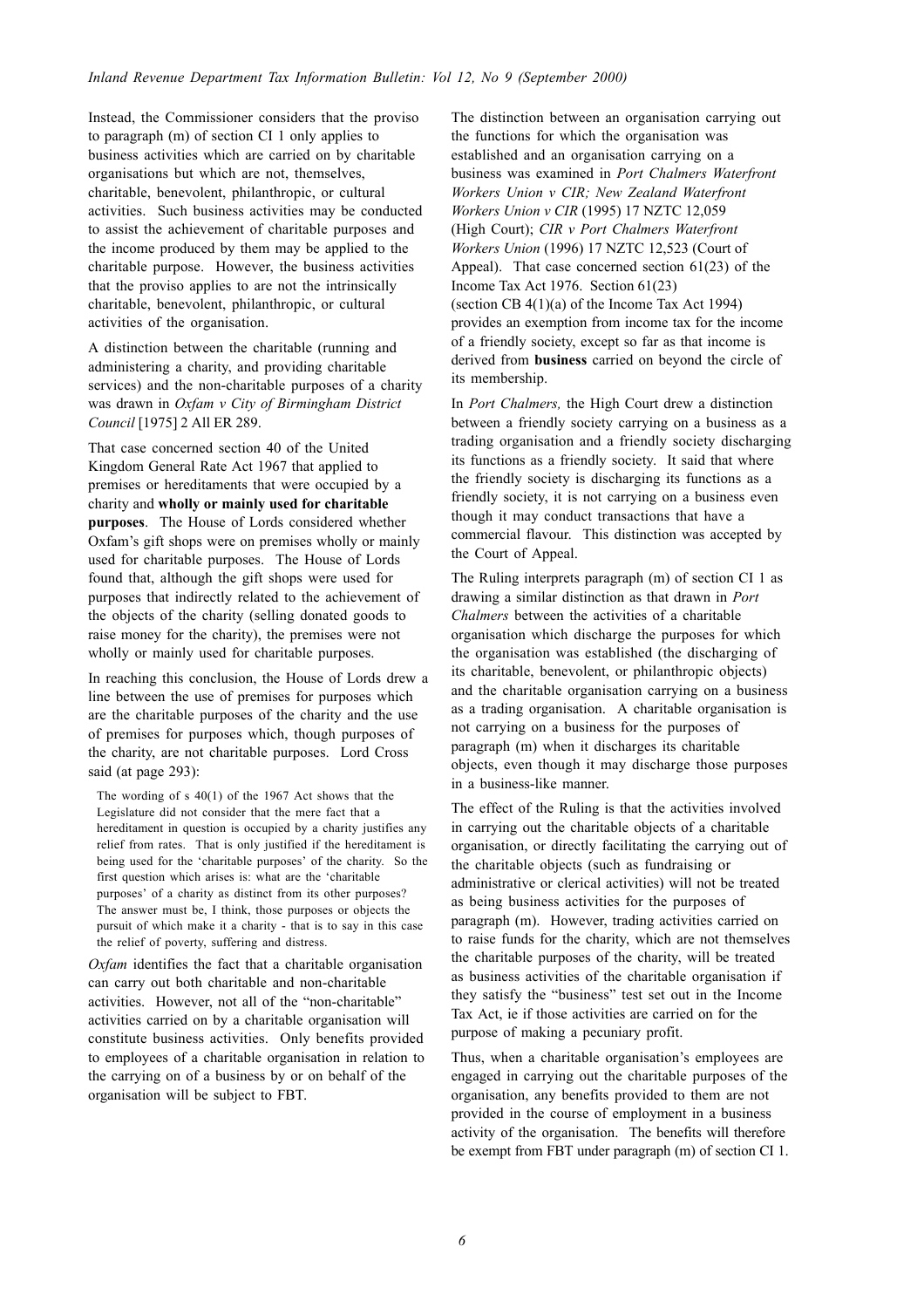However, when a charitable organisation's employees are engaged in activities of the organisation which are not in themselves charitable **and** which constitute business activities of the organisation, any benefits provided to them will be provided in the course of employment in a business activity of the organisation. These benefits will not be exempt from FBT under paragraph (m).

An employee may be employed by a charitable organisation in a range of activities, some of which relate to the carrying out of the organisation's charitable purposes or other non-business activities of the organisation and some of which are non-charitable business activities. Such an employee may receive benefits from the organisation in connection with both the business and non-business types of activities. Section CI 1(m) exempts benefits provided to employees of charitable organisations from FBT except **to the extent that** the benefit is received **principally or** primarily in relation to the employee's employment in a business carried on by the charitable organisation.

The phrase "to the extent that" does not, in this instance, mean that the benefit should be apportioned. In other contexts, it has been held that the words provide for the possibility of apportionment. However, in section CI 1(m) Parliament has also used the phrase "primarily and principally". This use of "primarily and principally" is inconsistent with the concept of apportionment; rather the phrase means that where the requirement is for the most part true for that element, the section is satisfied completely. There is no need for an apportionment and, consequently, in the context of section CI  $1(m)$ , the phrase "to the extent that" is to be interpreted as meaning "where".

Thus, a benefit provided to an employee who engages in both the business and non-business activities of a charitable organisation will only be subject to FBT if the employee receives that benefit principally and primarily in relation to the carrying out of the organisation's business activities. In other cases the benefit will remain exempt from FBT. As a guide, the Commissioner considers that an employee will receive a benefit principally and primarily in relation to their employment in a business activity of the organisation where:

- the benefit arises primarily in connection with such a business activity, rather than in connection with a non-business activity, or
- the benefit arises equally in connection with both the business and non-business activities carried out by the employee, but the employee is predominantly employed in the business activities of the employer.

Note that the Ruling does not apply to employers that are local authorities, public authorities, or universities. These organisations are excluded from the definition of "charitable organisation" for the purposes of the FBT rules, so the charitable organisation exemption contained in paragraph (m) of section CI 1 does not apply to them. Fringe benefits provided by these organisations will be subject to FBT unless some other exemption applies to them.

## **Examples**

It will be a question of fact in each case whether the particular activities of a charitable organisation are activities that are not the inherently charitable activities which the organisation was established to carry out and are also activities which constitute a business for the purposes of the Income Tax Act. The following activities are examples of activities likely to be characterised as not being business activities of the charitable organisation (and, hence, any benefits provided to employees of the organisation in connection with these activities will be exempt from FBT). Note that this is not intended to be an exhaustive list of such activities:

- Activities **directly** related to carrying out the objects of the charity, but which also have an income component. For example:
	- A school or polytechnic established to provide education that charges fees for the provision of the educational services.
	- An organisation established to provide assistance to a disabled or disadvantaged group that provides services to those people for payment (eg residential accommodation services in return for board).
	- An organisation established to provide relief and assistance to the poor that runs a secondhand shop in order to provide affordable goods to that group.
- Appeals for funds for the charity's purposes.
- Passive investment and management of the funds of the charity, as long as the charitable organisation does not carry on a business of fund investment.
- Administration of the above activities.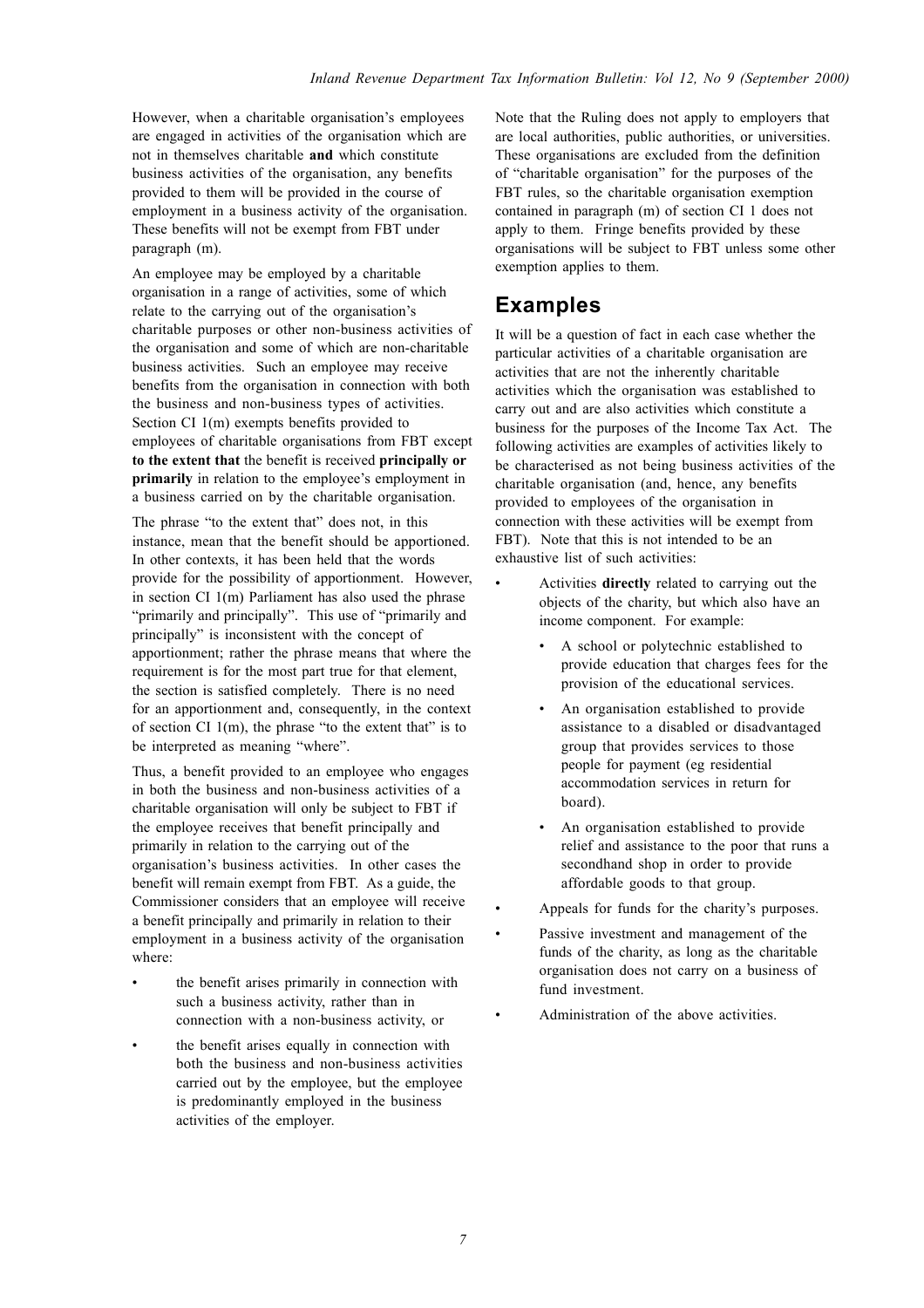An activity that is carried on by the charitable organisation that does not involve the organisation carrying out its charitable objects, but which involves the sale of goods or services for valuable and adequate consideration on a similar basis to business enterprises carried out by private individuals and with a view to making a profit, is likely to constitute the organisation carrying on a business. Any benefits provided to employees in connection with such an activity will be subject to FBT under the proviso to paragraph (m).

## *Example 1*

A charitable trust has the principal purpose of providing education through a private school. The trust is a charitable organisation for the purposes of the FBT rules, as it is not carried on for the private pecuniary profit of any individual and its funds are applied wholly or principally for charitable purposes (the advancement of education) within New Zealand. The trust charges tuition fees and has had surpluses of income over expenditure for the last three income years. It provides a car to its school principal for work and private use.

The trust is not liable for FBT on the benefit arising from the private use or availability for private use of the car provided to the principal. This is because the benefit is provided by a charitable organisation to an employee who is employed in respect of the charitable organisation carrying out its charitable objects. The employee is not employed in a separate business activity carried on by the school.

## *Example 2*

A company conducts a farming business on land adjacent to the school. All the shares in the company are held for the benefit of the school charitable trust referred to in Example 1, and the company's constitution provides that the assets and profits of the farming business must be applied exclusively to the promotion of the objects of the school charitable trust.

The company provides a car to its farm manager for his work and personal use. The company is liable for FBT on the benefit arising from the provision of the car to the farm manager, because the farm manager receives the benefit in relation to his employment in a business (the farm) carried on by the company.

## *Example 3*

The same facts as in Example 2, except in this case the farming operation is carried out by the company, in a business-like manner, for the purpose of the practical component of the school's agricultural courses. In this situation the farming operation relates to the carrying on of the educational charitable objects of the school and the availability of the car for private use by the farm manager is not subject to FBT.

#### *Example 4*

A polytechnic charitable organisation offers a course on working in the hospitality industry. As part of that course the polytechnic operates a restaurant where the students gain experience in preparing food and waiting on tables. The restaurant is open to the public and patrons pay for their meals.

The polytechnic provides the hospitality course supervisor with a van for restaurant use. The van is also available for the supervisor's private use. The supervisor is employed in carrying out the polytechnic's charitable purpose of providing education to the students in the hospitality course. Because of this, the van is not provided in relation to the supervisor's employment in a business carried on by the polytechnic and its availability for private use is not a benefit that is subject to FBT.

#### *Example 5*

A polytechnic runs a cafeteria that is open to students and the general public. The cafeteria is not operated as part of any polytechnic course. The cafeteria is an activity of the polytechnic that cannot be characterised as carrying out the polytechnic's charitable purposes of providing education. Further, it is a commercial trading activity carried on with the intention of making a profit. The cafeteria is therefore a business run by the polytechnic.

The polytechnic employs a person to prepare food for the cafeteria. Once a week, this employee is also employed by the polytechnic to provide instruction in the hospitality course run by the polytechnic. The employee therefore is employed in both the business operations (the cafeteria) and the charitable activities (providing education in the hospitality course) of the polytechnic.

The polytechnic pays for the employee's membership to an off-campus fitness centre. This benefit arises because of the employee's employment with the polytechnic, and does not specifically arise in relation to either her employment in the cafeteria or her employment in the hospitality course. However, because the employee's employment in the cafeteria takes up 80% of her time, the benefit arises principally and primarily in relation to her employment in a business activity of the polytechnic. The benefit is therefore not exempt from FBT under paragraph (m) of section CI 1 and will be subject to FBT.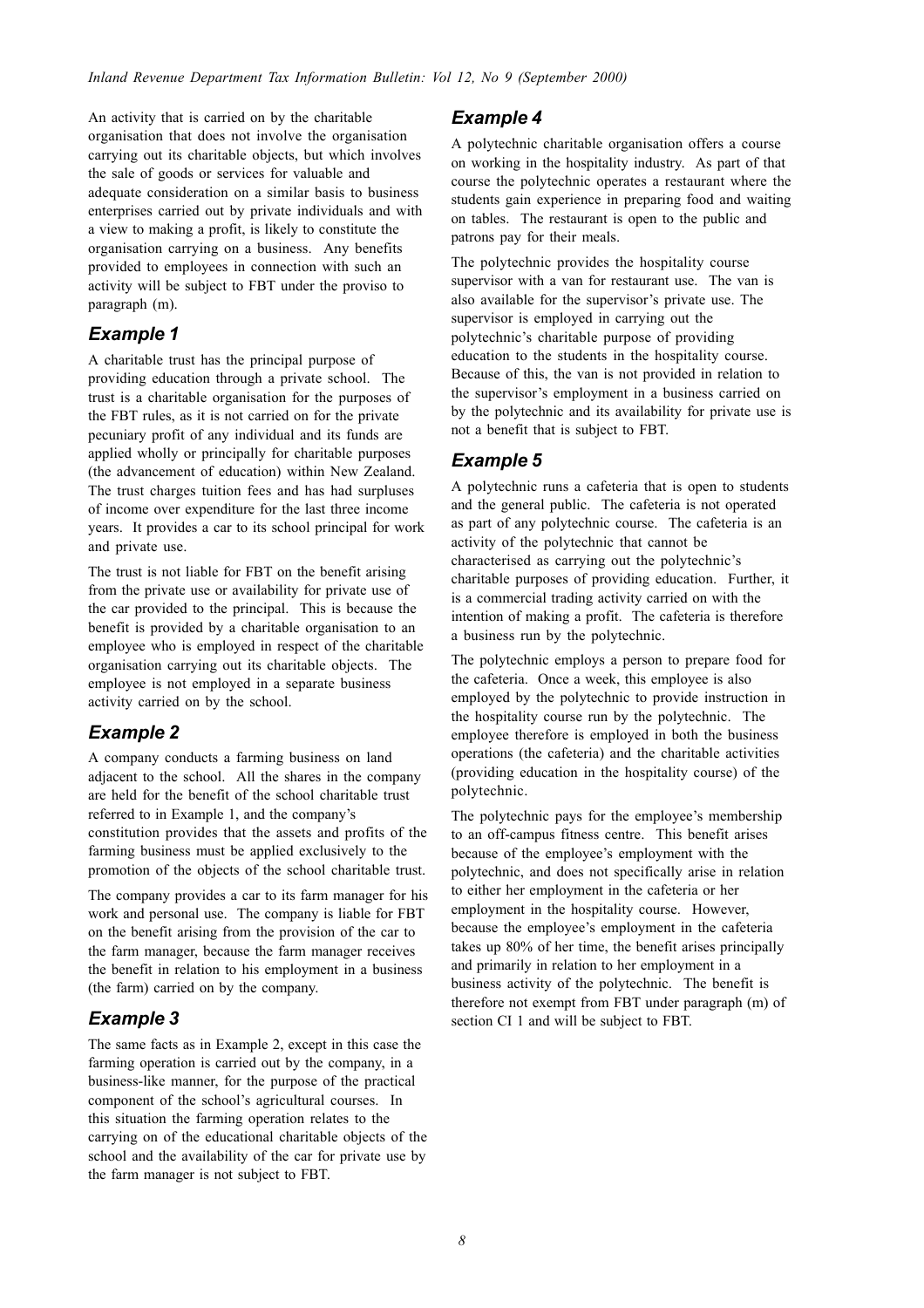# **DIRECTORS' FEES AND GST**

# **PUBLIC RULING – BR Pub 00/09**

This is a public ruling made under section 91D of the Tax Administration Act 1994.

# **Taxation Laws**

All legislative references are to the Goods and Services Tax Act 1985 unless otherwise stated.

This Ruling applies in respect of sections 6(3)(b), 8, and 57(2)(b).

# **The Arrangement to which this Ruling applies**

The Arrangement is the engagement, occupation, or employment as a director of a company. The engagement may either be by direct contract between the director and the company for whom the person acts as a director, or by a third party appointing, or agreeing to provide, a director to a company.

# **How the Taxation Laws apply to the Arrangement**

The Taxation Laws apply to the Arrangement as follows:

- If a natural person is engaged as a director and the services are not undertaken as part of carrying on the person's own taxable activity, the engagement will be excluded from the term "taxable activity" due to the application of section  $6(3)(b)$ . The proviso does not apply as the services are not supplied as part of carrying on the person's taxable activity:
- If a natural person is engaged as a director as part of carrying on his or her taxable activity, the proviso to section  $6(3)(b)$  will apply and the services will be deemed to be supplied in the course or furtherance of that taxable activity. If the person is registered for GST or is liable to be registered for GST, the person will be required to account for GST on the fees received for the supply of the directorship services:
- If a natural person is contracted by a third party to take up an engagement as a director of a company and the person has not accepted the

directorship as part of carrying on a taxable activity:

- the engagement of the natural person as a director will be excluded from the term "taxable activity" due to the application of section  $6(3)(b)$ . The proviso does not apply as the services are not supplied as part of carrying on the person's taxable activity;
- the provision by the third party of the services of the natural person director does not fall within the provisions of section  $6(3)(b)$ , as the third party has not been engaged as a director of a company. If the third party is registered for GST or is liable to be registered for GST, that third party will be required to account for GST on the fees received for the supply of the person's services as a director of the company:

If a natural person is contracted by a third party to take up an engagement as a director of a company and the engagement is part of carrying on the person's taxable activity:

- the engagement of the natural person director will fall within the proviso to section 6(3)(b) and the services will be deemed to be supplied in the course or furtherance of the taxable activity;
- the provision by the third party of the services of the director does not fall within the provisions of section  $6(3)(b)$ , as the third party is not engaged as a director of a company. If the third party is registered for GST or is liable to be registered for GST, that third party will be required to account for GST on the fees received for the supply of the person's services as a director of the company:

If an employee, as part of his or her employment, is engaged as a director of a third party company by way of a contract between his or her employer and the third party company:

• the engagement of the employee will fall within the provisions of section 6(3)(b) and is therefore excluded from the term "taxable activity". The proviso to the section does not apply as the services are not supplied as part of carrying on a taxable activity of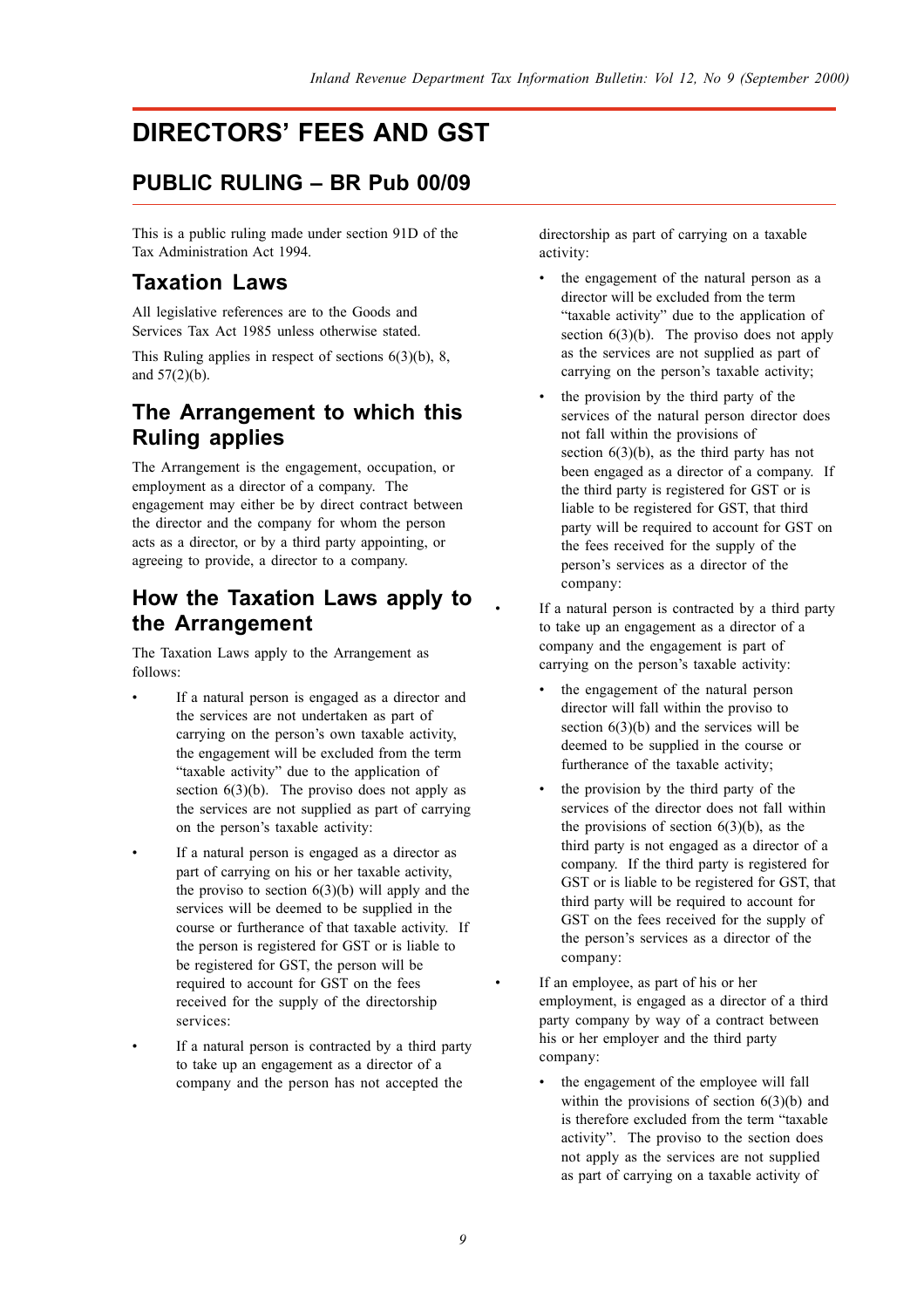the employee;

- the provision by the employer of the services of a director does not fall within the provisions of section 6(3)(b), as the employer is not engaged as a director of a company. If the employer is registered for GST or is liable to be registered for GST, that employer will be required to account for GST on the fees received for the supply of the employee's services as a director of the company:
- If an employee is engaged by a third party company to be a director of that company, where: the employee is required to account to the employer for the directors fees received; there is no contract between the employer company and the third party company; and where the employee does not undertake the services as part of carrying on his or her own taxable activity:
	- the engagement as director will be excluded from the term "taxable activity" due to the application of section  $6(3)(b)$ . The proviso does not apply as the services are not supplied as part of carrying on the person's taxable activity;
	- if the employer is registered for GST or is liable to be registered for GST, the employer is required to account for GST on the consideration received for the supply of services to the employee, i.e. permitting the employee to be a director.
	- If a partner in a partnership accepts an engagement as a director of a company as part of the partnership's business:
	- the activity of the partner, in accepting the engagement as a director, falls within the provisions of section 6(3)(b) and is therefore excluded from the term "taxable activity". The proviso to the section does not apply as, although the partner may be carrying on the taxable activity of the partnership, the services are deemed to be supplied by the partnership in terms of section  $57(2)(b)$ ;
	- the provision by the partnership of the services of the director does not fall within the provisions of section  $6(3)(b)$ , as the partnership is not engaged as a director of a company. The partnership will be required to account for GST on the fees received for the supply of the partner's services as a director of the company as it is considered to be part of the normal taxable activity of the partnership.

## **The period for which this Ruling applies**

This Ruling will apply to supplies made within the period 1 April 2000 to 31 March 2005.

This Ruling is signed by me on the 29th day of August 2000.

#### **Martin Smith**

General Manager (Adjudication & Rulings)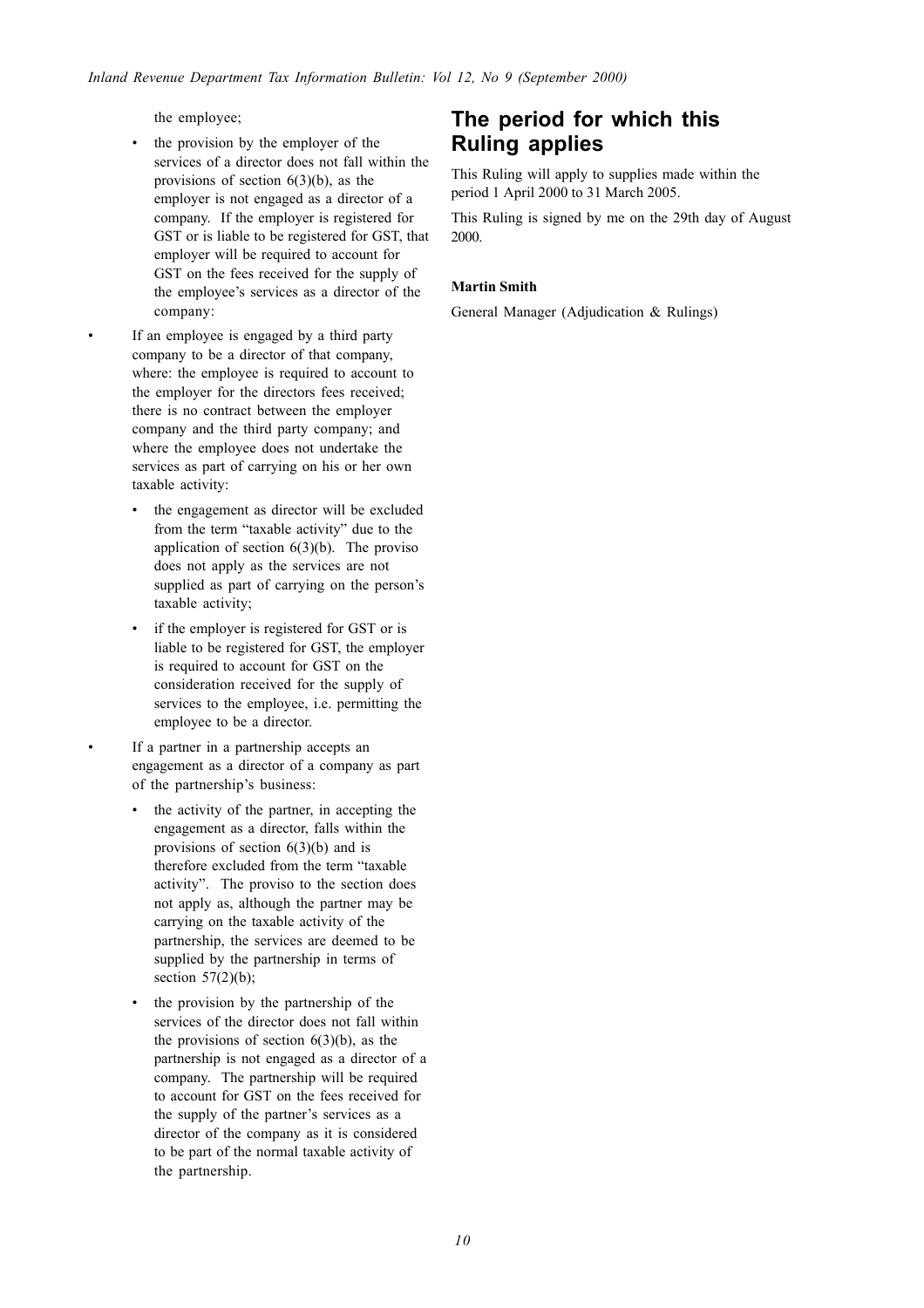# **COMMENTARY ON PUBLIC RULING BR PUB 00/09**

This commentary is not a legally binding statement, but is intended to provide assistance in understanding and applying the conclusions reached in Public Ruling BR Pub 00/09 ("the Ruling").

# **Background**

Section 6 defines the term "taxable activity" for the purposes of the Act. Under section 6(1), a person conducts a taxable activity when all of the following characteristics are present:

- There is some form of activity.
- The activity is carried on continuously or regularly.
- The activity involves, or is intended to involve, the supply of goods and services to another person for a consideration.

Section 6(3) provides certain exclusions from the term "taxable activity". Under section  $6(3)(b)$ , the activities of a salary and wage earner, or of a person in receipt of directors' fees, are excluded from the term.

Under the proviso to section  $6(3)(b)$ , if a person, in carrying on a taxable activity, accepts any office, any services supplied by that person in holding that office are deemed to be supplied in the course or furtherance of that taxable activity. Therefore, if a GST-registered sole trader takes on a company directorship in carrying on a taxable activity, the proviso applies and GST is chargeable on the directors' fees paid.

*Public Information Bulletin* (*PIB*) 164 issued in August 1987 contained an item titled "GST on Directors' Fees". The item concerned the circumstances in which directors' fees did and did not attract GST. The item listed indicators that could be used in identifying the correct GST treatment to be applied to directors' fees. These indicators were:

1. Directors' fees paid to directors personally, and retained by them.

> Not subject to GST—excluded from the meaning of taxable activity by section 6(3)(b).

2. Directors' fees paid to directors personally, but applied by them to their partnership or business income, where the partnership or business is a registered person.

> Subject to GST—subject to the proviso to section  $6(3)(b)$ .

3. Directors' fees paid directly to director's partnership or company, where that partnership or company is a registered person.

Subject to GST—a normal taxable supply.

In July 1988 the Department issued *PIB* 175 containing, at page 26, a further item "GST on Directors' Fees", restricting the policy set down in *PIB* 164. The item advised that the proviso to section  $6(3)(b)$  applies only to a sole trader, eg an accountant (being a registered person) who, in carrying on his or her taxable activity, is appointed a director of a company. The statement said that directors' fees paid to a partner in a partnership or to a shareholder, director, or employee of another company are not therefore subject to GST. The reason given for this interpretation was that, in terms of the Companies Act 1955, a director could only be a natural person. Therefore, directors' fees either paid to directors on behalf of their companies or partnerships, or paid directly to the company or partnership for directorship services carried out by their employees or partners, do not attract GST under this policy.

Inland Revenue published an interpretation statement in *Tax Information Bulletin* Vol 8, No 4 (September 1996) on "Tax deductions from directors' fees paid to GST-registered persons". This interpretation statement is also relevant to the subject matter of this Ruling, even though it deals with tax deductions under the Income Tax Act 1994. The statement says, at page 3, that if an employee is acting as a director of a company on behalf of another company, the directors' fees paid are for services rendered by the employer company. Regulation 4(2) of the Income Tax (Withholding Payments) Regulations 1979 ("the Regulations") states that payments for work done or services rendered by a company are not withholding payments. Therefore, tax deductions are not required to be made from the payments. Similarly, if a company pays directors' fees to a partnership account in return for the partner performing partnership services, the fees are business income of the partners and the Commissioner will not require tax deductions to be made under section NC 13 of the Income Tax Act 1994. Therefore, if it is the company or partnership that is providing the services of its employee or partner as a director, the question arises as to whether GST should be charged on these services as they would normally be supplied in the course or furtherance of a taxable activity of the company or partnership.

This Ruling replaces the policy items on "GST on Directors' Fees" contained in *PIBs* 164 and 175.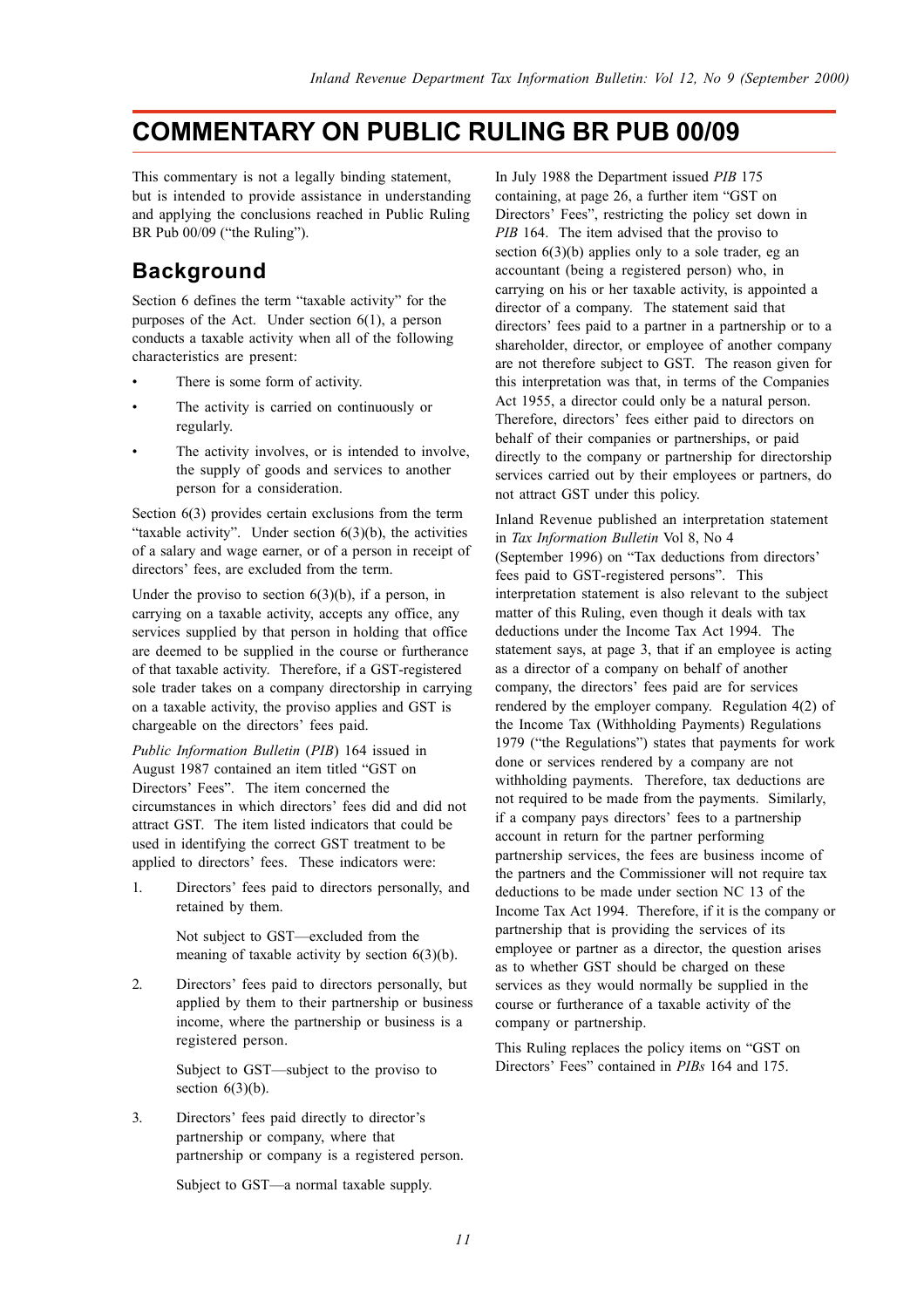## **Legislation**

The definition of the term "person" is contained in section 2(1) of the Act and states:

includes a company, an unincorporated body of persons, a public authority, and a local authority

Section 2 also contains the definition of "registered person" being:

… a person who is registered or is liable to be registered under this Act.

Section 6 states:

(1) For the purposes of this Act, the term "taxable activity" means -

- (a) Any activity which is carried on continuously or regularly by any person, whether or not for a pecuniary profit, and involves or is intended to involve, in whole or in part, the supply of goods and services to any other person for a consideration; and includes any such activity carried on in the form of a business, trade, manufacture, profession, vocation, association, or club:
- (b) Without limiting the generality of paragraph (a) of this subsection, the activities of any public authority or any local authority.

(2) Anything done in connection with the commencement or termination of a taxable activity shall be deemed to be carried out in the course or furtherance of that taxable activity.

(3) Notwithstanding anything in subsections (1) and (2) of this section, for the purposes of this Act the term "taxable activity" shall not include, in relation to any person, -

- (a) Being a natural person, any activity carried on essentially as a private recreational pursuit or hobby; or
- (aa) Not being a natural person, any activity which, if it were carried on by a natural person, would be carried on essentially as a private recreational pursuit or hobby; or
- (b) Any engagement, occupation, or employment under any contract of service or as a director of a company:

Provided that where any person, in carrying on any taxable activity, accepts any office, any services supplied by that person as the holder of that office shall be **deemed to be supplied in the course or furtherance of that taxable activity; or …** (Emphasis added)

Section 8(1), dealing with the imposition of goods and services tax, states:

Subject to this Act, a tax, to be known as goods and services tax, shall be charged in accordance with the provisions of this Act at the rate of 12.5 percent on the supply (but not including an exempt supply) in New Zealand of goods and services, on or after the 1st day of October 1986, by a registered person in the course or furtherance of a taxable activity carried on by that person, by reference to the value of that supply.

#### Section 57, dealing with unincorporated bodies, states:

(1) For the purposes of this section -

"Body" means an unincorporated body of persons; and includes -

- (a) A partnership:
- (b) A joint venture:
- (c) The trustees of a trust:

"Member" means a partner, a joint venturer, a trustee, or a member of any body:

"Partnership" and "partner" have the same meanings as in the Partnership Act 1908.

(2) Where a body that carries on any taxable activity is registered pursuant to this Act, -

- (a) The members of that body shall not themselves be registered or liable to be registered under this Act in relation to the carrying on of that taxable activity; and
- **(b) Any supply of goods and services made in the course of carrying on that taxable activity shall be deemed for the purposes of this Act to be supplied by that body, and shall be deemed not to be made by any member of that body; and**

… (Emphasis added)

Section 151(3) of the Companies Act 1993 states:

A person that is not a natural person cannot be a director of a company.

## **Application of the Legislation**

Section 8(1) provides that GST is charged on the supply (but not an exempt supply) in New Zealand of goods and services by a registered person in the course or furtherance of a taxable activity carried on by that person.

Therefore, one of the determining features in ascertaining whether there is a liability to account for GST, is the existence of a "taxable activity". Another determining feature is whether the person is a "registered person".

Section 6(1) defines a "taxable activity" as an activity that is carried on continuously or regularly, and involves or is intended to involve the supply of goods and services to another person for a consideration. The section also includes within the term "taxable activity" the activities of any public or local authority.

Under section 6(2), anything done in connection with the commencement or termination of a taxable activity is deemed to be carried out in the course or furtherance of that taxable activity.

Paragraphs (a), (aa), (b), (c), and (d) of section  $6(3)$ exclude from the term "taxable activity" such activities as hobbies, employment under a contract of service and engagement as a director of a company, certain Government-type and local authority appointments, and the making of exempt supplies.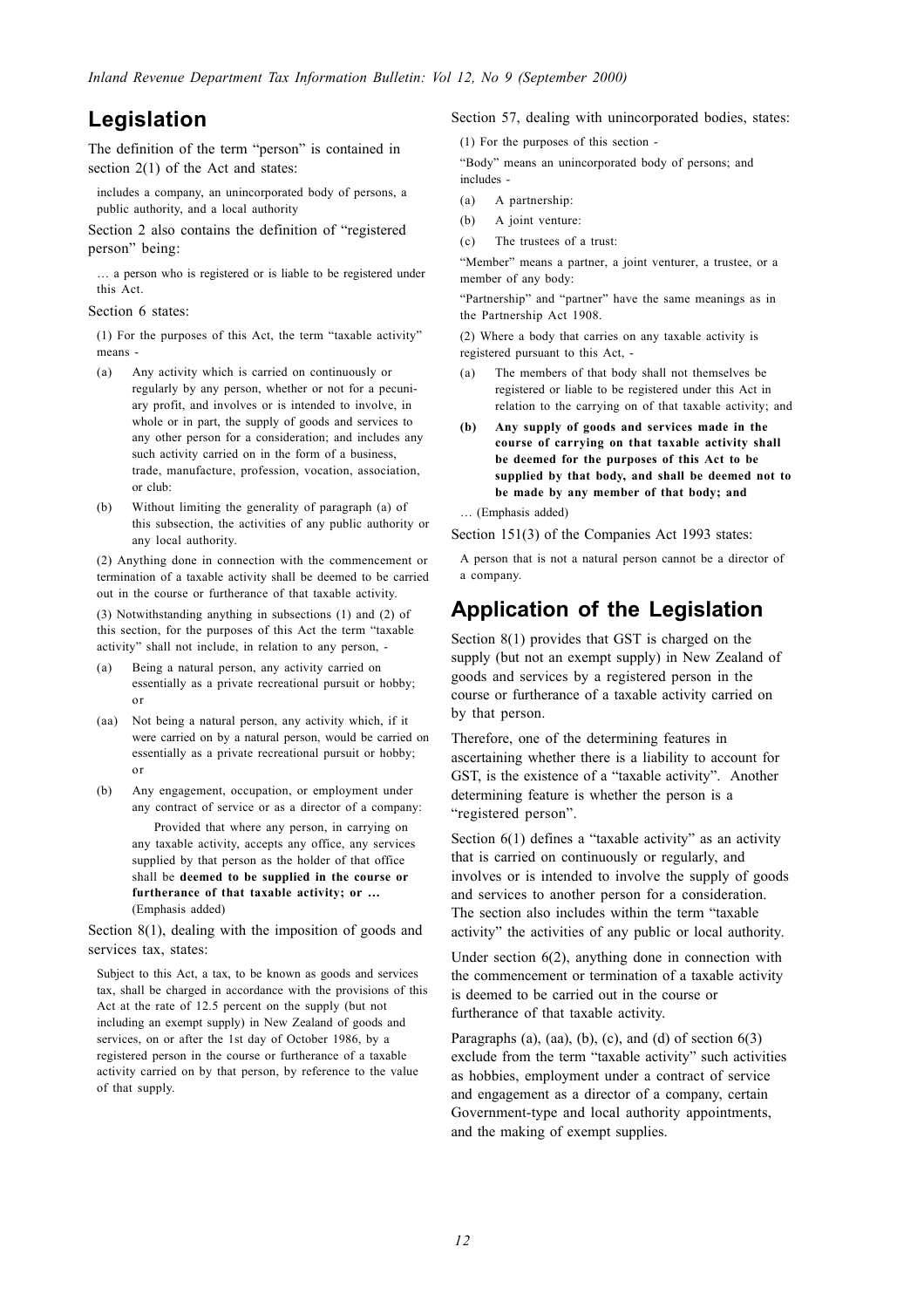The proviso to paragraph (b) states that if a person, in carrying on a taxable activity, accepts any office, services supplied by that person in holding that office are deemed to be supplied in the course or furtherance of that taxable activity. Therefore, if a person is carrying on a taxable activity, and accepts an engagement as a company director in carrying on **that** taxable activity, the proviso will apply.

If it is established that a taxable activity is in existence after applying section 6, the question of whether the person is liable to account for GST will depend on the application of the remaining criteria set down in section 8. One of these criteria is whether the person is a "registered person", ie whether the person is registered for GST or is liable to be registered for GST, which includes whether the taxable activity threshold amount in section 51 has been satisfied.

Section  $57(2)(b)$  provides that where a partnership carries on a taxable activity, any supply of goods and services made as part of carrying on that taxable activity is deemed to be supplied by the partnership and not by any of the partners.

Section 151(3) of the Companies Act 1993 provides that only a natural person can be a director of a company.

The following scenarios illustrate how section  $6(3)(b)$ is applied to a person engaged as a director of a company to determine the existence of a taxable activity. It is important to note that the Ruling itself deals specifically with section  $6(3)(b)$ . If it is established that an activity does not fall within the exclusion from a "taxable activity" set down in that section, the remaining criteria under section 8 must be applied in order to determine the existence of a liability to account for GST.

Note that it is the contractual relationship between the parties, founded on a genuine basis, that determines the GST treatment of the relevant transactions (*Wilson & Horton v CIR* (1995) 17 NZTC 12,325).

## *A. Personal capacity*

A natural person is engaged as a director of a company in that person's personal capacity and not as part of carrying on any taxable activity.

The activity of this person falls within the provisions of section 6(3)(b) in that it involves a person who is engaged as a director of a company. The activity is therefore excluded from the term "taxable activity". The proviso does not apply, as the person has not accepted the engagement as part of carrying on a taxable activity.

#### *B. Carrying on a taxable activity*

A natural person is engaged as a director of a company as part of carrying on that person's taxable activity.

The activity of this person falls within the provisions of section  $6(3)(b)$  in that it involves a person who is engaged as a director of a company. The activity is therefore *prima facie* excluded from the term "taxable activity". However, as the person has accepted the engagement as part of carrying on a taxable activity, the proviso deems the services to be supplied in the course or furtherance of that taxable activity. If the person is registered for GST or is liable to be registered for GST, the person will be required to account for GST on the fees received for the supply of the directorship services.

## *C. Person contracted as a company director*

A natural person is contracted by a third party to take up an engagement as a director of a company. The person is not undertaking the directorship as part of carrying on any taxable activity. The third party invoices the company for its services in providing it with a director.

The engagement of the person as a director of a company is excluded from the term "taxable activity" under section  $6(3)(b)$ . The proviso to the section does not apply as the services are not supplied as part of carrying on the person's taxable activity. The provision by the third party of the services of the director does not fall within the provisions of section  $6(3)(b)$ , as the third party is not engaged as a director of a company. Provided the third party is registered for GST or is liable to be registered for GST, that party will be required to account for GST on the fees received for the supply of the services of the person as a director of the company.

## *D. Person contracted as a company director in carrying on a taxable activity*

A natural person, as part of carrying on a taxable activity, is contracted by a third party to take up an engagement as a director of a company. The third party invoices the company for providing the services of the director, who in turn invoices the third party for his or her services.

The engagement of the person as a director of a company is *prima facie* excluded from the term "taxable activity" under section 6(3)(b). However, as the person has accepted the engagement as part of carrying on a taxable activity, the proviso to the section deems the directorship services to be supplied in the course or furtherance of that taxable activity. The natural person's liability for GST will therefore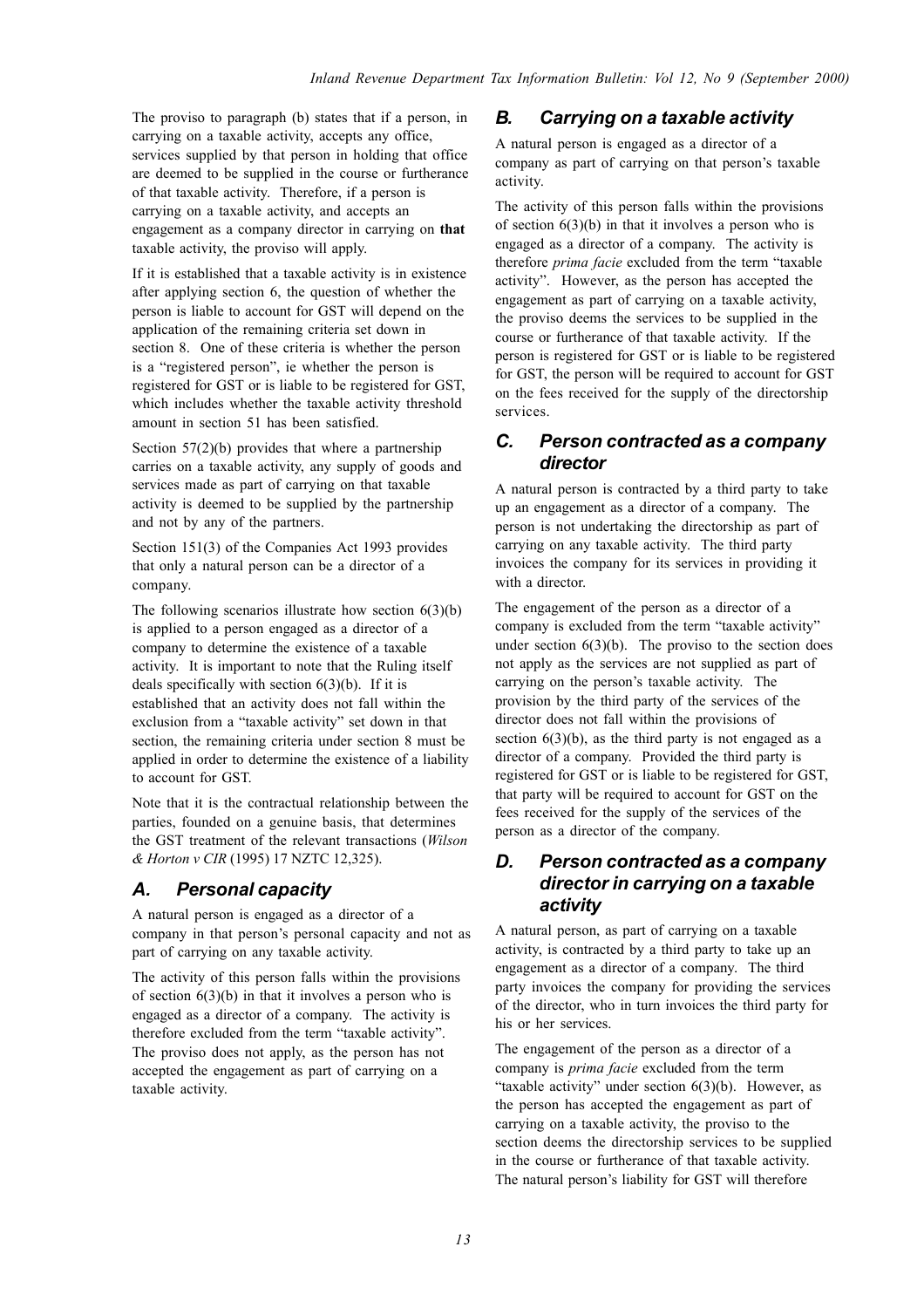depend on satisfying the remaining requirements of section 8. The provision by the third party of the services of the director does not fall within the provisions of section  $6(3)(b)$  as the third party is not engaged as a director of a company. Provided the third party is registered for GST or is liable to be registered for GST, that party will be required to account for GST on the fees received for the supply of the person's directorship services.

## *E. Employee engaged as director*

An employee of an employer is engaged as a director of a third party company as part of the person's employment duties.

The engagement of this person as a director of a company is excluded from the term "taxable activity" under section  $6(3)(b)$ . The proviso to the section does not apply as the person has not accepted the directorship as part of carrying on a taxable activity the person is merely carrying out employment duties. The provisions of section  $6(3)(b)$  do not apply to the employer who is supplying the services of its employee as the employer is not engaged as a director of a company. Provided the employer is registered for GST or is liable to be registered for GST, that party will be required to account for GST on the fees received for the supply of the services of the person as a director of the company.

## *F. Employee required to pay over directors' fees to employer*

Sometimes an employee is permitted to accept directorships of third party companies provided the employee accounts to the employer for the fees received. This might occur with family companies. In this type of scenario there would not be a contract between the employer and the third party company.

In this situation, the engagement of the person as a director of a company is excluded from the term "taxable activity" under section  $6(3)(b)$ . The proviso to the section does not apply as the person has not accepted the directorship as part of carrying on a taxable activity. The employer company, provided it is registered for GST or liable to be registered for GST, will be required to account for GST on the supply of services to the employee. These services could best be described as allowing the employee to undertake directorship duties in work time or permitting the employee to be a director.

## *G. Partner in a partnership engaged as a director*

A partner in a partnership accepts an engagement as a director of a company as part of the partnership's business.

The engagement of this person as a director of a company is excluded from the term "taxable activity" under section  $6(3)(b)$ . The proviso to the section does not apply as, although the partner may be carrying on the taxable activity of the partnership, the services are deemed to be supplied by the partnership in terms of section 57(2)(b). Therefore, the partner is not required to account for GST on the supply of the directorship services. Section  $6(3)(b)$  does not apply in the case of the partnership as the partnership is not engaged as a director of a company. The partnership supplies the services of one of its partners to the company as part of its taxable activity. The partnership will therefore be required to account for GST on the fees received for the supply of the partner's directorship services.

# **Examples**

## *Example 1*

Taxpayer A, who is not registered for GST, is a partner in a firm of chartered accountants. Company B engages taxpayer A as a director, and pays him fees for his services. Taxpayer A's appointment as a director is not connected with his involvement in the partnership nor has he accepted the directorship as part of carrying on a taxable activity. He retains the fees, having received them in his personal capacity.

Taxpayer A is engaged as a director of a company, an activity that is excluded from the term "taxable activity" by section 6(3)(b). The proviso to the section does not apply, as taxpayer A is not providing directorship services as part of carrying on a taxable activity. Taxpayer A is not required to account for GST on the fees received for directorship services.

## *Example 2*

Taxpayer B is a human resources consultant in business on her own. She is registered for GST. She accepts a company directorship as part of carrying on her taxable activity, and receives fees for her services.

Taxpayer B's engagement as a director is *prima facie* excluded from the term "taxable activity" in terms of section 6(3)(b). However, as she has accepted the engagement as part of carrying on her taxable activity, the proviso to the section deems the directorship services to be supplied in the course or furtherance of her taxable activity. She should therefore account for GST on the fees she is paid.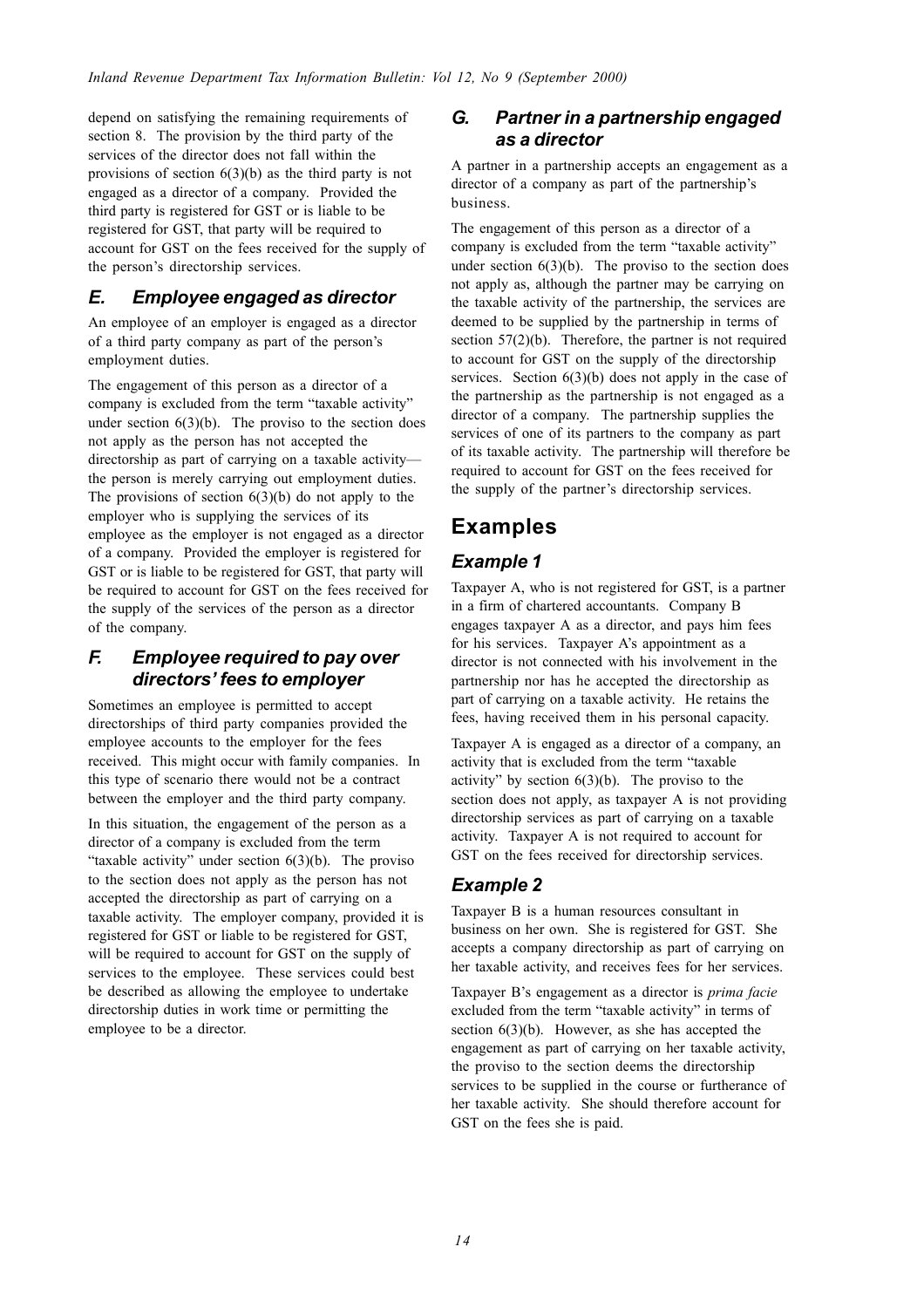## *Example 3*

A GST-registered financial management company supplies the services of one of its specialist employees as a director of another company. Directors' fees are paid to the company for the services provided.

The engagement of the employee as a director is excluded from the term "taxable activity" under section  $6(3)(b)$ . The proviso does not apply as the employee has not accepted the office as part of carrying on a taxable activity. Therefore, the employee is not required to account for GST on the supply of the directorship services. Section 6(3)(b) does not apply to the activity of the management company as that company is not engaged as a company director. The fees are paid in consideration of the management company providing the services of one of its employees to the other company. This is a supply in the course or furtherance of a taxable activity of the management company and that company will be required to account for GST on the fees received for this supply.

## *Example 4*

A partner of a GST-registered legal partnership is elected onto the board of directors of a client company as a representative of the partnership. The partnership is providing legal advice to the company, which in turn pays fees into the partnership's account.

The engagement of the partner as a director of a company falls within the provisions of section  $6(3)(b)$ and is therefore excluded from the term "taxable activity". The proviso to the section does not apply as, although the partner may be carrying on the taxable activity of the partnership, the services are deemed to be supplied by the partnership in terms of section  $57(2)(b)$ . Therefore, the partner is not required to account for GST on the supply of the directorship services. The provisions of section 6(3)(b) do not apply to the partnership as it is not engaged as a director of a company.

The partnership will therefore be required to account for GST on the fees it receives from the company.

## *Example 5*

A GST-registered accountant in business on his own is contracted by a consulting firm to take up an engagement as a director of a company with the object of monitoring the company's financial systems.

The engagement of the accountant as a director of a company is excluded from the term "taxable activity" under section  $6(3)(b)$ . However, as the person has accepted the engagement as part of carrying on his taxable activity, the proviso to the section deems the directorship services to be supplied in the course or furtherance of his taxable activity. The accountant will therefore be required to account for GST on the fees

he receives in respect of these services. The provision by the consulting firm of the services of the accountant does not fall within the provisions of section 6(3)(b) as the firm is not engaged as a director of a company. Provided the consulting firm is registered for GST or is liable to be registered for GST, it will be required to account for GST on the fees received for the supply of the directorship services of the accountant.

## *Example 6*

Company A agrees to one of its employees taking up a directorship position with Company X on the proviso that the employee hands over the directors' fees payable to the employee by Company X. There is no contract between Company A and Company X.

The engagement of the employee as a director is excluded from the term "taxable activity" under section  $6(3)(b)$ . The proviso does not apply as the employee has not accepted the office as part of carrying on a taxable activity. Therefore, the employee is not required to account for GST on the supply of the directorship services. If Company A is registered for GST or is liable to be registered for GST, it is required to account for GST on the supply of services, ie permitting the employee to be a director of Company X.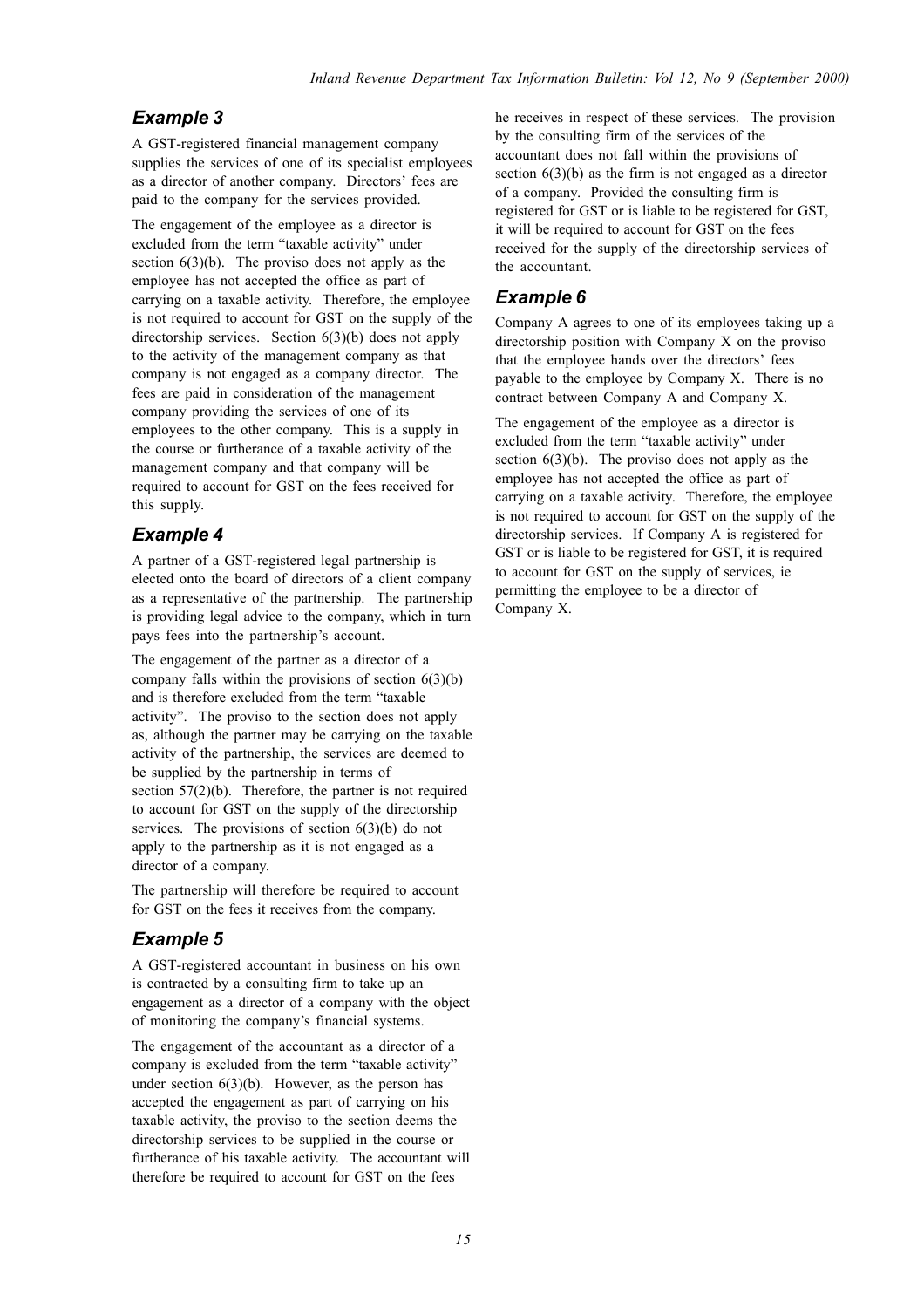# **PRODUCT RULING – BR PRD 00/07**

This is a product ruling made under section 91F of the Tax Administration Act 1994.

## **Name of the Person who applied for the Ruling**

This Ruling has been applied for by Deutsche Bank AG.

## **Taxation Laws**

This Ruling applies in respect of the following Taxation Laws:

- Sections HH  $3(2)$ , HK  $(1)$ , BG 1 and the definitions of "beneficiary income" and "taxable distribution" in section OB 1 of the Income Tax Act 1994 (the "Income Tax Act").
- Sections 3 and 14(a) of the Goods and Services Tax Act 1985 (the "GST Act").

## **The Arrangement to which this Ruling applies**

The Arrangement is the offering by Deutsche Bank AG, a company incorporated in Germany, of an investment product, called "SELECT", to its clients.Under each SELECT Contract, Deutsche Bank AG acting as a custodian will accept funds from a client (the "Client") which will be invested in securities, referred to as "Authorised Investments". The Client will receive an agreed return subject to the terms governing the SELECT Contract. The Arrangement is governed by two agreements - the Secure Look-Through Enhanced Customised Transaction Master Agreement (the "Master Agreement") and the Secure Look-Through Enhanced Customised Transaction Custody Agreement (the "Custody Agreement"). Further details of the Arrangement are set out in the paragraphs below.

#### *The Master Agreement*

1. The parties to the Master Agreement are the Client, Deutsche Bank AG ("DBAG") (acting through its New Zealand branch), and Deutsche New Zealand Limited (the "Manager"). The Master Agreement provides that from time to time the parties may enter into transactions pursuant to which the Client may request the Manager to buy Authorised Investments as agent for the Client. These may be "Series 1 Authorised Investments" (generally DBAG, Government, Statutory Corporation and Bank securities) or "Series 2 Authorised Investments" (generally DBAG,

Government, Statutory Corporation, Bank and other securities). However the categories may be otherwise agreed between the parties. Each such transaction will constitute a SELECT Contract.

2. The Master Agreement requires that the Client enters into the Custody Agreement, which provides that Deutsche Bank AG is to be the custodian (the "Custodian") of the Authorised Investments. This Agreement is discussed below.

3. References in this Ruling to "DBAG" are a reference to Deutsche Bank AG acting in its personal capacity pursuant to the Master Agreement, unless otherwise specified. References to the "Custodian" are a reference to Deutsche Bank AG acting as Custodian pursuant to the Custody Agreement. From an internal perspective and for internal reporting and accounting purposes, Deutsche Bank AG will undertake its duties and obligations that arise pursuant to the Master and Custody Agreements in a manner consistent with the separate capacities that those agreements give rise to.

4. The Authorised Investments for each SELECT Contract are initially acquired from DBAG. In order to purchase these initial Authorised Investments, the Client will pay to the Custodian the "Client Payment Amount". This consists of the funds provided by the Client for the acquisition of the initial Authorised Investments which the Client will direct the Custodian to pay to DBAG.

5. Payment obligations under a SELECT Contract involve a "netting" approach. If the Client's agreed contractual return is less than the amount actually derived from the Authorised Investments, the Client is required to pay DBAG the difference. Conversely, if the agreed contractual return is greater than the amount derived, DBAG is required to pay the difference to the Client. The formula for this is included in the Master Agreement and is to be calculated by DBAG. It requires calculating the "Amount Due" and subtracting the "DBAG Payment Amount" where: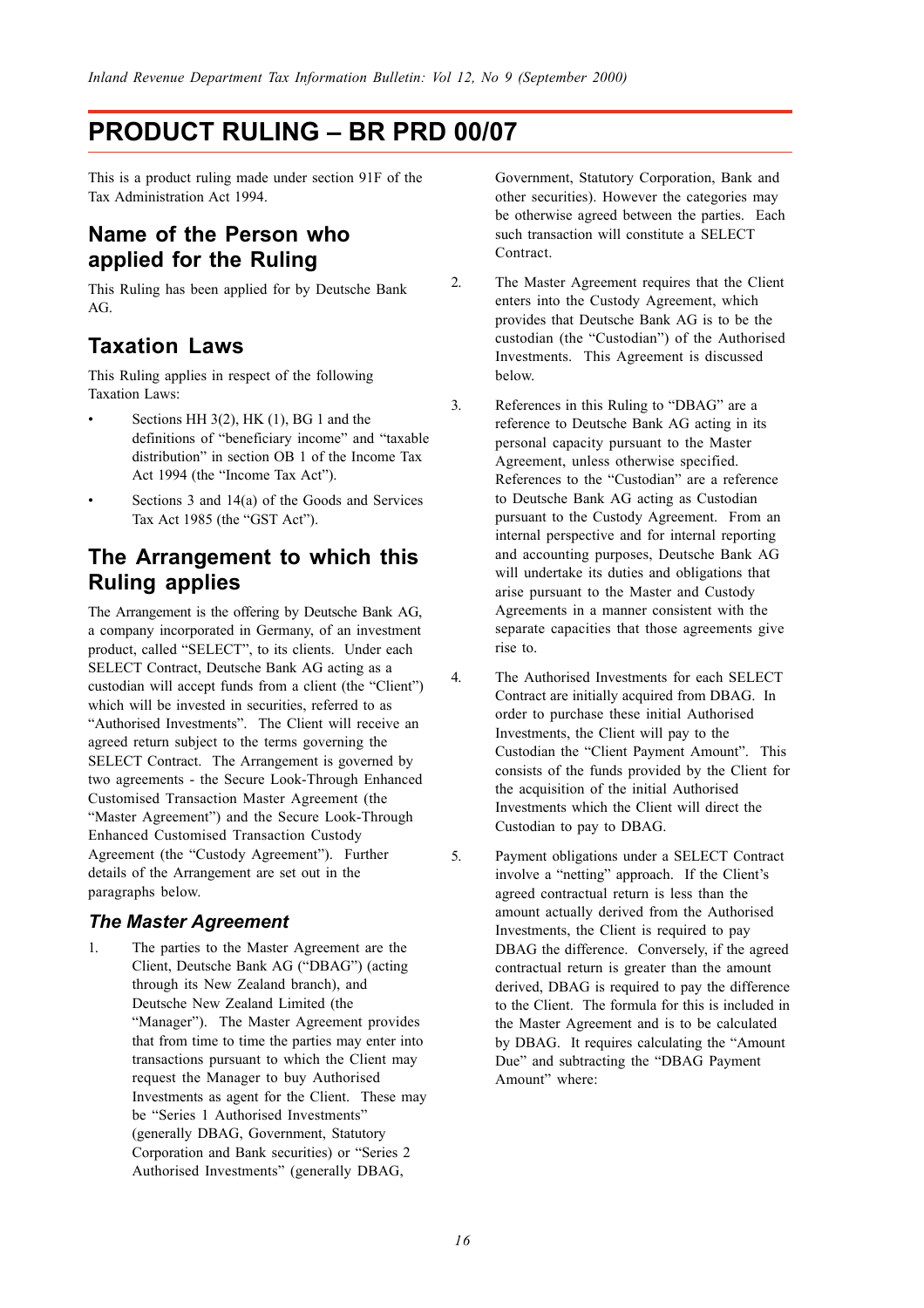- (i) The Amount Due is the total amount (including interest, principal and other amounts) due to the Client under the Authorised Investments held under the relevant SELECT Contract, notwithstanding that the amount actually received by the Custodian may be less than the total amount due; and
- (ii) The DBAG Payment Amount is the amount payable on the relevant Payment Date as specified in the relevant confirmation of the SELECT Contract.
- 6. The Manager has wide powers to deal with and act in respect of the Authorised Investments. To this end, the Client directs the Custodian to act on any instructions given by the Manager. Any profits or losses derived from dealings with the Authorised Investments by the Manager are for the account of DBAG.
- 7. DBAG and the Manager have only the duties in respect of the Authorised Investments that are expressly provided for in the Master Agreement. The main obligations of DBAG in respect of the SELECT Contracts are:
	- (i) To deliver a confirmation of a SELECT Contract to the Client on the Client entering into that SELECT Contract;
	- (ii) To provide the initial Authorised Investments, and to accept the Client Payment Amount from the Custodian as payment for these securities;
	- (iii) To deliver to the Custodian all Authorised Investments purchased on behalf of the Client;
	- (iv) To make payments to the Client when required, and to calculate such payments;
	- (v) To ensure only "Authorised Investments" as defined in the Master Agreement are purchased by the Manager;
	- (vi) To ensure that at the time of purchase the Authorised Investments are securities which have at least a Standard & Poor's rating of BBB- or better;
	- (vii) To pay default interest in relation to each amount due and payable by it to the Client or the Manager but unpaid at the due date for payment;
	- (viii) To ensure that the Authorised Investments under each SELECT Contract have a face value of not less than the amount specified in the confirmation of the SELECT Contract;
- (ix) To act in good faith and have regard to the interests of the Client;
- (x) Where requested by the Client, to provide a report detailing the particulars of the Authorised Investments held on behalf of the Client;
- (xi) Where requested by the Client, to repurchase a SELECT Contract (the sale being arranged and effected by the Manager);
- (xii) To notify the Client if a "termination event" occurs;
- (xiii) Where a termination event only affects some of the Authorised Investments under a SELECT Contract, to amend the terms of that SELECT Contract as required; and
- (xiv) Not to deal with its rights or obligations under the Master Agreement without the written consent of the other party.
- 8. Where an "automatic termination event" occurs, there is deemed to be a sale of the affected Authorised Investments to DBAG on that date.

## *The Custody Agreement*

- 9. The Custody Agreement is entered into between the Client and Deutsche Bank AG (the "Custodian") (acting through its New Zealand branch). The Agreement appoints the Custodian to hold each SELECT Portfolio as "bare trustee and custodian" for the benefit of the Client. Beneficial ownership of the SELECT Portfolios is retained by the Client.
- 10. The SELECT Portfolios comprise the Client Payment Amount, the securities purchased as Authorised Investments and held on behalf of the Client in respect of a SELECT Contract, and any money or interest received in respect of these securities.
- 11. The Custodian has only the duties, rights, powers and discretions in respect of the SELECT Portfolios as set out in the Custody Agreement. Namely:
	- (a) the Custodian shall not deal with any part of any SELECT Portfolio except in accordance with the directions of the Client;
	- (b) the Custodian shall act at all times in good faith towards and have regard to the interests of the Client; and
	- (c) the Custodian shall provide the following services: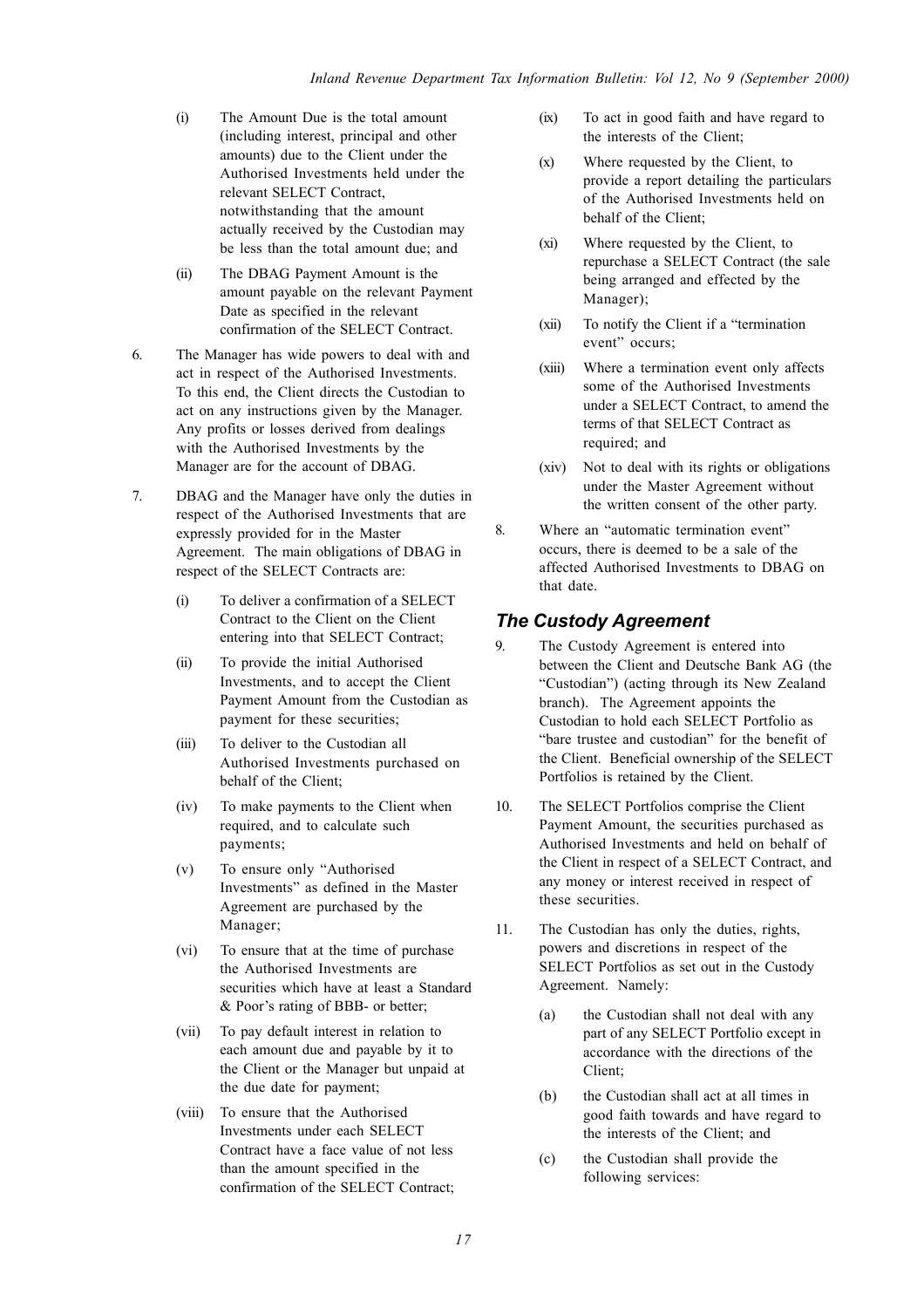- (i) hold each SELECT Portfolio in safe custody;
- (ii) keep each SELECT Portfolio separate from each other SELECT Portfolio and not mix the portfolio with the assets of the Custodian;
- (iii) maintain records which enable the Authorised Investments allocated to a SELECT Contract to be identified;
- (iv) hold legal title to any Authorised Investments or money forming part of a SELECT Portfolio as bare trustee for the benefit of the Client;
- (v) pay the Client Payment Amount to DBAG in payment of the purchase price of the initial Authorised Investments acquired from DBAG (the Client irrevocably and unconditionally directs the Custodian to do this);
- (vi) account to the Client on each Payment Date relating to a SELECT Contract for any interest, principal or other amount actually received by the Custodian in respect of Authorised Investments under that SELECT Contract;
- (vii) account to the Client as and when required under the terms of the Custody Agreement for the net proceeds of sale of any Authorised Investments held by the Custodian under a SELECT Contract;
- (viii) deduct from any amount payable by the Custodian to the Client any amount owing by the Client to DBAG in respect of the SELECT Contract and pay it to DBAG (the Client irrevocably and unconditionally directs the Custodian to do this);
- (ix) make payments to DBAG when required (the Client irrevocably and unconditionally directs the Custodian to do this);
- (x) act on any instructions from the Manager in relation to the delivery of Authorised Investments to enable the Manager to exercise the power of acquisition, disposal or exchange, as if those instructions had been given to the Custodian by the Client directly (the Client irrevocably and unconditionally directs the Custodian to do this);
- (xi) if directed by the Client, transfer the whole of a SELECT Portfolio held by the Custodian under a SELECT Contract to an entity nominated by the Client;
- (xii) credit all money and other amounts received by the Custodian in respect of the Authorised Investments to the Custodian's account with DBAG (the Client irrevocably and unconditionally directs the Custodian to do this); and
- (xiii) execute all documents and assurances and do all acts which are necessary, desirable or incidental to the exercise of its powers and obligations described in the Custody Agreement.

## **Assumptions made by the Commissioner**

This Ruling is made subject to the following assumptions:

- a) The Clients entering into the SELECT Contracts are *sui juris*.
- b) The Custodian may not buy, sell, or otherwise deal with the SELECT Portfolios, otherwise than at the express direction of the Client or pursuant to clause 3.2 of the Custody Agreement.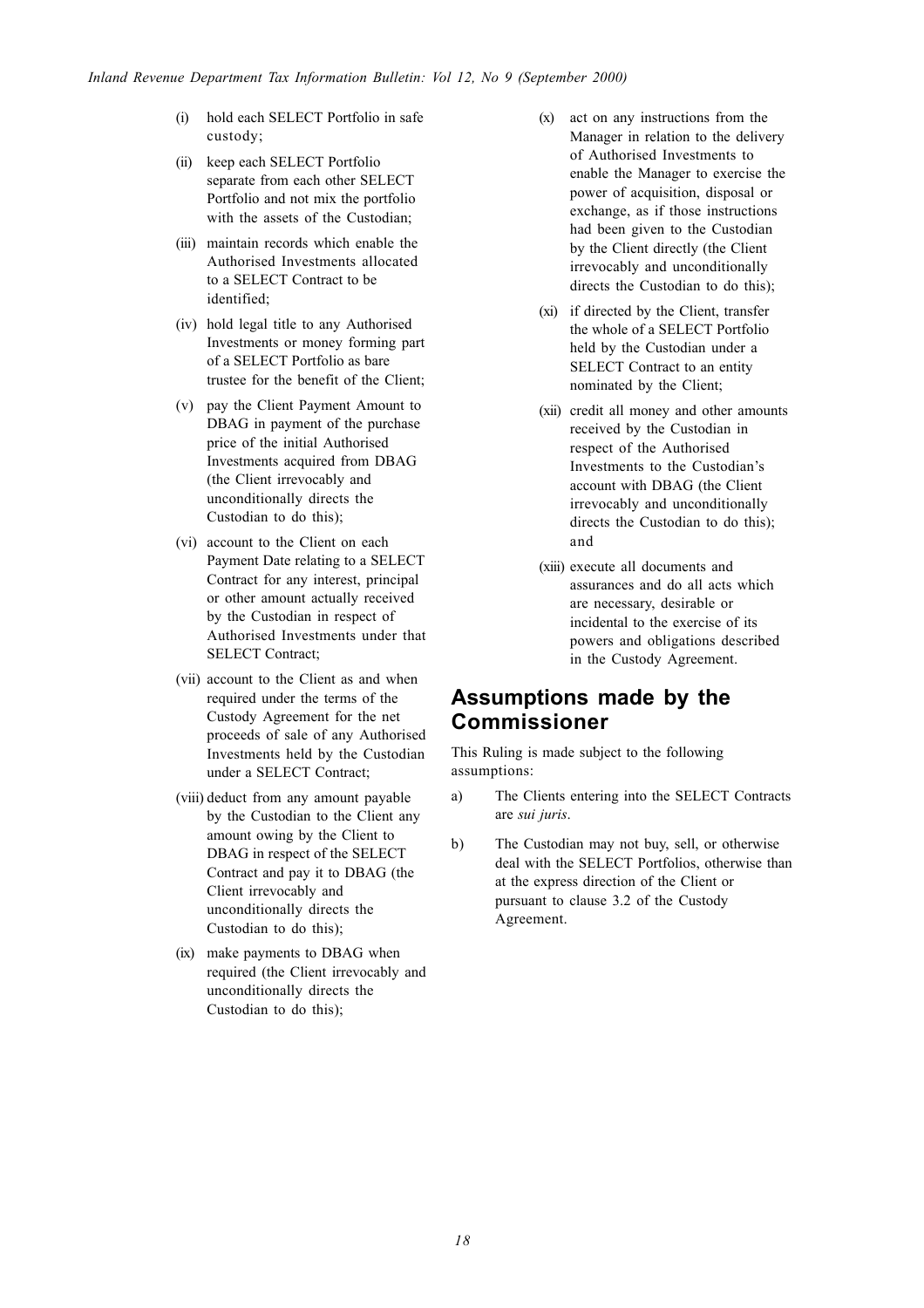## **How the Taxation Laws apply to the Arrangement**

Subject in all respects to the assumptions above, the Taxation Laws apply to the Arrangement as follows:

- Gross income arising from or related to the Authorised Investments of a Client held by the Custodian under the Custody Agreement will be derived by that Client in terms of section BD 1 of the Income Tax Act, and will not be derived by the Custodian, as the arrangement whereby the Custodian holds legal title to the Authorised Investments on behalf of the Clients will constitute a bare trust.
- For the purposes of sections  $HH$  3(2) and  $HK$  1 of the Income Tax Act, the Custodian will not derive an amount from the Authorised Investments that is "beneficiary income" or a "taxable distribution" (as those terms are defined in section OB 1 of the Income Tax Act) for which a trustee is liable to tax as agent of the beneficiary as the arrangement whereby the Custodian holds legal title to the Authorised Investments on behalf of the Clients will constitute a bare trust.
- Section BG 1 of the Income Tax Act does not apply to negate or vary the conclusions outlined above.
- Supplies made by the Custodian as specified in the Custody Agreement and outlined in paragraph  $11(c)$ , with the exception of the payment by the Custodian to DBAG of any amounts owing by the Client in accordance with the Master Agreement (subparagraph (viii)), are exempt from goods and services tax under section 14(a) of the GST Act.

# **The period for which this Ruling applies**

This Ruling will apply for the period from 13 July 2000 to 12 July 2003.

This Ruling is signed by me on the 13th day of July 2000.

#### **John Mora**

Assistant General Manager (Adjudication & Rulings)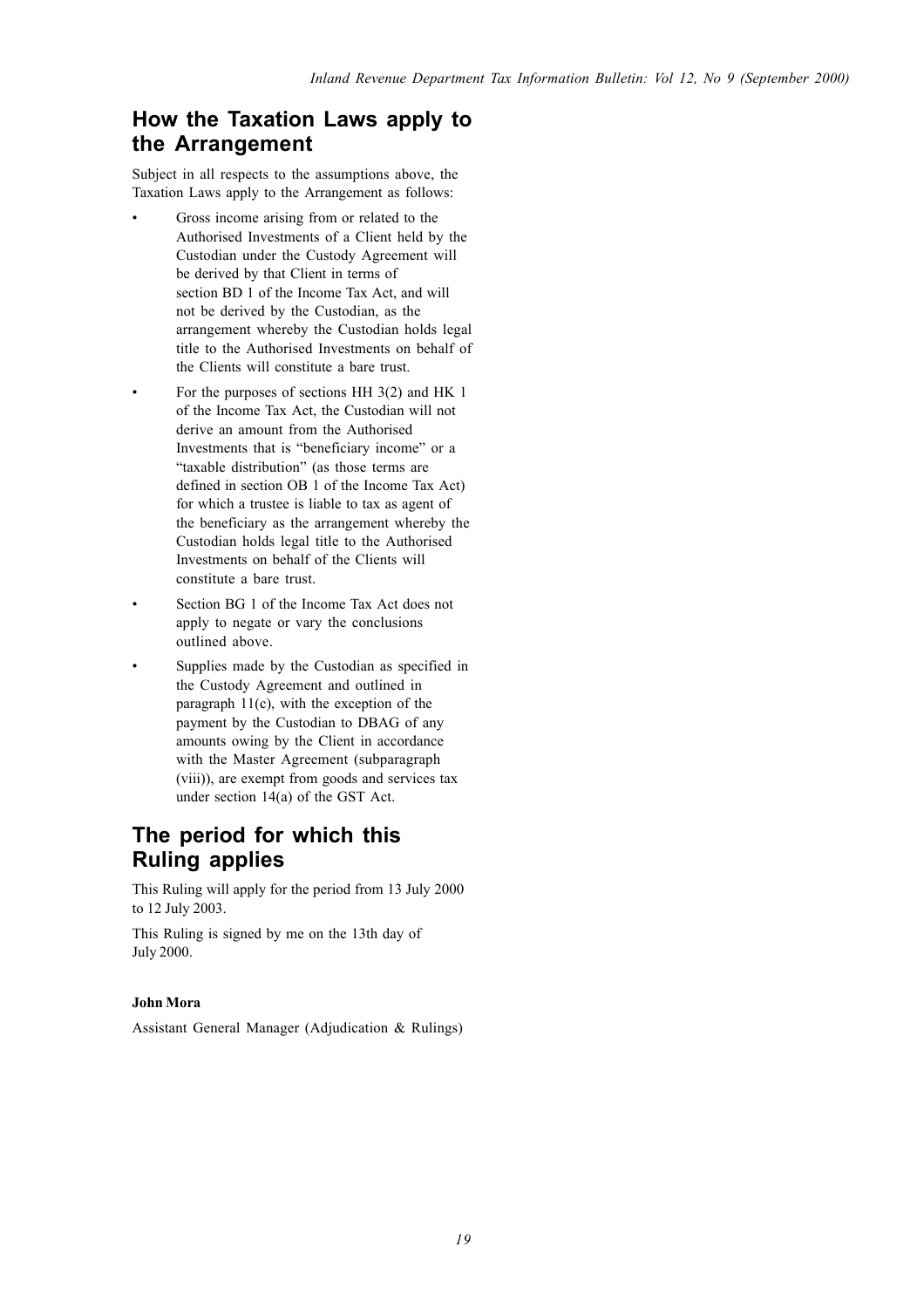# **NEW LEGISLATION**

# **DOUBLE TAX AGREEMENT WITH RUSSIA PROGRESSING**

The double tax agreement between New Zealand and the Russian Federation moved a step closer to realisation with the signing of the agreement by both countries in Wellington on 5 September 2000. The agreement is expected to help reduce the costs of New Zealanders doing business in Russia, by reducing tax impediments to cross-border trade and investment.

The double tax agreement with Russia will not enter into force until each country has completed its domestic procedures for giving legal effect to the signed agreement. In New Zealand, this involves an Order in Council, although a more complex procedure applies in Russia. It is expected that the agreement will enter into force in time for the double tax agreement to apply from 1 January 2001 for New Zealand withholding tax, and from the 2001–2002 income year for all other New Zealand income tax.

The main features of the agreement are:

- New Zealanders will pay non-resident withholding tax of no more than 15% for dividends derived from Russia, 10% for interest, and 10% for royalties.
- The profits of New Zealand businesses will generally be exempt in Russia if the business is of a temporary nature.
- Mobile activities, such as consultancy, building and construction sites, installation and assembly projects, and natural resource exploration and exploitation, must be conducted in Russia for more than 12 months before Russia can tax the income.
- Income from professional services can be taxed in Russia only if the person performing the services is present for more than 183 days or has a fixed base there.
- New Zealand employees working in Russia will generally not be taxed by Russia unless they spend more than 183 days there.
- Profits from insurance, coastal shipping, domestic air transport and real property (including agriculture and forestry) can be taxed in the country in which they are situated, even if the activity is of a temporary nature.
- Pensions paid by the government of either state can be taxed in both states (although in the case of the state of residence of the recipient, the taxing right is limited to 50% of the amount of the pension. All other pensions and annuities are to be taxed solely by the state of residence.
- Certain forms of discriminatory tax treatment between non-residents by either tax authority are prohibited.

Russians living or carrying on a business in New Zealand will enjoy similar benefits.

The full text of the double tax agreement is available on the website of the Policy Advice Division of Inland Revenue at

#### **www.taxpolicy.ird.govt.nz**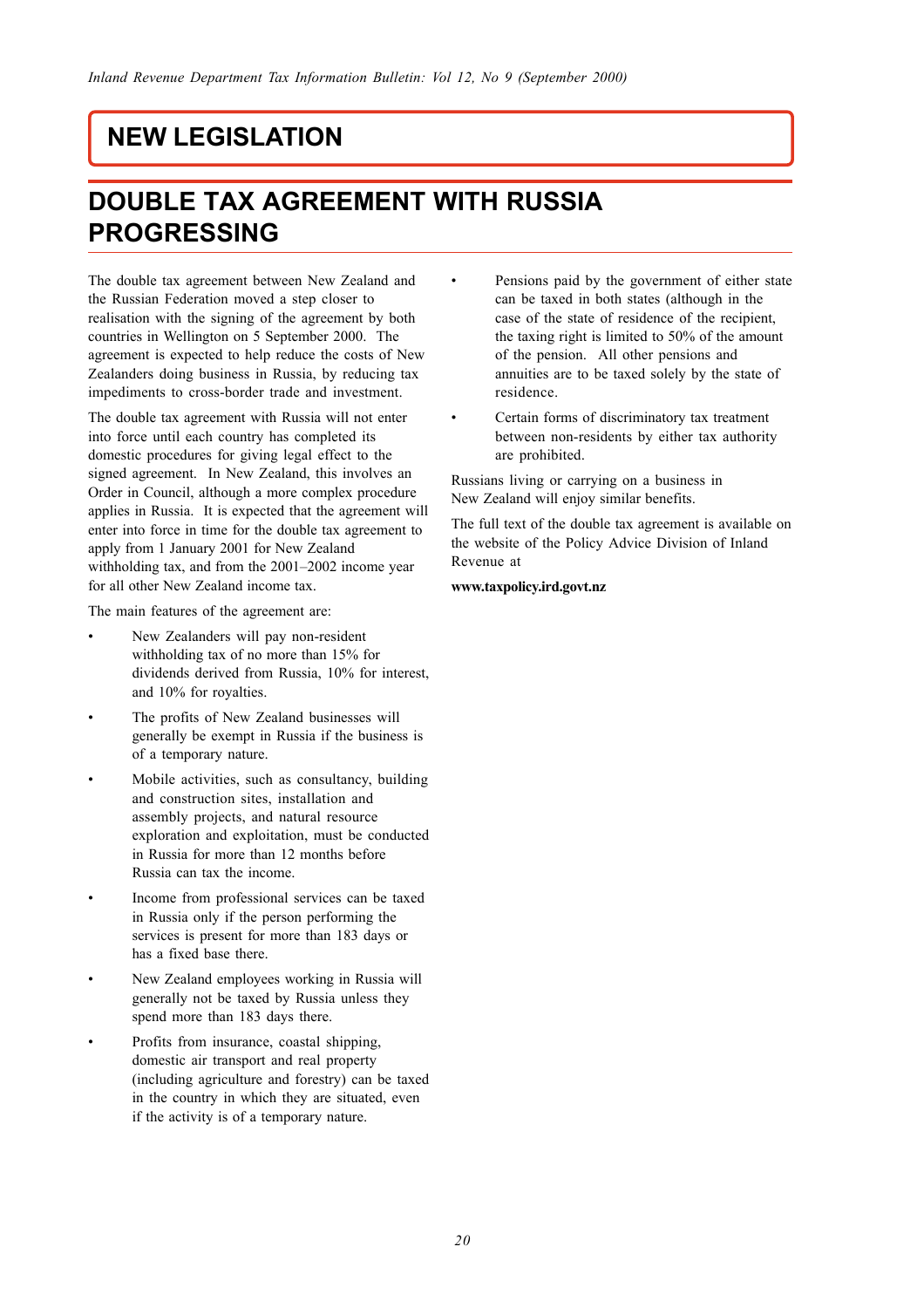# **INTERPRETATION STATEMENTS**

This section of the *TIB* contains interpretation statements issued by the Commissioner of Inland Revenue. These statements set out the Commissioner's view on how the law applies to a particular set of circumstances when it is either not possible or not appropriate to issue a binding public ruling.

In most cases Inland Revenue will assess taxpayers in line with the following interpretation statements. However, our statutory duty is to make correct assessments, so we may not necessarily assess taxpayers on the basis of earlier advice if at the time of the assessment we consider that the earlier advice is not consistent with the law.

# **ASSETS UNDER CONSTRUCTION – DEPRECIATION**

## **Introduction**

This interpretation statement sets out the Commissioner's view on whether assets still under construction constitute "depreciable property", as defined in section OB 1 of the Income Tax Act 1994, and if so, how the allowable deduction for depreciation is to be determined under subpart EG.

In determining whether or not an asset still under construction can be depreciated for tax purposes, several criteria must be satisfied. Firstly, section EG 1(1) requires that the property in question must be owned by the taxpayer and must constitute "depreciable property", as that term is defined in section OB 1. Secondly, the property must be used or available for use for some purpose by the taxpayer (section EG 2(1)). These criteria will be considered in this statement. As well, the method for calculating the deduction allowed for depreciation under section EG 2(1) will be addressed.

# **Legislation**

All legislative references are to the Income Tax Act 1994 unless otherwise stated.

Section OB 1 defines the term "depreciable property" as:

In this Act, unless the context otherwise requires,–

**"Depreciable property"**, in relation to any taxpayer,–

- (a) Means any property of that taxpayer which might reasonably be expected in normal circumstances to decline in value while used or available for use by persons–
	- (i) In deriving gross income; or
	- (ii) In carrying on a business for the purpose of deriving gross income; but
- (b) Does not include–
	- (i) Trading stock of the taxpayer:
	- (ii) Land (excluding buildings and other fixtures and such improvements as are listed in Schedule 16):
	- (iii) Financial arrangements:
- (iv) Intangible property other than depreciable intangible property:
- (v) Property which the taxpayer has elected to treat as low value property under section EG 16:
- (vi) Property the cost of which is allowed as a deduction under any of sections BD  $2(1)(b)(i)$ and (ii), DJ 6, DJ 11, DL 6, DM 1, DO 3, DO 6, DO 7, DZ 1, DZ 3, EO 5, EZ 5, and EZ 6, or by virtue of an amortisation or other similar deduction allowed under any section of this Act such as sections DJ 9, DL 2, DO 4, DO 5, and EO 2, other than sections EG 1 to EG 15 and section EG 18:
- (vii) Property which will not, in respect of the taxpayer, decline in value as a result of any right of the taxpayer to receive compensation for any decline in value on disposition of that property:
- (viii) Property the cost of which was or is allowed as a deduction in any income year to any other taxpayer under any of sections DO 3, DZ 2, DZ 3 and DZ 4 of this Act (or any of sections 127, 127A and 128 of the Income Tax Act 1976 or sections 119, 119D and 119G of the Land and Income Tax Act 1954):
- (ix) Property that the taxpayer elects under section EG 16A to treat as not depreciable:

Section EG 1(1) allows a deduction for depreciation:

Subject to this Act, a taxpayer is allowed a deduction in an income year for an amount on account of depreciation for any depreciable property owned by that taxpayer at any time during that income year.

Section EG 2 prescribes the formula for calculating the allowable deduction for depreciation:

**(1)** Subject to this Act and to subsection (2), the deduction allowed to a taxpayer for any income year on account of depreciation under section EG 1 for any depreciable property shall be the smallest of the following amounts:

(a) In the case of property that is not schedule depreciable property, an amount calculated in accordance with the following formula:

 $a x b x c'_{12}$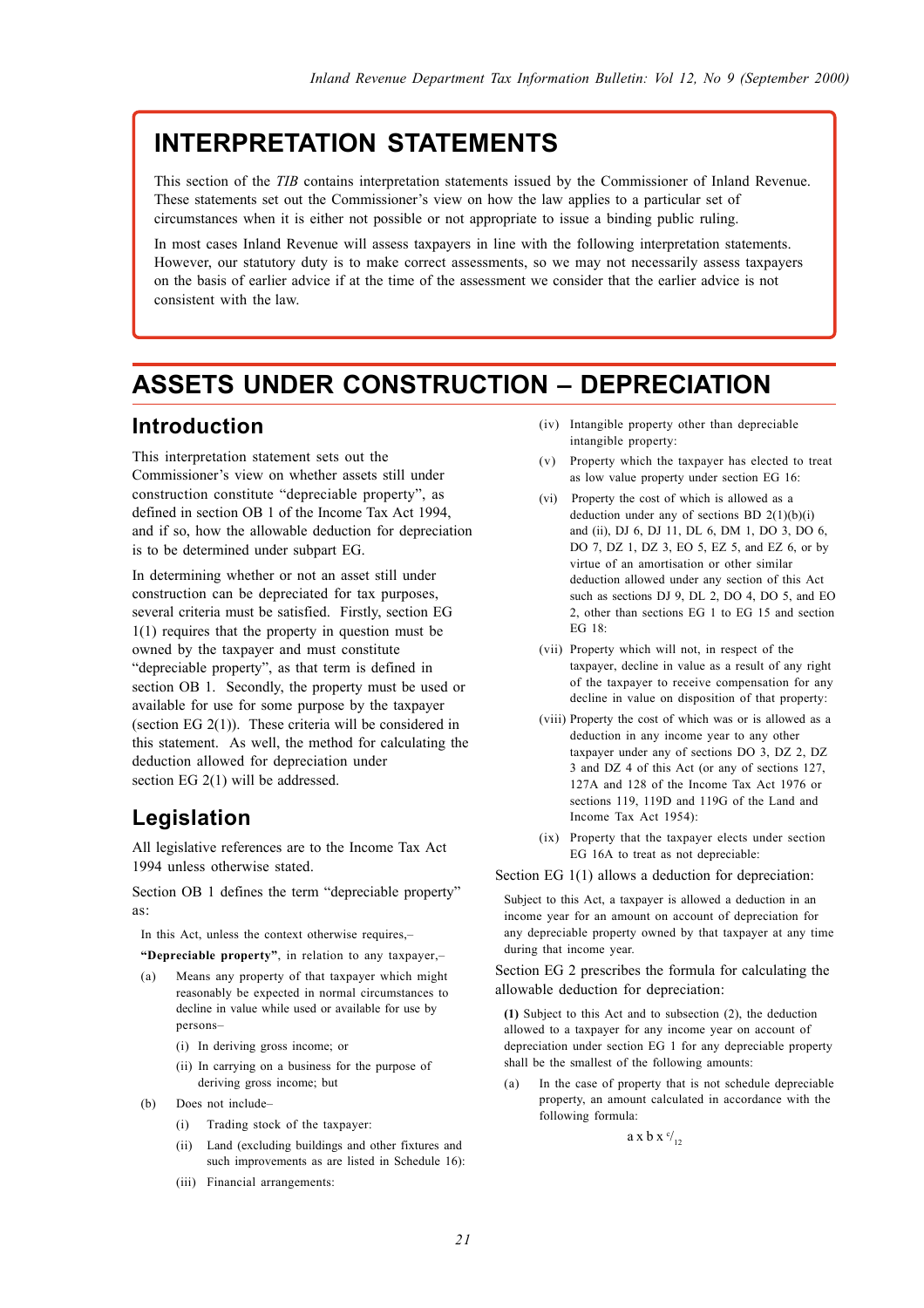#### where–

- a is the annual depreciation rate (expressed as a decimal) applicable in that income year to such property and to the depreciation method used by the taxpayer in respect of the property; and
- b is–
	- (i) In any case where the diminishing value method is being used, the adjusted tax value of the property at the end of the income year before any deduction for depreciation in that income year has been made; and
	- (ii) In any case where the straight-line method is being used, the cost of the property to the taxpayer (excluding any expenditure of the taxpayer allowed as a deduction under any provision of this Act other than sections EG 1 to EG 15 and EG 18); and
- c is the number of whole or part calendar months in the income year in which the property is owned by the taxpayer and used or available for use for any purpose by the taxpayer:
- (b) In the case of schedule depreciable property, an amount calculated in accordance with the following formula:

$$
a x b x c'_{365}
$$

where–

- a is the annual depreciation rate (expressed as a decimal) applicable in that income year to the property and to the depreciation method used by the taxpayer in respect of the property; and
- b is–
	- (i) In any case where the diminishing value method is being used, the adjusted tax value of the property at the end of the income year before any deduction for depreciation in that income year has been made; and
	- (ii) In any case where the straight-line method is being used, the cost of the property to the taxpayer; and
- c is the number of whole or part days in the income year in which the property is owned by the taxpayer and is used or available for use for the purposes of deriving gross income or in carrying on a business for the purposes of deriving gross income:
- (c) The adjusted tax value of the property at the end of the income year immediately before the deduction of any amount on account of depreciation for that income year:
- (d) Where the property is a motor vehicle to which section DH 1(3) applies, an amount calculated in accordance with the following formula:

 $d \times e$ 

where–

- d is the amount of the deduction calculated in accordance with paragraph (a) of this subsection in respect of the motor vehicle; and
- e is the proportion of business use to total use of the vehicle for the income year (expressed as a decimal) calculated in accordance with sections DH 2 to DH  $4$ .
- (e) where–
	- (i) The property is, at any time during the income year, not wholly used or available for use by the taxpayer in deriving gross income or in carrying on a business for the purpose of deriving gross income; and
	- (ii) Any use other than in deriving gross income or in carrying on a business for the purpose of deriving gross income is not subject to fringe benefit tax under this Act; and
	- (iii) The property is not a motor vehicle to which section DH 1(3) applies,-

an amount calculated in accordance with the following formula:

 $d x f'$ 

where–

- d is the amount of the deduction calculated under paragraph (a) of this subsection in respect of the property; and
- f is the number of days or other appropriate units of measurement (whether relating to time, distance, or otherwise) in the income year (or in such lesser period as that property was owned by the taxpayer in that income year), being days or other appropriate units of measurement for which–
	- (i) The property was physically used or operated to produce gross income or in carrying on a business for the purpose of producing gross income; or
	- (ii) Fringe benefit tax was payable in respect of the use of the property; or
	- (iii) The property was not physically used or operated for any purpose whatever but was available for the purpose set out in subparagraph (i); and
- g is the total number of days or other units of measurement (being the same units of time or other measurement as are used in item f) for which the depreciable property was used or available for use for any purpose in the income year (or in such lesser period as the property was owned by the taxpayer in that income year).

**2(2A)** In this section and in section EG 16, if at any time an asset owned by a taxpayer is temporarily under repair or under inspection, and if immediately before that time the asset was used or available for use by the taxpayer in deriving gross income, or in carrying on a business for the purpose of deriving gross income, the asset is to be regarded as available for use for either purpose during the period of repair or inspection.

## **Application of the legislation**

## *Depreciable property*

…

Before any asset can be depreciated, section EG 1(1) requires it to constitute "depreciable property" owned by the taxpayer. The term "depreciable property" is defined in section OB 1. According to this definition, an asset under construction by a taxpayer becomes depreciable property of that taxpayer when it is in such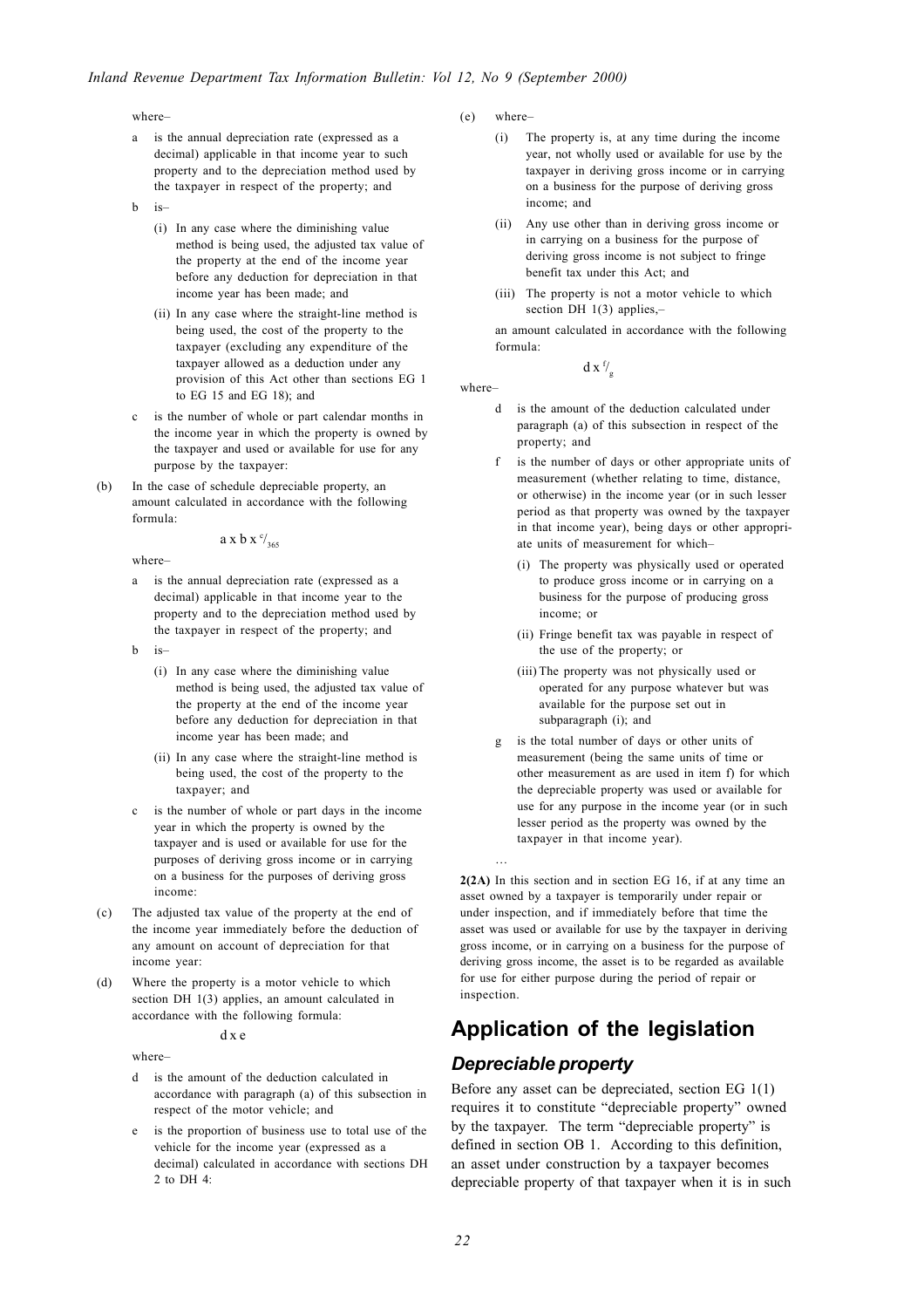a state that it may reasonably be expected in normal circumstances to decline in value while used or available for use in deriving gross income or in carrying on a business for the purpose of deriving gross income.

Thus, before calculating the depreciation deduction allowable under section EG 2(1), three criteria must be met. Firstly, the asset under construction must constitute "property". Secondly, it must be owned by the taxpayer. Thirdly, it must reasonably be expected under normal circumstances to decline in value while used or available for use in deriving gross income, or in carrying on a business for the purpose of deriving gross income. These three criteria will be considered in turn.

#### *Property*

Firstly, the assets under construction must constitute "property". The term "property" is not defined in the Act for the purposes of subpart EG (except that it includes consents granted in or after the 1996–1997 income year under the Resource Management Act 1991) (definition of "property" in section OB 1). The ordinary meaning of the term, as defined in the *Concise Oxford Dictionary of Current English,* 8th ed., is as follows:

**1 a** something owned; a possession, esp. a house, land, etc. **b** *Law* the right to possession, use, etc. **c** possessions collectively, esp. real estate …

This gives a wide meaning to the term, with the two aspects of ownership or right to possession being similarly recognised in law, depending on the context in which the term is used. For example, *Stroud's* Judicial Dictionary of Words and Phrases, 5<sup>th</sup> ed., (London: Sweet & Maxwell Limited, 1986), at page 2,057, states:

"Property" is the generic term for all that a person has dominion over. Its two leading divisions are (1) real, and (2) personal; …

*Butterworths New Zealand Law Dictionary*, 4<sup>th</sup> ed., (Wellington: Butterworths of New Zealand Ltd, 1995) similarly states:

**property** 1. A thing owned, that over which title is exercised, whether tangible or intangible, real or personal. **2.** A title to or right of ownership in goods or other property.

In order to determine the meaning of "property", as that term is used in the definition of "depreciable property", it is necessary to consider the context in which the term is used. As Nicholls LJ stated at page 953 of *Kirby (Inspector of Taxes) v Thorn EMI plc* [1988] 2 All ER 947:

Applying the ordinary meaning of "property" to the definition of "depreciable property" in section OB 1, the term is used in the phrase "property of that taxpayer". In its ordinary meaning, then, this connotes an item that is owned by the taxpayer or which the taxpayer has the right to possess and use. In the light of the wording of section EG 1(1), however, depreciable property not owned by the taxpayer will not qualify for a depreciation deduction.

Hence, in the context in which it is used in the definition of "depreciable property" and in section EG 1(1), an asset under construction will constitute "property" according to its ordinary meaning provided it is a possession of the taxpayer; something which the taxpayer owns and has the right to use as desired. The concept of "property" being a thing that the taxpayer owns also fits with the legal sense of the term.

#### *Owned by the taxpayer*

Secondly, as noted above when considering the term "property", the property consisting of assets under construction must be owned by the taxpayer in order to qualify for a depreciation deduction under section EG 1(1). An interpretation statement on the issue of the Commissioner's view of what constitutes being "owned or acquired" is being prepared for future publication.

#### *Declining in value*

Thirdly, the assets under construction must reasonably be expected to decline in value while used or available for use in deriving gross income or in carrying on a business for the purpose of deriving gross income. Since a decline in value must reasonably be expected, the asset will generally have a limited useful life and an asset expected to retain its value or to appreciate in value over time will not meet this criterion. For example, an original work of art will not generally constitute depreciable property since it would not be expected, in normal circumstances, to decline in value while used or available for use in deriving gross income or in carrying on a business for the purpose of deriving gross income (see the item on this issue in *Tax Information Bulletin*, Vol 10, No 9 (September 1998) at page 12).

Additionally, it is considered that in order to meet this criterion the whole or some part of the asset under construction must be **able** to be used in deriving gross income or in carrying on a business for the purpose of deriving gross income. That is, the whole or part of the asset, as the case may be, must be in such a state that a person, at the point in time that a depreciation deduction is sought, **could** use it in deriving gross income or in carrying on a business for the purpose of deriving gross income. Actual use in deriving gross income or in carrying on a business for this purpose is not necessary to meet this criterion, given that the

<sup>&</sup>quot;Property" is not a term of art, but takes its meaning from its context and from its collocation in the document or Act of Parliament in which it is found and from the mischief with which that Act or document is intended to deal: see Lord Porter in *Nokes v Doncaster Amalgamated Collieries Ltd* [1940] 3 All ER 549 at 574 ...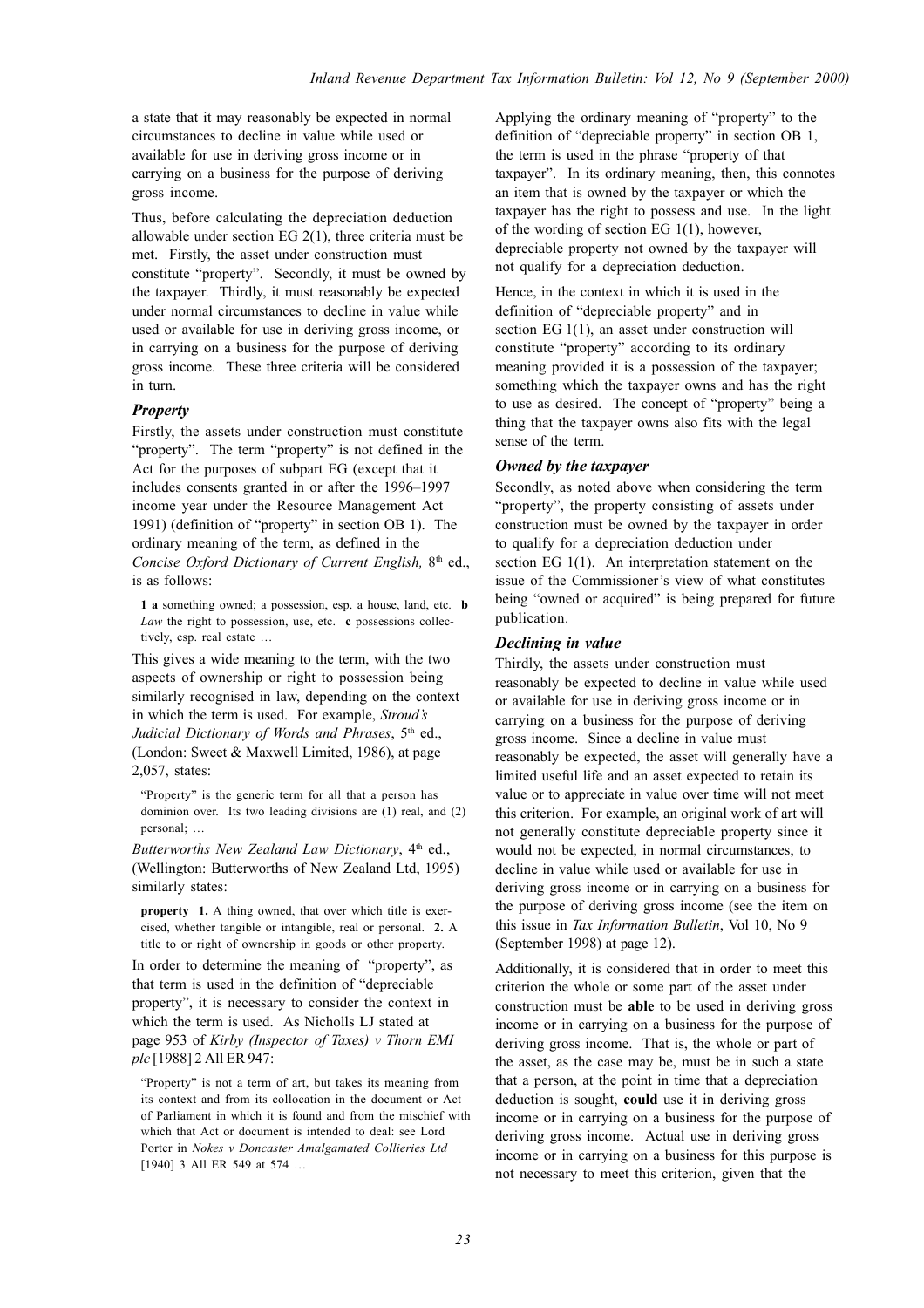wording of the definition specifically includes property merely available for use. Nevertheless, whether the property is used, or merely available for use, in deriving gross income or in carrying on a business for the purpose of deriving gross income, it is necessary for the property to be able to be used for this purpose.

#### *Example 1 – raw materials*

Z Limited wishes to build a piece of machinery to use in its manufacturing business. It purchased all the component material in December 1998, but did not complete the machine until June 1999. At no time before its completion was the machine able to be used in deriving gross income or in carrying on a business for the purpose of deriving gross income.

No depreciable property exists until June 1999 when the machine is completed since, before completion, it could not be used in deriving gross income or in carrying on a business for the purpose of deriving gross income. Thus, since no depreciable property existed until June 1999, depreciation deductions will not be allowed before this time.

#### *Depreciation calculation*

Having determined that an asset under construction constitutes depreciable property, the deduction allowed for depreciation is calculated under section EG 2(1). This section details various formulæ in limbs (a) to (e) with the deduction allowed being the smaller of the values calculated under these limbs.

Unlike the definition of "depreciable property", the formulæ in section EG 2(1) focus on the use or availability for use **by the taxpayer**. This is an important distinction. Whereas it is conceivable that any piece of equipment, say, could meet the definition of "depreciable property", no depreciation will be allowed unless **the taxpayer** will use it or has it available for use. Thus, the better view of the wording of the formulæ in section EG  $2(1)$  is that it favours the interpretation that a deduction for depreciation is only allowed when the "depreciable property" is in a state which **the taxpayer** uses it, or intends to use it for some purpose (ie it is available for such use). This is considered further when looking at incomplete assets.

For non-schedule depreciable property, limb (a) of section EG 2(1) gives the maximum amount allowed to the taxpayer as a deduction. Limb (a) states that the depreciation deduction allowed to the taxpayer is equal to the annual depreciation rate for the asset being depreciated, multiplied by the cost or adjusted tax value of the depreciable property (depending on whether the straight-line or diminishing value method is used). The value so obtained is then multiplied by the proportion of the income year (in months) that the depreciable property was owned by the taxpayer and

used or available for use for **any** purpose by the taxpayer.

This limb (or limb (b) in the case of schedule depreciable property) will apply in the case of assets whose construction is complete **and** which are wholly used or available for use in deriving gross income or in carrying on a business for the purpose of deriving gross income.

In this regard, under section EG 2(2A), temporary unavailability of depreciable property, while being repaired or inspected, is treated as a time when the property is being used or available for use in deriving gross income or in carrying on a business for the purpose of deriving gross income, provided that immediately before this time the depreciable property was so used or available for use.

It follows that, given that the repair of an asset will often be delayed until appropriate personnel are available to repair it, the legislative intent of section EG 2(2A) is that the provision would also apply when a damaged asset is awaiting repair, provided that immediately before the time the asset was damaged, it was used or available for use in deriving gross income or in carrying on a business for the purpose of deriving gross income. This is because the asset would have been inspected after the damage occurred in order to ascertain the extent of the damage and the repair needed.

However, in the context of section EG 2(2A), the word "repair" does not apply to reconstruction or the like. "Repair", as a revenue concept versus a capital one, has been considered in the courts in the context of allowable deductions for income tax purposes. The better view of the use of the term "repair" in section EG 2(2A) is one that fits with the type of work, the cost of which would be an allowable deduction under section BD 2.

#### *Example 2 – temporary unavailability*

Y Limited has built itself a new \$2 million factory, completing the construction in April 1999. The depreciation rate for the building is 1% per annum. The company did not shift its business into the new factory until July 1999, and in the meantime the factory stood empty. In June 1999, massive flooding caused damage to the empty factory, making it unusable until repairs were carried out at the end of that month. The company wishes to calculate the deduction allowed for depreciation for the income year ended 31 March 2000.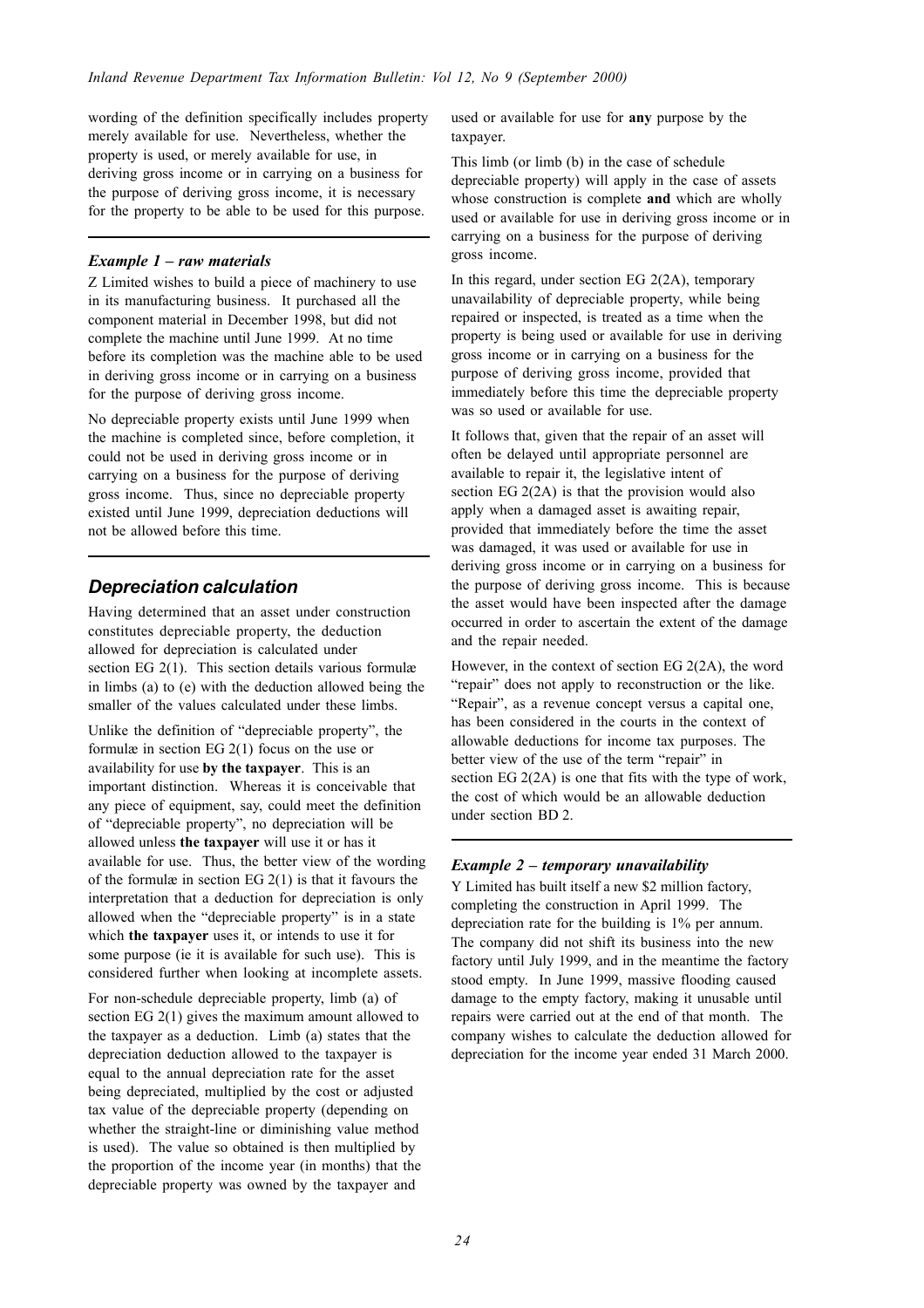Since the factory was available for use in deriving gross income, or in carrying on a business for the purpose of deriving gross income, immediately before the flood damage occurred, section EG 2(2A) deems the time that it was unavailable while awaiting repair and being repaired, as a time when the property was being used or available for use in deriving gross income or in carrying on a business for the purpose of deriving gross income.

Hence, after its completion, the factory was at all times during the income year, either used or available for use in deriving gross income or in carrying on a business for the purpose of deriving gross income. Therefore, limb (a) of section EG 2(1) provides for a deduction for depreciation for the year ended 31 March 2000 of:

0.01 x 2,000,000 x  $^{12}/_{12}$  = \$20,000

If the depreciable property is not wholly used or available for use by the taxpayer in deriving gross income or in carrying on a business for the purpose of deriving gross income, and any other use is not subject to fringe benefit tax, limb (e) will generally apply. The two exceptions are motor vehicles subject to section DH 1(3), which will be subject to limb (d), and schedule depreciable property where limb (b) provides the formula for apportionment.

Limb (e) limits the deduction allowed for depreciation by apportioning the amount calculated under limb (a). The apportionment is calculated by determining the time, or other appropriate unit of measurement, in which:

- the property is physically used in deriving gross income or in carrying on a business for the purpose of deriving gross income; or
- fringe benefit tax is payable on its use; or
- the property is not physically used for any purpose, but is available for use in deriving gross income or in carrying on a business for the purpose of deriving gross income,

expressed as a fraction of the total time (or other appropriate unit of measurement) that the property is used or available for use for **any** purpose **by the taxpayer**.

Regarding assets under construction, in two situations the asset will not be wholly used for deriving gross income or in carrying on a business for the purpose of deriving gross income:

the asset is complete, but not wholly used or available for use in deriving gross income or in carrying on a business for the purpose of deriving gross income; or

the asset is not yet complete, but nevertheless constitutes depreciable property, ie a part of the asset is capable of being used in deriving gross income or in carrying on a business for the purpose of deriving gross income.

#### *Asset complete but not wholly used or available for use*

If an asset is complete, but is not being wholly used or available for use by the taxpayer in deriving gross income or in carrying on a business for the purpose of deriving gross income, a straightforward application of the formula in limb (e) is required, with the unit of measurement used being dependent upon the type of asset in consideration.

#### *Example 3 – completed asset not wholly used for deriving gross income*

X, a sole trader, has built a \$120,000 house for renting out, completing it on 21 June 1999. The depreciation rate for the house is 2% SL per annum. However, although the owner advertised the availability of the house from the time of its completion until the end of September 1999, he was unable to find a tenant. From 1 October 1999, the owner allowed a refugee family to live in it at no cost for a fixed period of seven months. On 30 April 2000, the refugee family shifted out and a rent-paying tenant shifted in.

The owner wishes to calculate the depreciation deduction allowed for the income year ended 31 March 2000.

As the house was used or available for use from its completion on 21 June 1999, the amount calculated under limb (a) of section EG  $2(1)$ , is:

$$
0.02 \times 120,000 \times 10_{12} = $2,000
$$

While the house was occupied by the refugee family at no cost, it was not used nor available for use by X in deriving gross income or in carrying on a business for the purpose of deriving gross income. Therefore, an apportionment is required under limb (e) of section EG 2(1). The apportionment will be calculated according to the number of days that the house was available for use in deriving gross income (22 June 1999 to 30 September 1999, inclusive) expressed as a ratio of the number of days in the income year that it was used or available for use for any purpose (22 June 1999 to 31 March 2000, inclusive), giving a deduction of:

2,000 x  $^{101}/_{284}$  = \$711.27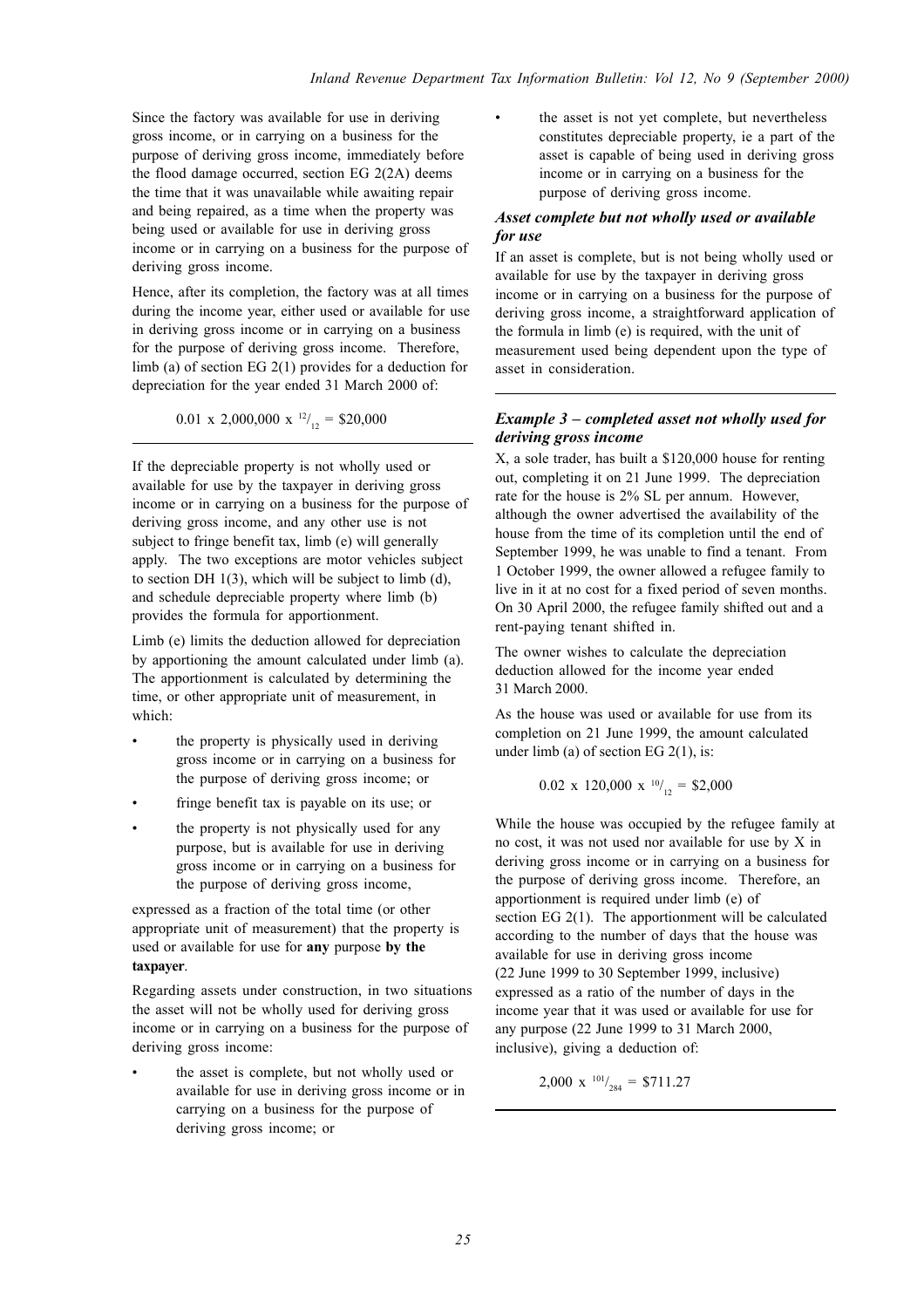#### *Asset incomplete but a part is capable of use*

An issue arises where an asset's construction is not yet complete, but a part is capable of being used by the taxpayer in deriving gross income or in carrying on a business for the purpose of deriving gross income.

In this situation, as emphasised at the beginning of this discussion on the calculation of depreciation, the use or availability for use of the completed part, which will determine the depreciation deduction allowed, must be that of the taxpayer in question. Because a part of a yet-to-be-completed asset is capable of some use, or could be used by some other person in deriving gross income, does not mean that any deduction is allowed under section EG 2.

Bearing this in mind, in this situation the application of limb (e) is also appropriate, since the incomplete asset cannot be wholly used or available for use in deriving gross income or in carrying on a business for the purpose of deriving gross income (sublimb (i)). However, it is acknowledged that the specific wording of the formula in the limb creates some difficulties in applying it to such a situation.

This can be seen from item "f" of the formula, which envisages that the depreciable property will be **wholly** used by the taxpayer but for only **some** of the time, or for only **some** of the distance travelled, etc. In the case of an incomplete asset, but where a part is capable of being used by the taxpayer, it is only that **part** which will be used—the whole cannot be used because it has yet to be completed. However, since the incomplete asset constitutes property owned by the taxpayer that had a cost, and is being used or available for use by the taxpayer in deriving gross income or in carrying on a business for the purpose of deriving gross income, it is considered that in such a situation a court would interpret the wording of the formula broadly in order to allow a depreciation deduction.

Therefore, in order to apply the formula to the case of an asset under construction, where a part is used or available for use by the taxpayer in deriving gross income or in carrying on a business for the purpose of deriving gross income, it is necessary to apportion the depreciation deduction allowed under limb (a) by comparing the completed part to the whole asset to be constructed. While the wording of the formula is not ideal to effect this comparison, it is considered that a court would adopt an apportionment reflecting the cost of that part of the asset that is capable of being used by the taxpayer in deriving gross income or in carrying on a business for this purpose (and is not used for another purpose), expressed as a ratio of the cost to date of the asset being constructed.

Such an approach is consistent with the statutory interpretation principles outlined by Lord Donovan in *Mangin v CIR* [1971] NZLR 591 at page 594:

Thirdly, the object of the construction of a statute being to ascertain the will of the Legislature it may be presumed that neither injustice nor absurdity was intended. If therefore a literal interpretation would produce such a result, and the language admits of an interpretation which would avoid it, then such an interpretation may be adopted.

In this regard, the legislative intent of section EG  $2(1)$ was to apportion the deduction for depreciation allowed under limb (a) when depreciable property was not wholly used or available for use by the taxpayer in deriving gross income or in carrying on a business for the purpose of deriving gross income. Except for specific types of property (eg schedule depreciable property and motor vehicles), no other limb of section EG 2(1) allows for such an apportionment except for limb (e). Therefore, it is considered that limb (e) was intended by legislature to deal with all other situations where the depreciable property was not wholly used or available for use by the taxpayer in deriving gross income or in carrying on a business for the purpose of deriving gross income. An apportionment by way of a cost comparison gives a fair result that a court would be likely to adopt.

It is acknowledged that this approach requires the costs between the complete and incomplete parts to be apportioned. In some instances it will be possible to directly attribute certain expenditure to the complete or incomplete parts, as the case may be. For example, wallpapering and carpeting the completed ground floor of a building is directly attributable to that part, whereas a lift servicing the upper floors is directly attributable to those floors and not attributable to a completed ground floor.

In other situations, it is necessary to apportion costs between the complete and incomplete portions. For example, since the foundations of a five-storey building equally support all floors, the cost of the foundations could be apportioned equally across the five floors. Whether certain expenditure should be apportioned equally or not, however, will depend on the particular facts. For example, where the painting costs of the exterior of a four-storey building need to be apportioned, and the ground floor is twice the height of each of the other floors, an equal apportionment would not be appropriate since twice as much paint and painting time would be needed for the ground floor. In these circumstances, an appropriate apportionment of the expenditure on paint and painting would be  $\frac{2}{5}$  for the ground floor and  $\frac{3}{5}$  for the remainder.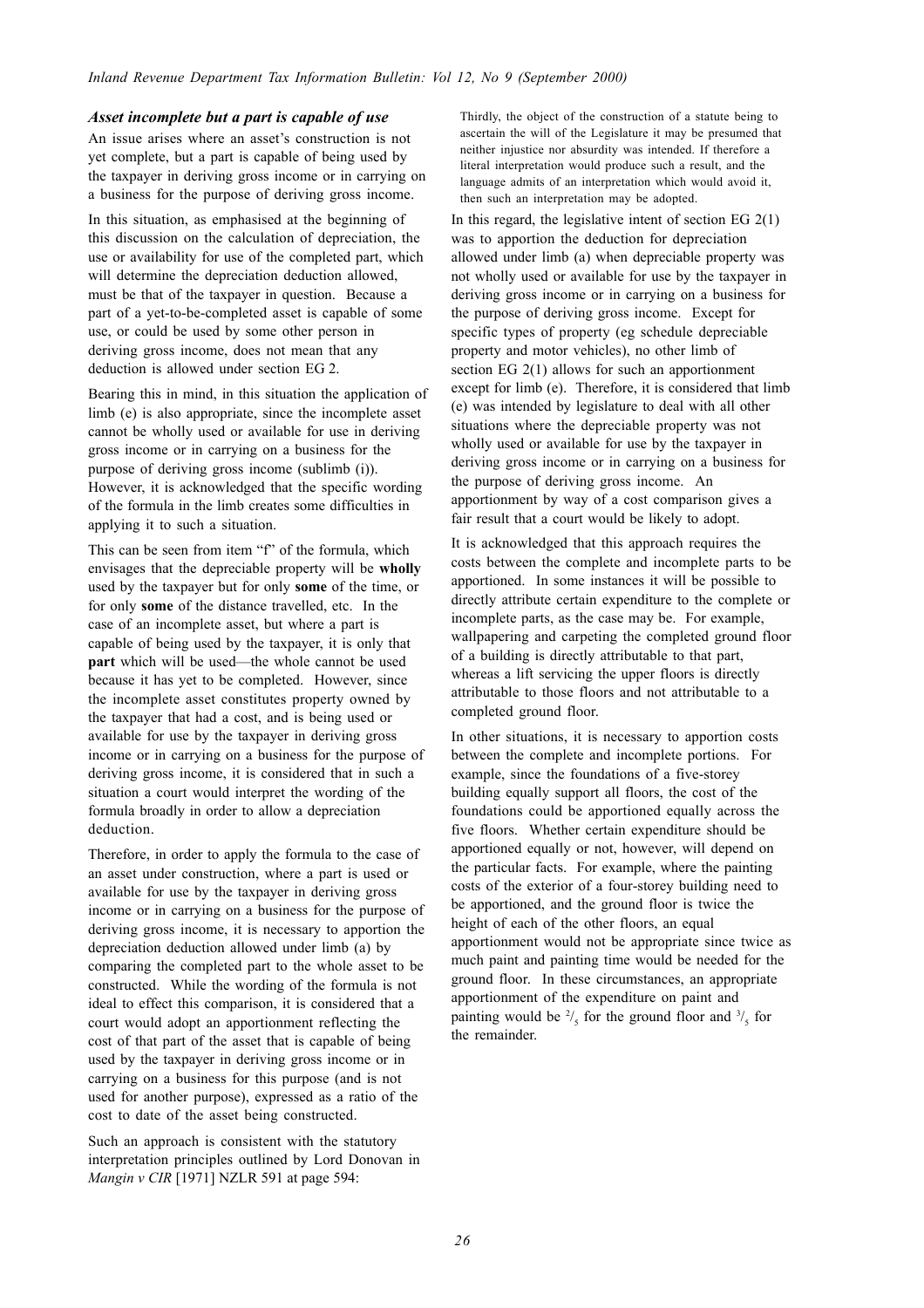## *Example 4 – incomplete asset partly available for use*

W Limited is building a 10-storey office block to be depreciated at 1% per annum. In July 1999, the bottom floor was completed and available for leasing out as retail space. The space was duly leased in September 1999. The remaining floors were not completed until May 2000, with no part able to be used before that time in deriving gross income or in carrying on a business for the purpose of deriving gross income. The company wishes to calculate the depreciation deduction allowed for the income year ended 31 March 2000.

At 31 March 2000, a total of \$5 million has been spent on the building. Of this total, \$650,000 has been spent fitting out the bottom floor. A further \$500,000 has been incurred on installing the lift. All other expenditure is considered to be attributable to each floor equally.

Following completion of the bottom floor (July 1999), the Commissioner considers that the better interpretation of the law is that the entire office block constitutes depreciable property since it was property owned by the company, which was able to be used by the taxpayer in deriving gross income or in carrying on a business for the purpose of deriving gross income, and which would reasonably be expected in normal circumstances to decline in value while so used or available for use. Hence, subject to section EG  $2(1)$ , a deduction for depreciation will be allowed.

The amount calculated under limb (a) of section EG 2(1) for the income year ended 31 March 2000 is:

0.01 x 5,000,000 x  $\frac{9}{12}$  = \$37,500

Under limb (e) of section EG 2(1), this amount is apportioned according to the cost of the bottom floor as a proportion of the total cost to date for the building. The cost of the bottom floor is as follows:

| Fitting out the floor                                                 | 650,000     |
|-----------------------------------------------------------------------|-------------|
| Lift (considered to be attributable<br>to the upper floors only)      |             |
| All other costs<br>$\binom{1}{10}$ x (5,000,000 – 650,000 – 500,000)) | 385,000     |
|                                                                       | \$1,035,000 |

Applying the formula in limb (e) of section EG 2(1) gives a deduction of:

37,500 x  $^{1,035,000/}_{5,000,000}$  = \$7,762.50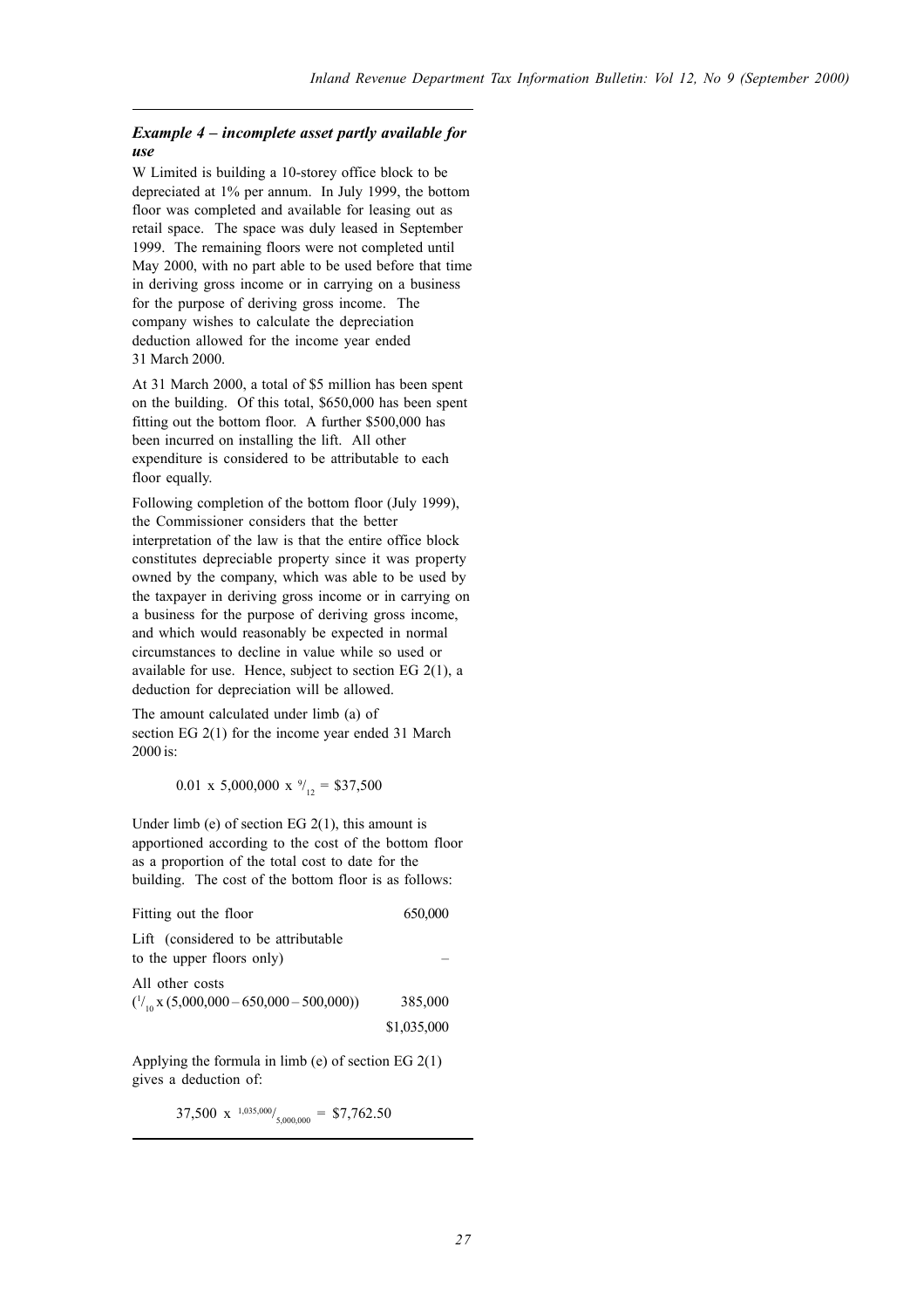*Inland Revenue Department Tax Information Bulletin: Vol 12, No 9 (September 2000)*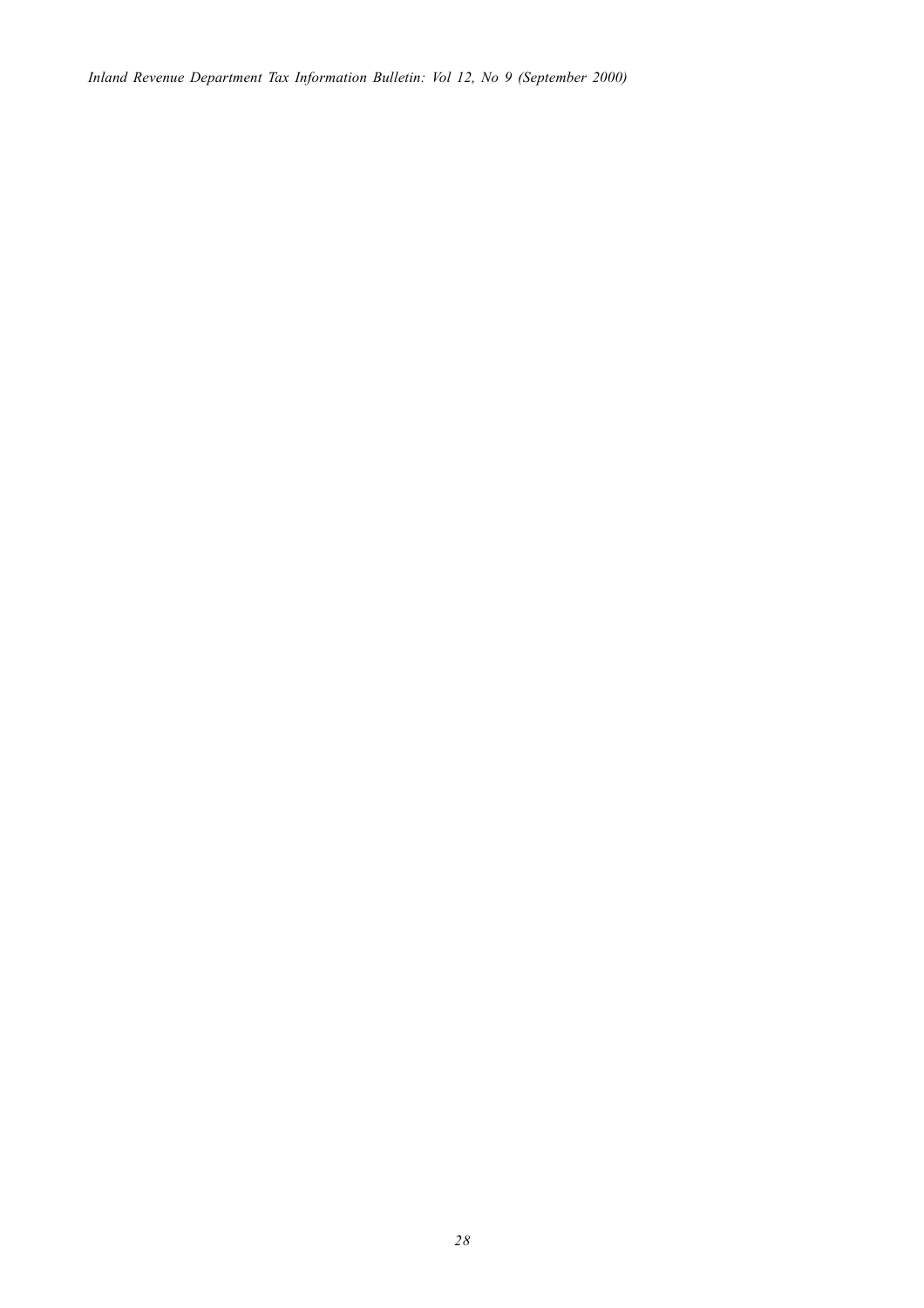# **LEGAL DECISIONS – CASE NOTES**

This section of the *TIB* sets out brief notes of recent tax decisions made by the Taxation Review Authority, the High Court, the Court of Appeal and the Privy Council.

We've given full references to each case, including the citation details where it has already been reported. Details of the relevant Act and section will help you to quickly identify the legislation at issue. Short case summaries and keywords deliver the bare essentials for busy readers. The notes also outline the principal facts and grounds for the decision. Where possible, we have indicated if an appeal will be forthcoming.

These case reviews do not set out Inland Revenue policy, nor do they represent our attitude to the decision. These are purely brief factual reviews of decisions for the general interest of our readers.

# **WHETHER TAXPAYER WAS INVOLVED IN A TAX AVOIDANCE ARRANGEMENT**

| Case:                              | BNZ Investments Ltd v CIR |
|------------------------------------|---------------------------|
| <b>Decision date:</b> 10 July 2000 |                           |
| Act:                               | Income Tax Act 1976       |
| <b>Keywords:</b>                   | Tax avoidance             |

# **Facts**

BNZ Investments Limited ("BNZI") entered into four transactions in 1989. Each of them involved subscription in \$100 million worth of redeemable preference shares ("RPS") in special purpose companies. These shares had a fixed, predetermined dividend payable and were to be redeemed for value at the end of the transaction. But because dividends were tax-exempt between companies at that time, BNZI paid no tax on them.

The special-purpose companies used the proceeds from the share subscription to invest (through a series of transactions and other special purpose companies) in interest-bearing deposits overseas. By a series of "downstream" transactions, the interest flows were transferred across the border back to the New Zealand special purpose companies without having been taxed, thereby enabling these companies to pay the stipulated dividend to BNZI. So BNZI received a substantial benefit in the form of greater tax-free dividends.

In 1995 Inland Revenue assessed the dividend receipts to BNZI under the general anti-avoidance section (then section 99 Income Tax Act 1976). The taxpayer challenged the correctness of that assessment, and proceedings were filed in the Wellington High Court in 1997.

The issues were:

- 1. What was the relevant arrangement?
- 2. If the relevant arrangement included BNZI:
	- 2.1 Was there no avoidance because a company in the structure resident in New Zealand raised a tax liability?
	- 2.2 Whether each structure had more than an incidental purpose or effect of avoidance?
- 3. If BNZI was not party to a tax avoidance arrangement, whether a tax avoidance arrangement existed from which it obtained a tax advantage, which could be taxed?
- 4. If BNZI obtained a tax advantage from a tax avoidance arrangement, what was the size of the tax advantage?
- 5. Whether interest is chargeable on any tax properly assessed?

# **Decision**

McGechan J held on the first issue that there was no arrangement in terms of section 99(1) which included BNZI. To be a party to an arrangement one must have conscious (albeit, perhaps, only tacit) involvement in it. To suspect, or to have grounds for suspicion, or even to know, do not of themselves predicate involvement in a "contract, agreement, plan or understanding".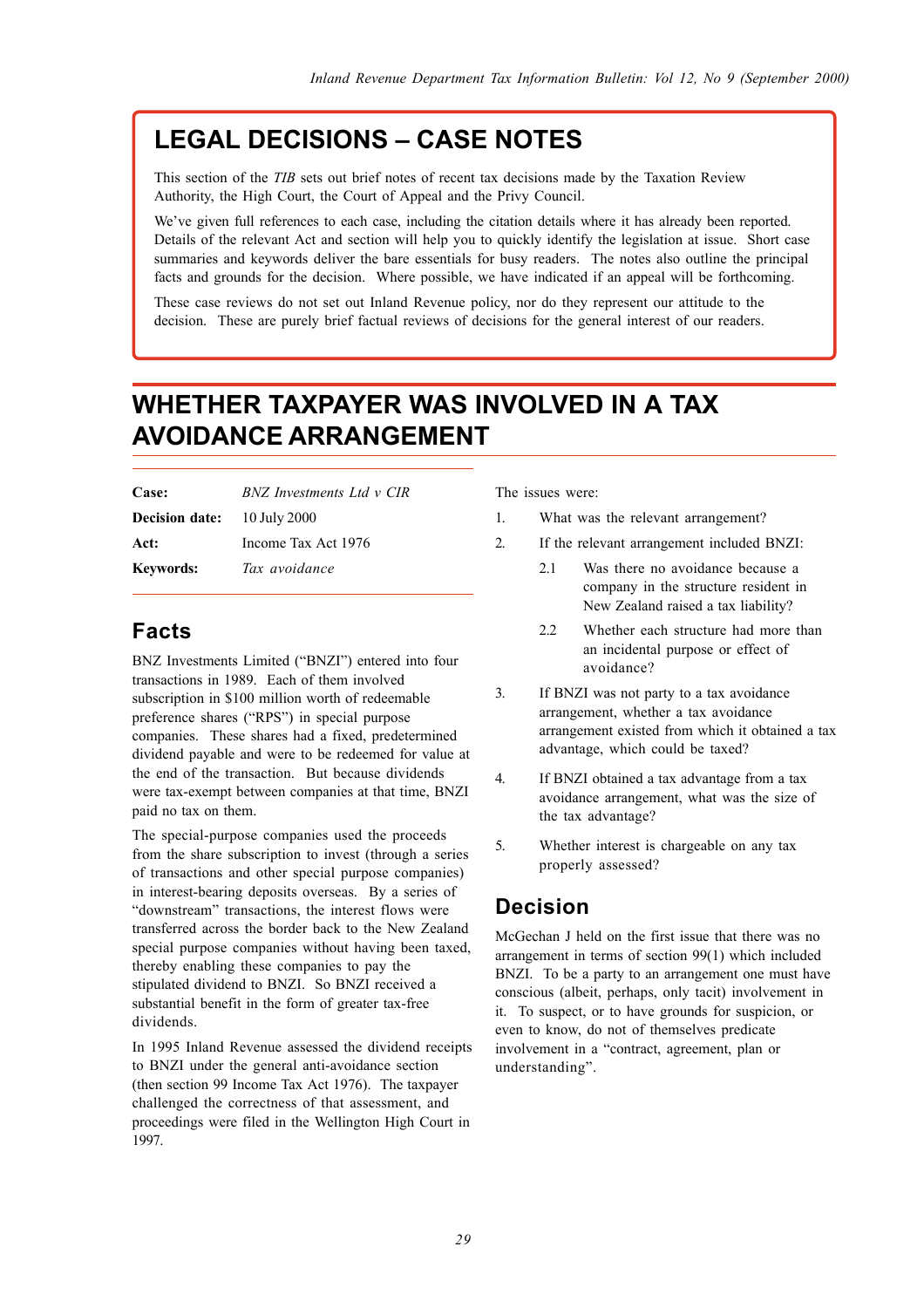On the second issue, had it been necessary to decide, in respect of two of the four transactions, a downstream entity in each was liable to tax under the accruals rules, so there could have been no tax avoidance. Seemingly, these two transactions were not tax avoidance transactions for additional reasons, independent of the conclusion that a downstream entity was taxable. The reasons for this involve a distinguishing of this situation from the leading tax avoidance judgment *Challenge Corporation Limited v CIR* [1986] 2 NZLR 513. McGechan J found that the individual steps in the arrangement had tax consequences under the Act and carried individually and collectively the necessary alterations to financial position. Money was paid out and the entities carried risks as to returns and repayment. As he put it, "[t]here were risks. In contrast to the Challenge Group, [the downstream entities] did 'risk' and did 'spend' although (unless one takes in payments under the tax indemnities as a result of the Commissioner's subsequent actions) [they] did not 'lose'. [The downstream entities] carried real indemnity risks."

In respect of the other two transactions, they were tax avoidance transactions. But, as stated above, BNZI was not a party to them, so this finding was irrelevant.

On the third issue, McGechan J considered that, as he had found that BNZI was not a party, the issue did not arise.

On the fourth issue, had it been an issue, the Commissioner's reconstruction was excessive.

On the last issue, if it had been relevant, use-of-money interest was chargeable.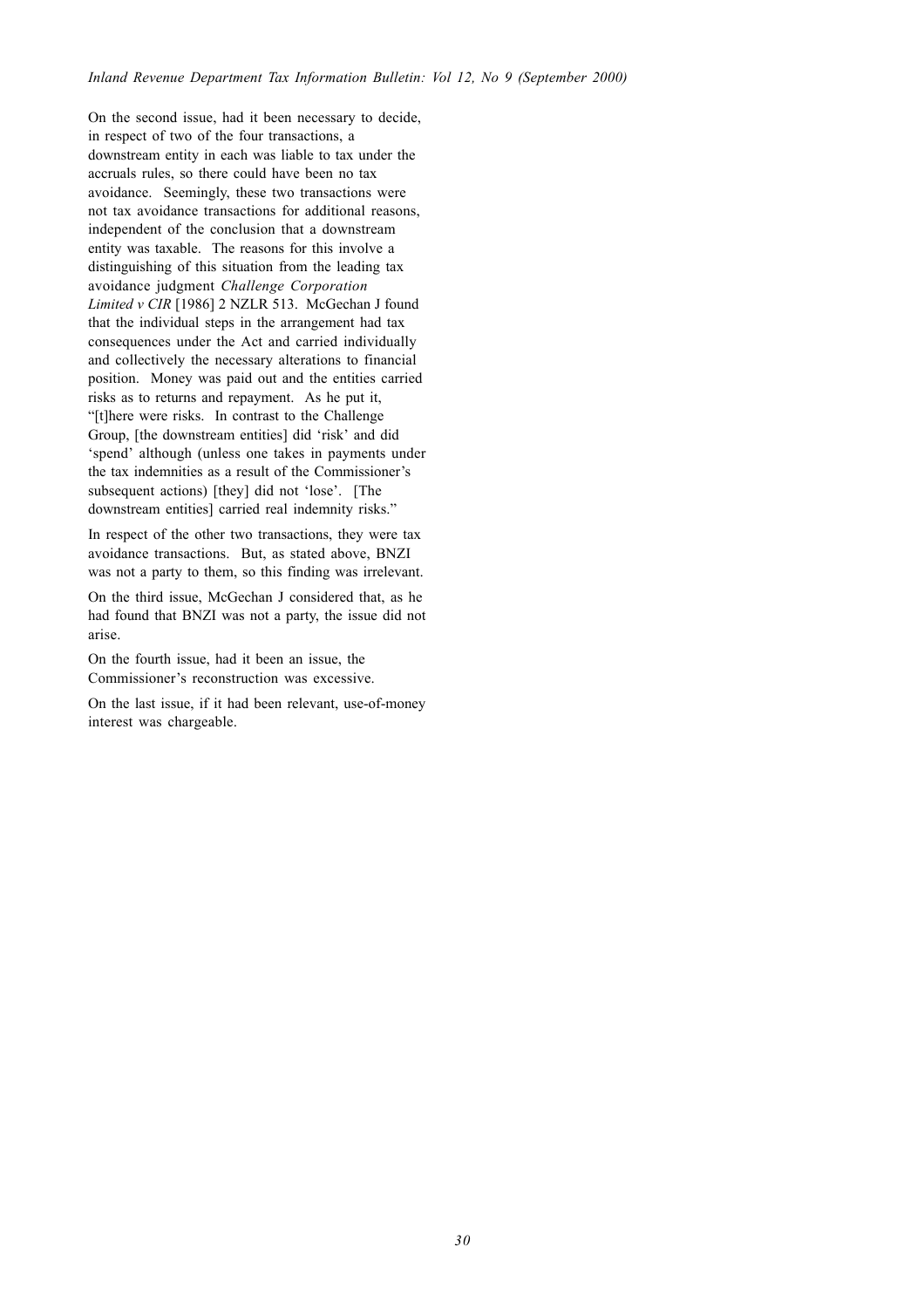# **CORRECT METHOD OF APPEALING CHALLENGE-BASED DECISIONS OF TRA**

| Case:                               | CIR v Lesley Dick and Bruce<br>Grierson           |
|-------------------------------------|---------------------------------------------------|
| <b>Decision date:</b> 3 August 2000 |                                                   |
| Act:                                | Taxation Review Authorities Act<br>1994 (TRA Act) |

# **Summary**

The CIR was successful in his interlocutory application to file a Notice of Appeal.

# **Facts**

This was an appeal from *Case T50* and *Case U7*.

The Commissioner commenced his appeal in the High Court using a Case on Appeal. This was standard for appeal objection-based decisions of the TRA under section 26 TRA Act.

However, there was no clear procedure for appealing challenge-based decisions of the TRA under section 26A of the TRA Act. Further it was not clear whether Part IX or Part X of the High Court Rules applied to the Commissioner's appeal (there being contradictory statements from different judges in the cases). In the absence of a clear procedure the Commissioner prepared a case on appeal.

The taxpayer trustees sought to strike out the appeal on the basis that the wrong procedure had been used and that it was frivolous and vexatious.

# **Decision**

Glazebrook J found the Commissioner's case on appeal was the inappropriate way to proceed for challenges. She considered that the procedure at section 26 of the TRA Act could not be used for section 26A of the TRA Act.

She held that there was a clear procedure set out in Part X of the High Court Rules for appeals under any enactment. This procedure requires a Notice of Appeal to be filed in the appropriate registry of the High Court and the service of the Notice on the Registrar or appropriate officer of the tribunal by which the decision was made—see Rule 703.

However, Glazebrook J allowed the Commissioner time to file such a Notice of Appeal out of time relying on Rule 705(1) of the High Court Rules and the High Court's inherent jurisdiction.

She dismissed as baseless the taxpayers' attempt to strike out the appeal considering that the Notice was "an absolute right of appeal under section 26A and no leave to appeal is required. As such a Court should be very reluctant to strike out an appeal".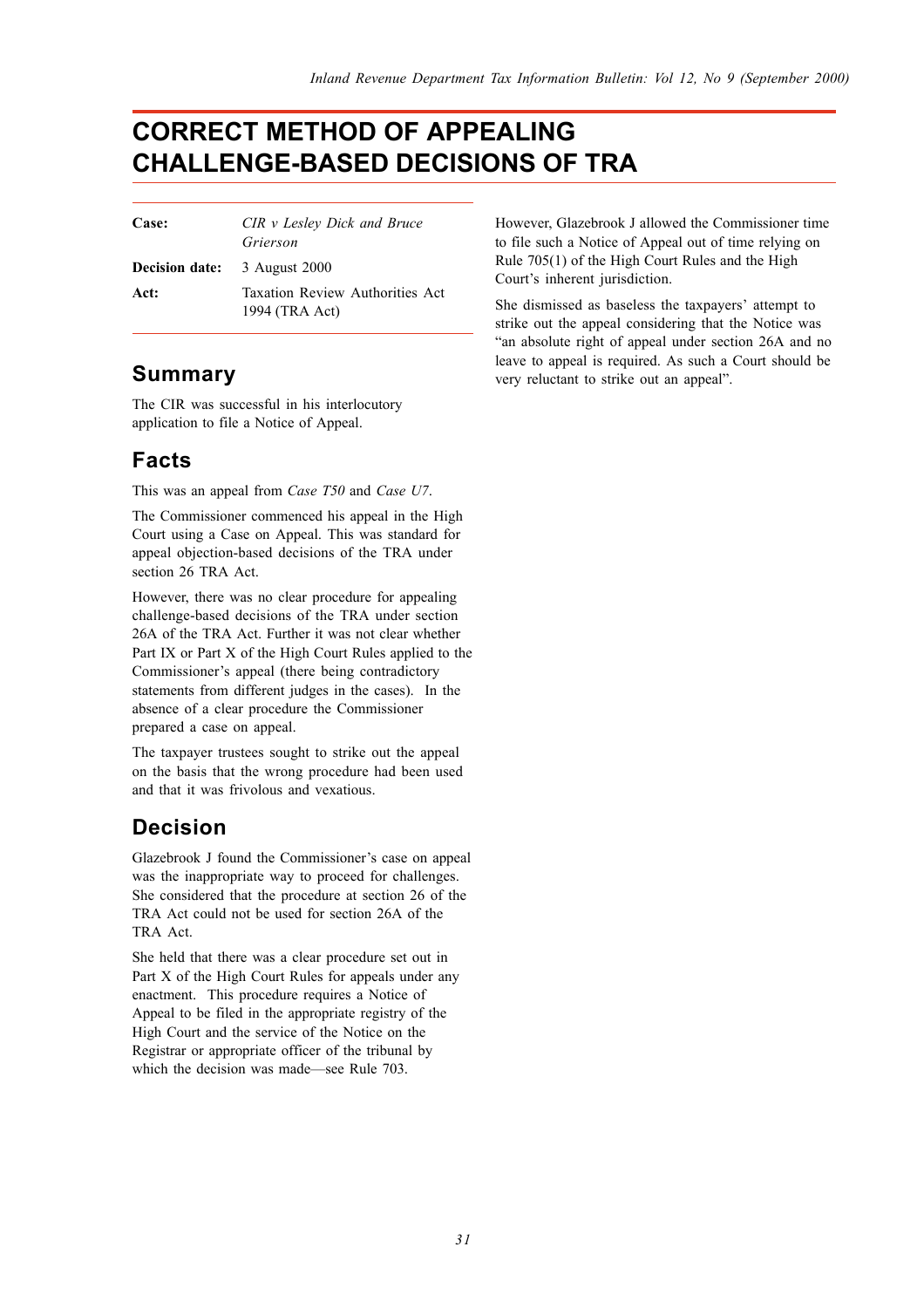*Inland Revenue Department Tax Information Bulletin: Vol 12, No 9 (September 2000)*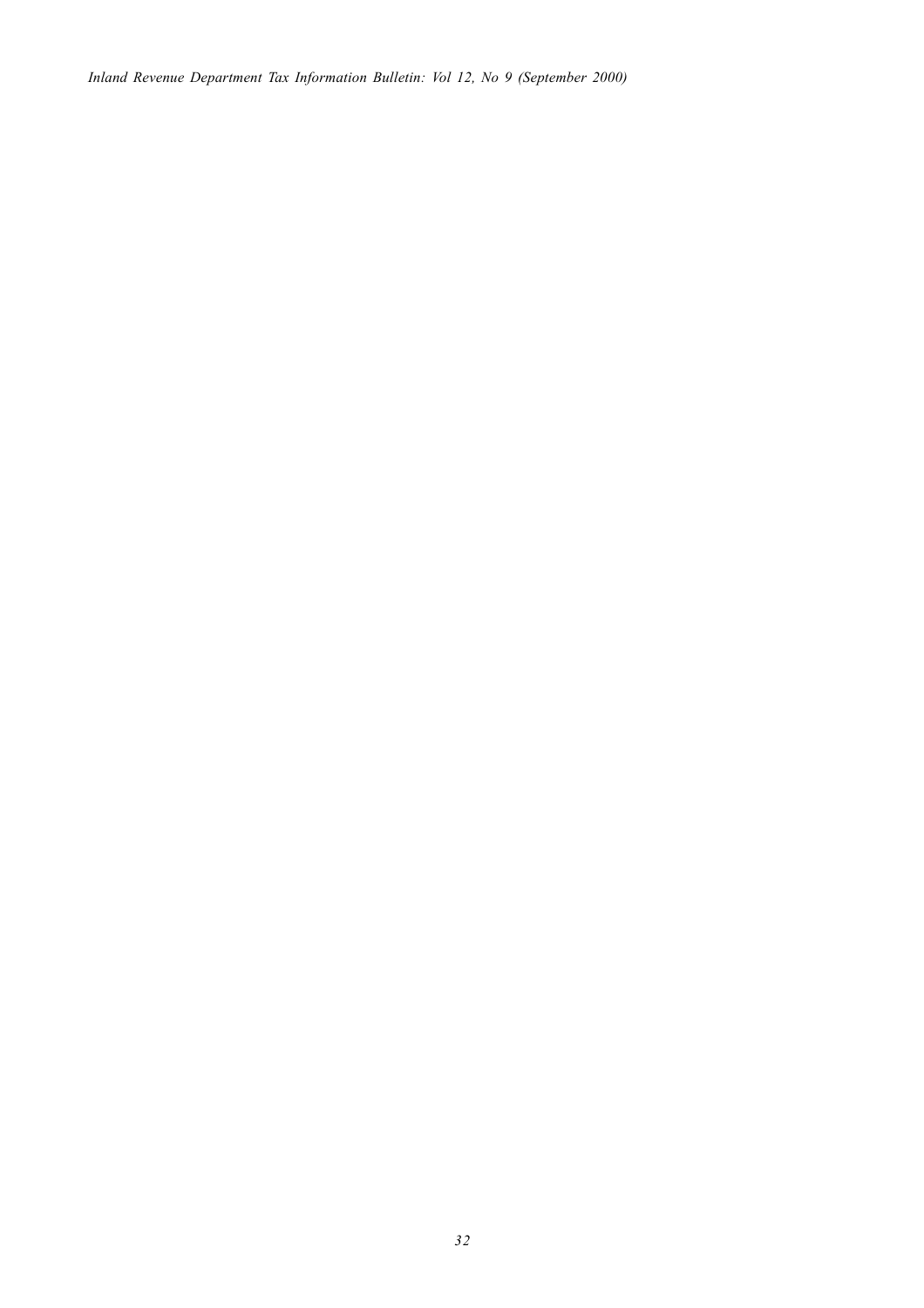# **REGULAR FEATURES**

# **DUE DATES REMINDER**

## **October 2000**

- 5 Employer monthly schedule: **large employers** (\$100,000 or more PAYE and SSCWT deductions per annum)
	- *Employer monthly schedule (IR 348*) due

Employer deductions: **large employers** (\$100,000 or more PAYE and SSCWT deductions per annum)

- *Employer deductions* (*IR 345*) or (*IR 346*) form and payment due
- 20 Employer deductions: **large employers** (\$100,000 or more PAYE and SSCWT deductions per annum)
	- *Employer deductions* (*IR 345*) or (*IR 346*) form and payment due

Employer deductions and Employer monthly schedule: **small employers** (less than \$100,000 PAYE and SSCWT deductions per annum)

- *Employer deductions* (*IR 345*) or (*IR 346*) form and payment due
- *Employer monthly schedule (IR 348*) due

FBT return and payment due

31 GST return and payment due

## **November 2000**

- 6 Employer monthly schedule: **large employers** (\$100,000 or more PAYE and SSCWT deductions per annum)
	- *Employer monthly schedule (IR 348*) due

Employer deductions: **large employers** (\$100,000 or more PAYE and SSCWT deductions per annum)

- *Employer deductions* (*IR 345*) or (*IR 346*) form and payment due
- 7 Provisional tax instalments due for people and organisations with a March balance date
- 20 Employer deductions: **large employers** (\$100,000 or more PAYE and SSCWT deductions per annum)
	- *Employer deductions* (*IR 345*) or (*IR 346*) form and payment due

Employer deductions and Employer monthly schedule: **small employers** (less than \$100,000 PAYE and SSCWT deductions per annum)

- *Employer deductions* (*IR 345*) or (*IR 346*) form and payment due
- *Employer monthly schedule (IR 348*) due
- 30 GST return and payment due

*These dates are taken from Inland Revenue's* Smart business tax due date calendar 2000–2001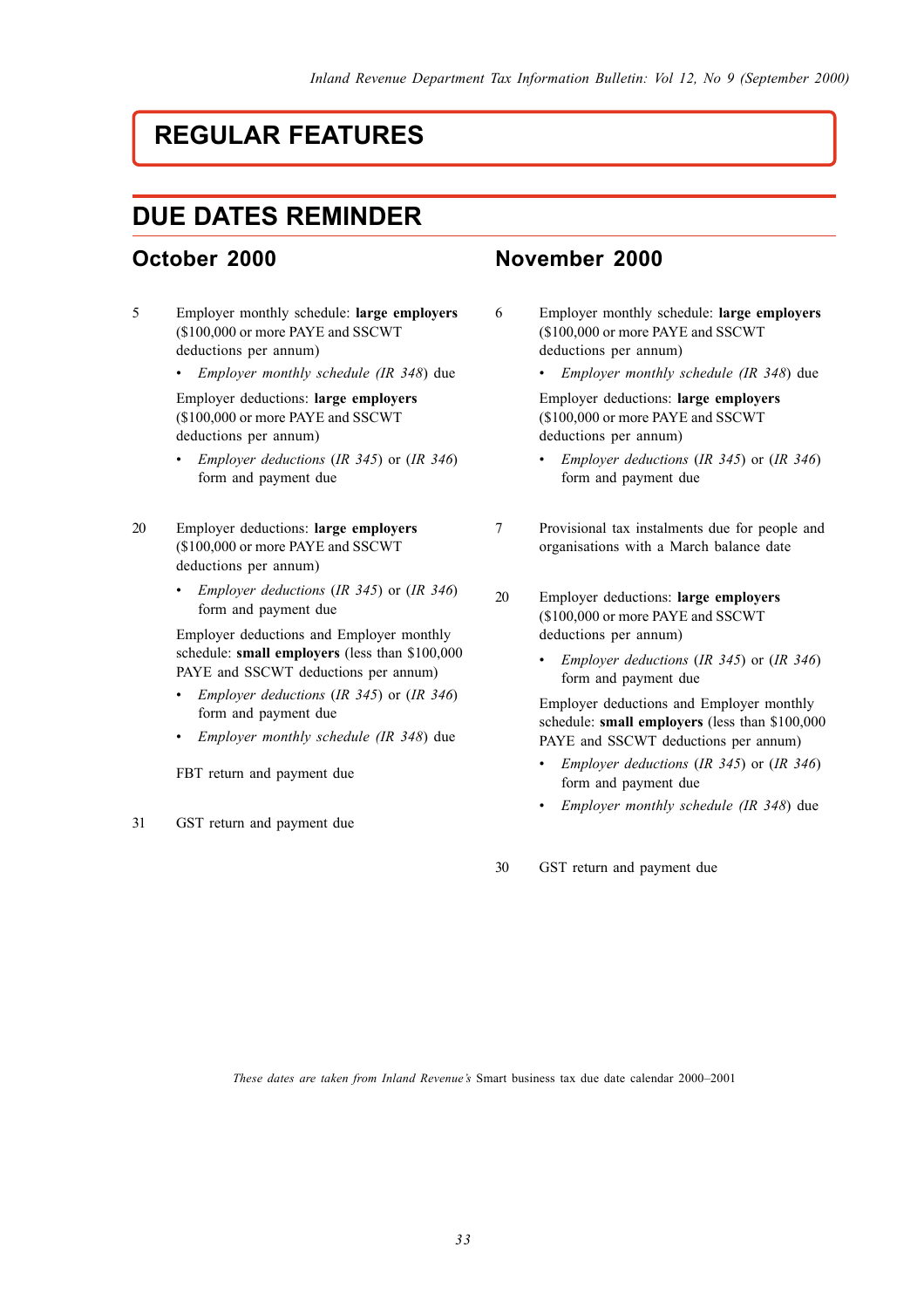*Inland Revenue Department Tax Information Bulletin: Vol 12, No 9 (September 2000)*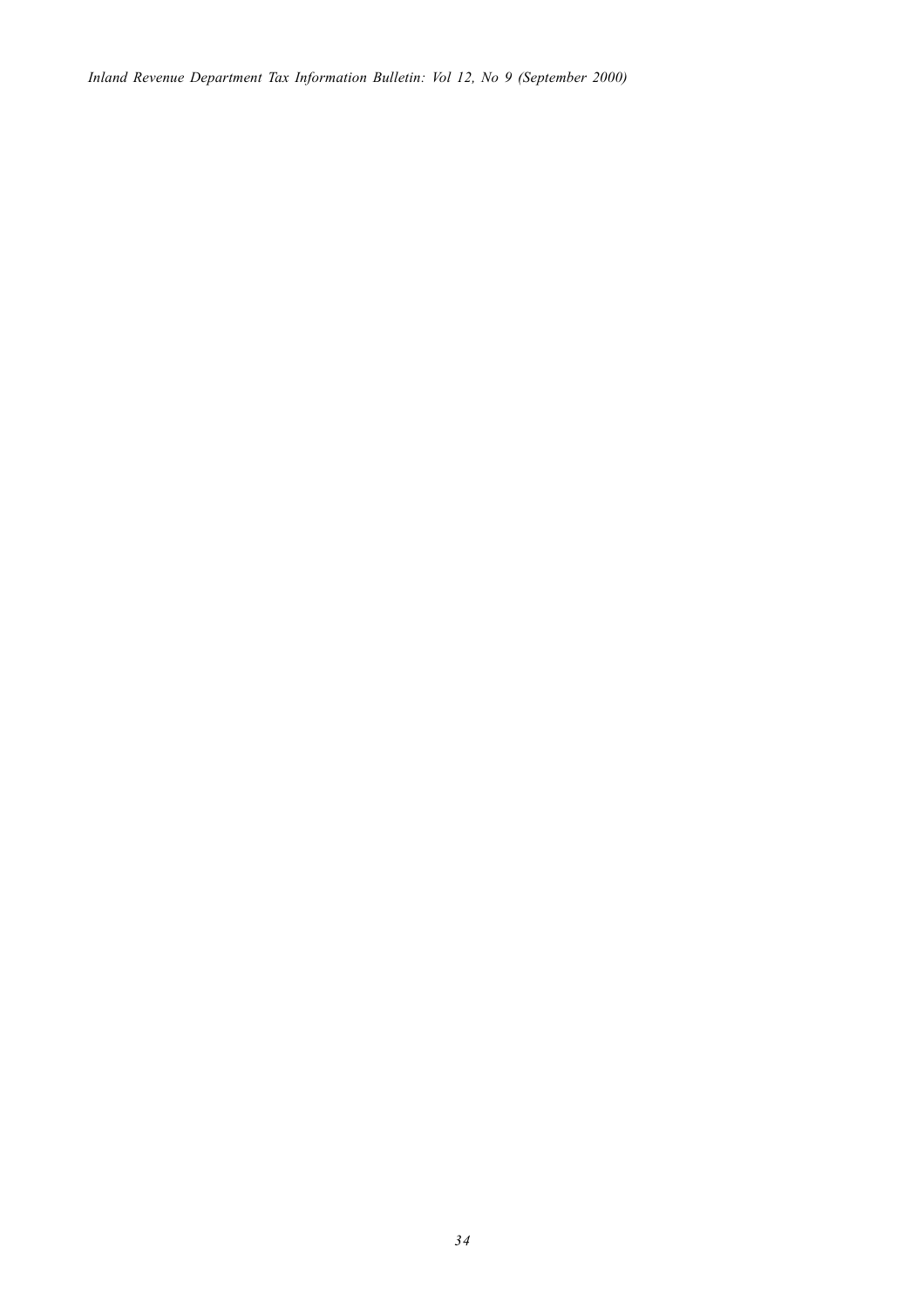# **YOUR CHANCE TO COMMENT ON DRAFT TAXATION ITEMS BEFORE THEY ARE FINALISED**

This page shows the draft public binding rulings, interpretation statements, standard practice statements, and other items that we now have available for your review. You can get a copy and give us your comments in these ways:

**By post:** Tick the drafts you want below, fill in your name and address, and return this page to the address below. We'll send you the drafts by return post. Please send any comments *in writing, to the address below*. We don't have facilities to deal with your comments by phone or at our other offices.

**By internet:** Visit **www.ird.govt.nz/rulings/** Under the Adjudication  $&$  Rulings heading, click on "Drafts" out for comment" to get to "The Consultation Process". Below that heading, click on the drafts that interest you. You can return your comments by the internet.

**Name**

**Address**

*There are no items for comment this month.*

*No envelope needed—simply fold, tape shut, stamp and post.*

The Manager (Field Liaison) Adjudication & Rulings National Office Inland Revenue Department P O Box 2198 WELLINGTON

Affix **Stamp Here**